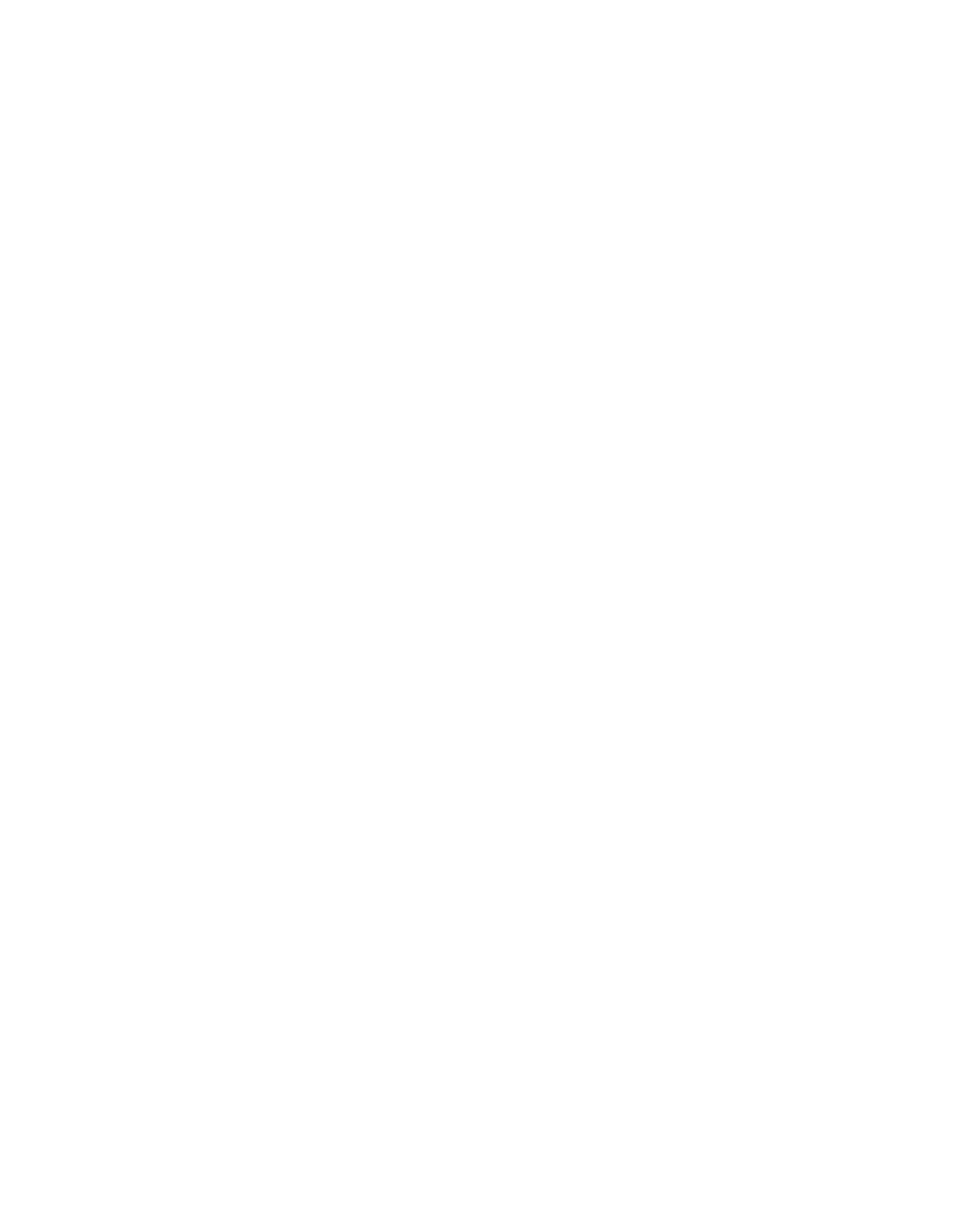## **CONTENTS**

## **EXECUTIVE SUMMARY**

## **APPENDIXES**

Proposed resolution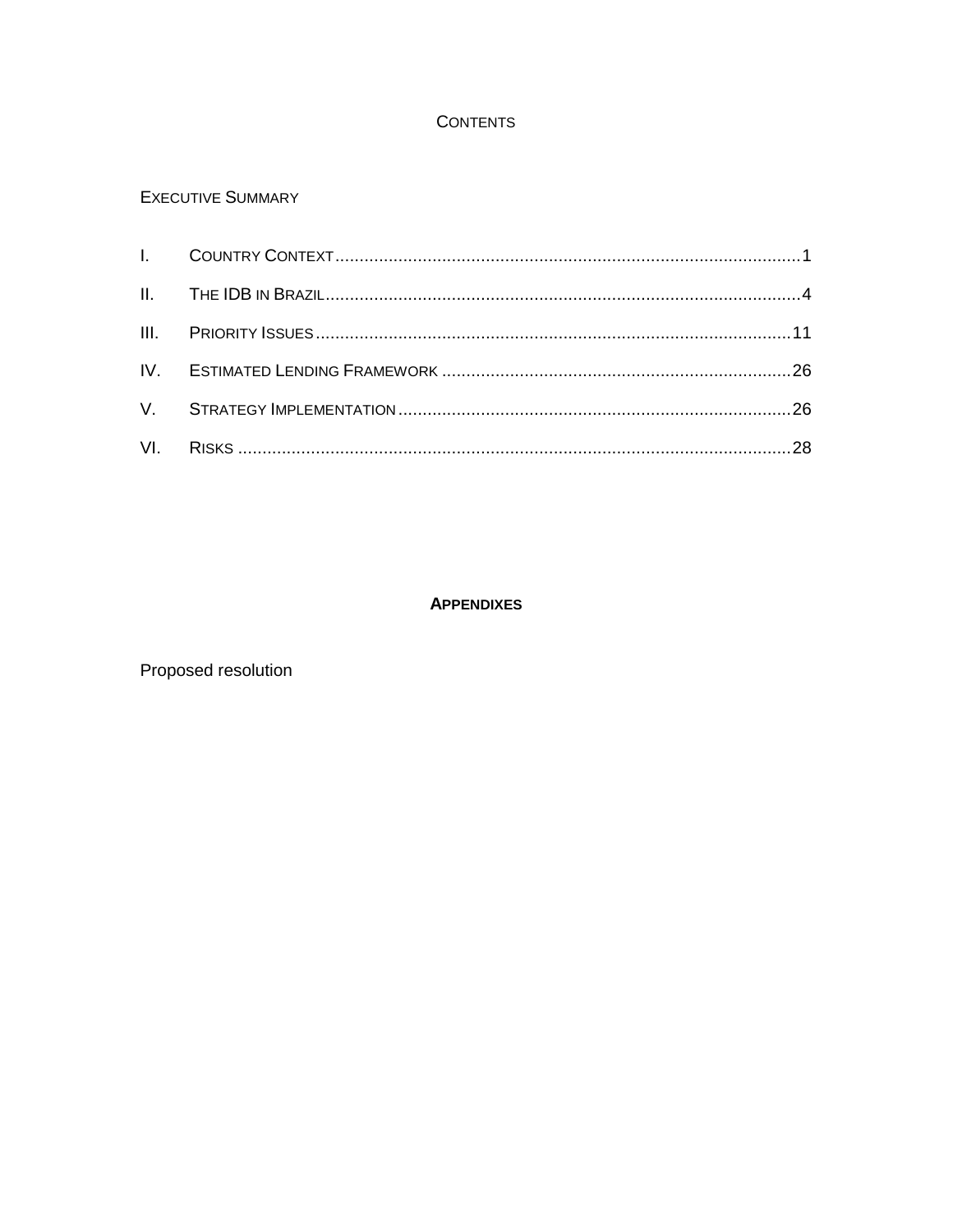#### **ANNEXES**

| Annex I   | <b>Results Matrix</b>                                                          |
|-----------|--------------------------------------------------------------------------------|
| Annex II  | <b>Fiduciary Systems Matrix</b>                                                |
| Annex III | Main Economic and Social Indicators                                            |
| Annex IV  | Indicative Lending Framework                                                   |
| Annex V   | <b>Development Effectiveness Matrix</b>                                        |
| Annex VI  | Management's Response on the Country Program Evaluation of Brazil<br>2016-2018 |

## **LINKS**

- 1. Country [Development](http://www.iadb.org/document.cfm?id=EZSHARE-750030607-2) Challenges
- 2. [Fiduciary](http://www.iadb.org/document.cfm?id=EZSHARE-750030607-7) technical note
- 3. [Dialogue with CONSOC](http://www.iadb.org/document.cfm?id=EZSHARE-750030607-3)
- 4. [Country strategy portfolio report 2016-2018](http://www.iadb.org/document.cfm?id=EZSHARE-750030607-6)
- 5. [Coordination](http://www.iadb.org/document.cfm?id=EZSHARE-750030607-9) with other donors
- 6. [Government](http://www.iadb.org/document.cfm?id=EZSHARE-750030607-8) plan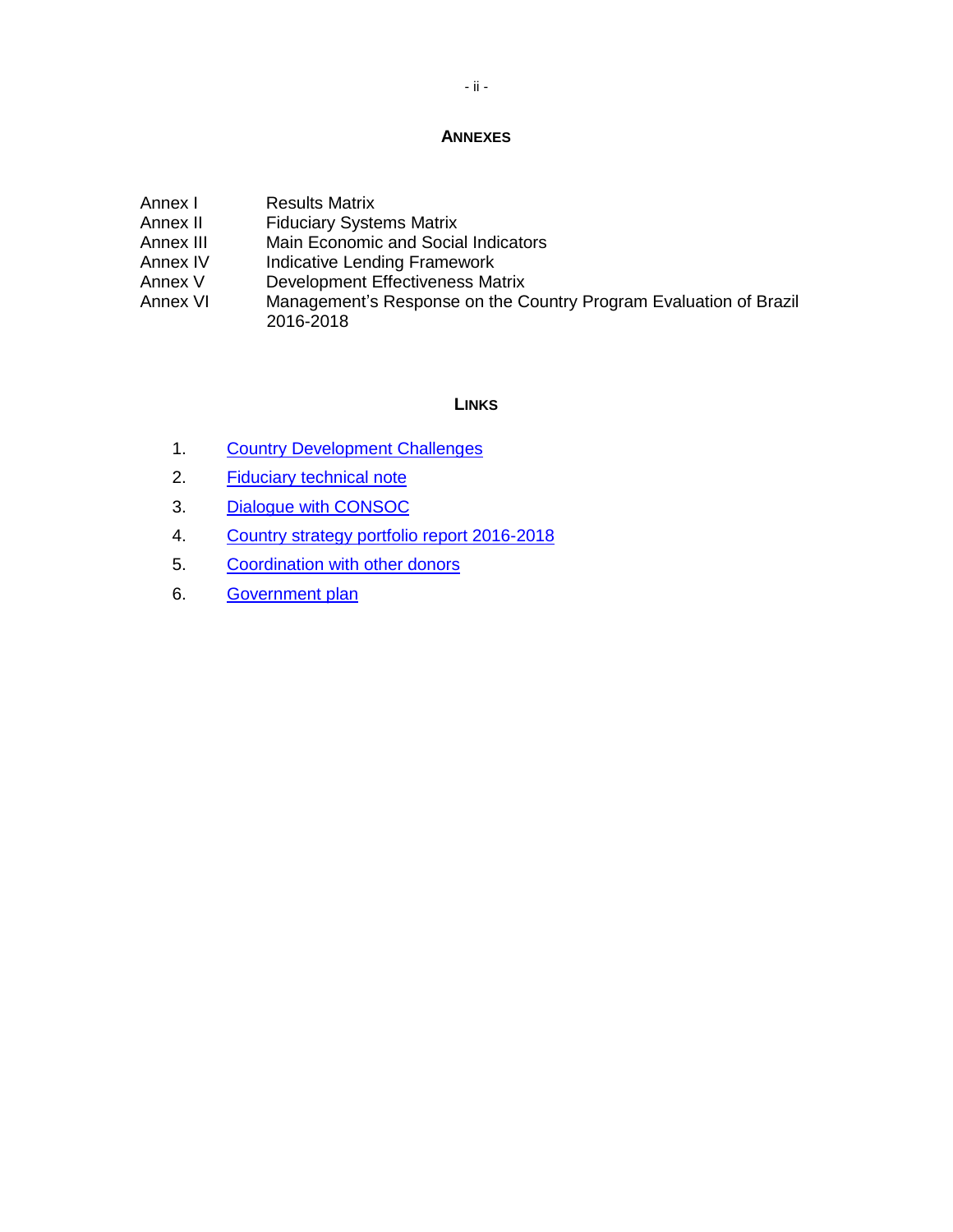## **ABBREVIATIONS**

| <b>BNDES</b>   | Banco Nacional de Desenvolvimento Econômico e Social                                         |
|----------------|----------------------------------------------------------------------------------------------|
| <b>BRIC</b>    | [Economic and Social Development Bank]<br>Brazil, Russia, India, and China [countries]       |
| CAF            | Development Bank of Latin America                                                            |
| <b>CBR</b>     | Country Office in Brazil                                                                     |
| <b>CDC</b>     | <b>Country Development Challenges</b>                                                        |
| CGU            | Ministério da Transparência e Controladoria-Geral da União                                   |
|                | [Ministry of Transparency and Office of the Comptroller General]                             |
| <b>CNI</b>     | Confederação Nacional da Indústria [National Confederation of Industries]                    |
| <b>CONFAZ</b>  | Conselho Nacional de Política Fazendária [National Financial Policy Council]                 |
| CONSOC         | Grupo Consultivo da Sociedade Civil [Civil Society Consultative Group]                       |
| <b>CRAS</b>    | Centro de Referência de Assistência Social [Social Welfare Referral Center]                  |
| <b>CRF</b>     | <b>Corporate Results Framework</b>                                                           |
| <b>DATASUS</b> | Departamento de Informática do Sistema Único de Saúde                                        |
|                | [Public health system data repository]                                                       |
| <b>EPE</b>     | Empresa Pesquisa Energética [Energy Research Office]                                         |
| <b>ESF</b>     | Estratégia Saúde da Família [family health strategy]                                         |
| <b>FGV</b>     | Fundação Getulio Vargas [Getulio Vargas Foundation]                                          |
| <b>GCF</b>     | <b>Green Climate Fund</b>                                                                    |
| <b>IBGE</b>    | Instituto Brasileiro de Geografia e Estatística [Brazilian Geography                         |
|                | and Statistics Bureau]                                                                       |
| IMF            | <b>International Monetary Fund</b>                                                           |
| <b>INEP</b>    | Instituto Nacional de Estudos e Pesquisas Educacionais                                       |
|                | [National Educational Studies and Research Bureau]                                           |
| <b>IPSAS</b>   | International Public Sector Accounting Standards                                             |
| <b>NCB</b>     | National competitive bidding                                                                 |
| <b>NDC</b>     | Nationally Determined Contribution                                                           |
| OECD           | Organization for Economic Cooperation and Development                                        |
| <b>OVE</b>     | Office of Evaluation and Oversight, IDB                                                      |
| <b>PISA</b>    | Programme for International Student Assessment                                               |
| <b>PMR</b>     | Progress monitoring report                                                                   |
| <b>PPP</b>     | Public-private partnership                                                                   |
| R&D            | Research and development                                                                     |
| <b>SAE</b>     | Special Strategic Affairs Department                                                         |
| <b>SAIN</b>    | <b>International Affairs Department</b>                                                      |
| <b>SIAF</b>    | Federal government integrated financial information system                                   |
| <b>SMEs</b>    | Small and medium-sized enterprises                                                           |
| <b>SNIS</b>    | Sistema Nacional de Informações sobre Saneamento<br>[National Sanitation Information System] |
| <b>SPE</b>     | Sistema Público de Emprego [National job placement system]                                   |
| <b>STN</b>     | <b>National Treasury Department</b>                                                          |
| <b>TFP</b>     | Total factor productivity                                                                    |
| <b>UNESCO</b>  | United Nations Educational, Scientific, and Cultural Organization                            |
| WEF            | <b>World Economic Forum</b>                                                                  |
|                |                                                                                              |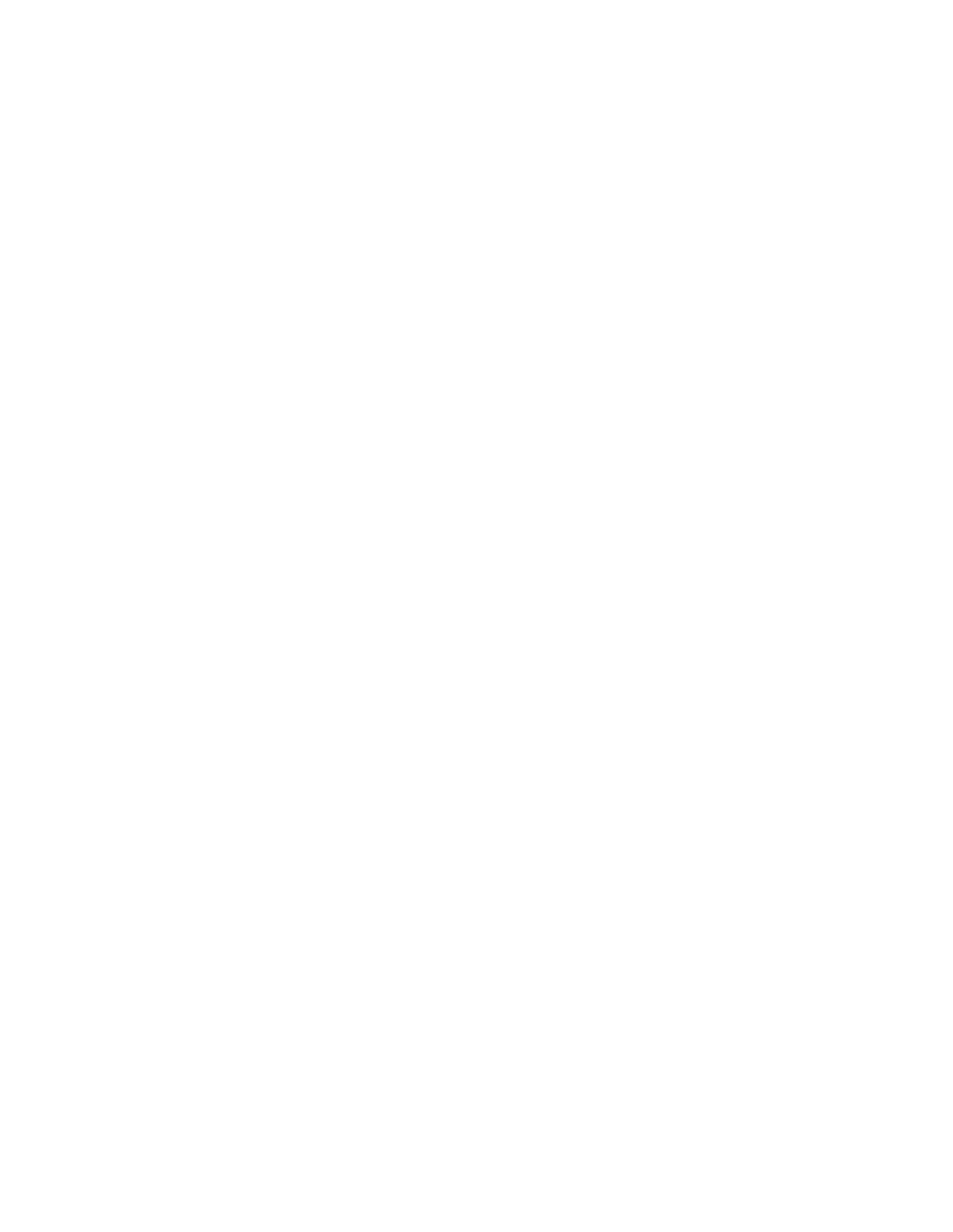#### **EXECUTIVE SUMMARY**

**Economic and social context** From 2014 to 2017, Brazil's economy suffered one of the deepest recessions in the country's history, with real per-capita GDP shrinking by about 10%. The recession marked the end of a decade of economic growth fueled by credit and consumption, but unsupported by increases in productivity. In 2018, the economic began to recover slowly, sustained by positive changes in the macroeconomic policy framework and expectations of reform. However, structural problems persist that constrain growth and feed uncertainty. The most serious is a structural fiscal imbalance that poses a direct threat to macroeconomic stability and could lead to crisis scenarios. Apart from the fiscal challenge, the country's productive dynamism is sluggish on account of systemic factors such as weak public sector performance and shortcomings in the business climate and stock of infrastructure, which put pressure on production costs and erode economic efficiency. In this context of macroeconomic risks and sluggish productive dynamism, the social scenario is becoming increasingly complicated, as reflected in unemployment, informal employment, poverty, and inequality.

**The IDB in Brazil** The Bank's country strategy for 2016-2018 defined three strategic areas: (i) increase productivity and competitiveness; (ii) reduce inequality and improve public services; and (iii) strengthen institutions at the three levels of government. Twenty-nine sovereign-guaranteed operations totaling US\$5.083 billion and 105 nonsovereign-guaranteed operations for US\$1.793 billion were approved in the period.

**Strategic areas** Based on the lessons learned in the previous country strategy, the analysis and proposals presented in the Country Development Challenges (CDC) document, the recommendations of the country program evaluation by the Office of Evaluation and Oversight (OVE), and the government's "Path to Prosperity" plan, the new country strategy has the objective of supporting the country's efforts to achieve sustainable economic growth through increased competitiveness and productivity, with a government capable of efficiently providing public services for Brazilians. Accordingly, the country strategy for 2019-2022 is structured into four strategic areas: (i) improve the business climate and narrow gaps in infrastructure for enhanced competitiveness; (ii) promote national and international integration to boost productive capacity; (iii) build a more effective public sector that promotes fiscal sustainability; and (iv) reduce social inequality and inequality of opportunity by enhancing public policy efficiency. As crosscutting issues, the strategy will address challenges related to: (a) gender and diversity;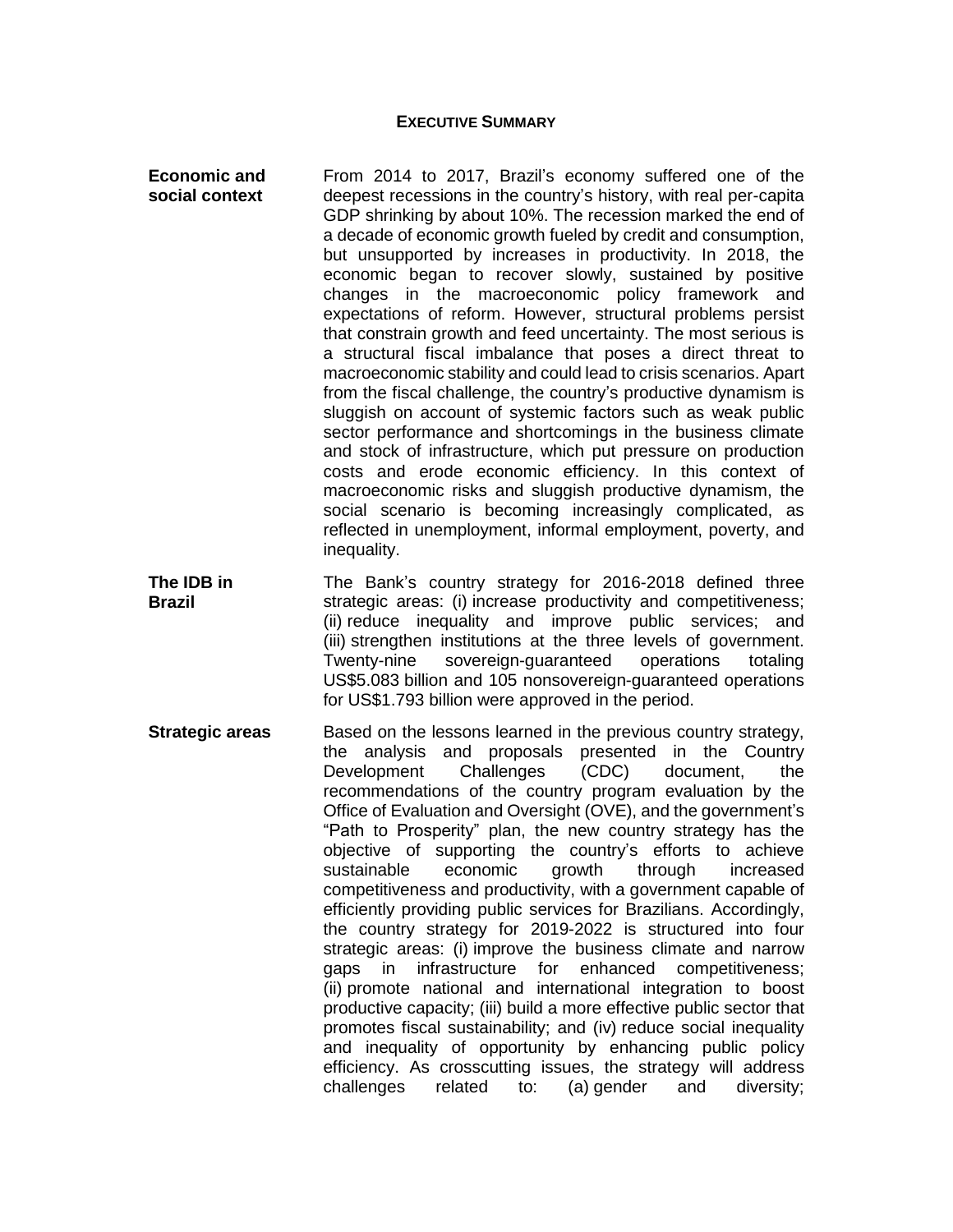(b) environmental sustainability and climate change; and (c) innovation and digital transformation.

- **Financial envelope** For the 2019-2022 period, the IDB projects annual approvals of US\$1.8 billion. Annual disbursements are expected to be close to US\$1.75 billion. If so, the country's debt with the IDB would be US\$17.2 billion or 1.22% of total public debt and 25% of external public debt. In the coming years, loans and technical assistance from IDB Invest are expected to account for a larger share of the IDB Group's total exposure to Brazil and facilitate resource leveraging to speed up economic growth and investment. IDB Lab is also expected to develop synergies between the public and private sectors, through high-impact innovative initiatives.
- **Principal risks** The principal risks to strategy's implementation are: (i) the macroeconomic context, particularly fiscal sustainability and external shocks; and (ii) execution challenges associated with the technical and organizational capacity of some executing agencies, particularly on the subnational level.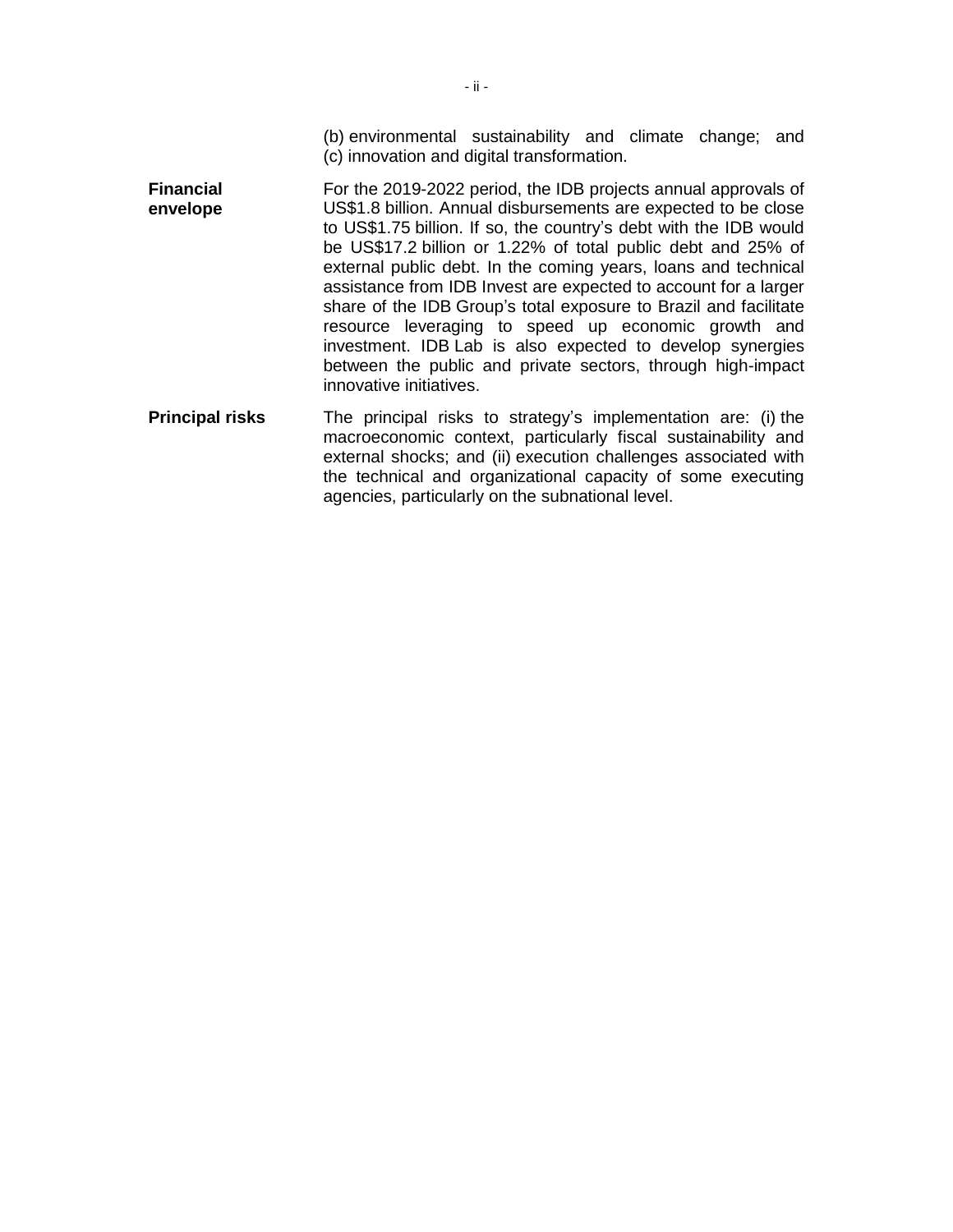# **I. COUNTRY CONTEXT<sup>1</sup>**

- 1.1 **Brazil is the largest economy in Latin America and the Caribbean.** In 2017, its gross domestic product was US\$2.06 trillion, making it the largest economy in the region. With a population of about 209 million, the country's per capita GDP is US\$9,821 in current dollars or US\$14,103 in terms of purchasing power parity.<sup>2</sup> Brazil is endowed with a broad range of commodities (oil, food, minerals) that provide a solid and diversified production base. The country has a large domestic economy and a sizeable middle class. All these factors generate significant growth potential despite existing challenges.
- 1.2 **Brazil's economy recently suffered one of the deepest recessions in its history<sup>3</sup> and is currently staging a slow recovery**. Real per-capita GDP fell by nearly 10% between 2014 and 2017. The recession marked the end of a decade of robust economic growth fueled by credit and consumption, which grew at an annual average of 4% between 2000 and 2014. The set of expansionist policies adopted between 2011 and 2014 heightened the vulnerabilities of the domestic economy which, coupled with negative external shocks, led to the 2014-2017 recession.<sup>4, 5</sup> In that period, the country was also grappling with corruption in public enterprises linked to infrastructure contracting. The recovery has been supported by positive changes in the macroeconomic policy framework and reform expectations. However, uncertainty regarding both these aspects constrains the pace of growth, which the IMF projects at 2.2% in the medium term.
- 1.3 **Brazil presents a serious fiscal imbalance that threatens economic growth and stability.** Without fiscal reforms, the public debt will continue on an explosive path. The.2018 CDC finds that the government needs to significantly increase the primary surplus to stabilize growth of the public debt. That debt grew from 51.7% of GDP in 2014 to 76.7% in 2018. Concrete initiatives have been taken since 2016 to control the rapid fiscal deterioration. In that year, the Congress approved a constitutional amendment to limit real growth in primary expenditure. $6$  The measure had an immediate positive impact on market expectations. If compliance with the amendment is forthcoming, the debt path will decline. Nevertheless, the amendment itself is not enough to solve the problem. Specific fiscal reforms are needed to make the amendment workable over time. However the process of implementing underlying reforms is politically complicated. Reform of the pension

<sup>&</sup>lt;sup>1</sup> An electronic link to the CDC is provided in this document. It contains a more detailed description of the context.

<sup>2</sup> Source: World Bank.

<sup>3</sup> According to the Getúlio Vargas Foundation's Comitê de Datação de Ciclos Econômicos (CODACE) [Economic Cycle Dating Committee], the recession lasted for 11 quarters—from the second quarter of 2014 to the second quarter of 2017.

<sup>4</sup> According to a 2016 study by the European Central Bank, "the most significant factors in explaining the decline in Brazilian GDP since mid-2014 have been adverse commodity price developments and shocks to domestic factors, including domestic demand, monetary policy, and financing costs. External shocks (defined as global uncertainty shocks and shocks to global financing conditions and foreign demand), on the other hand, have been less significant as a cause of the recent slowdown."

<sup>&</sup>lt;sup>5</sup> Deleveraging also contributed to prolonging and deepening the recession.

 $6$  From 1997 to 2015, total government spending increased by 12.9% a year on average in nominal terms, while average inflation over the period was 6.6%, for a real average increase of 6.3% a year.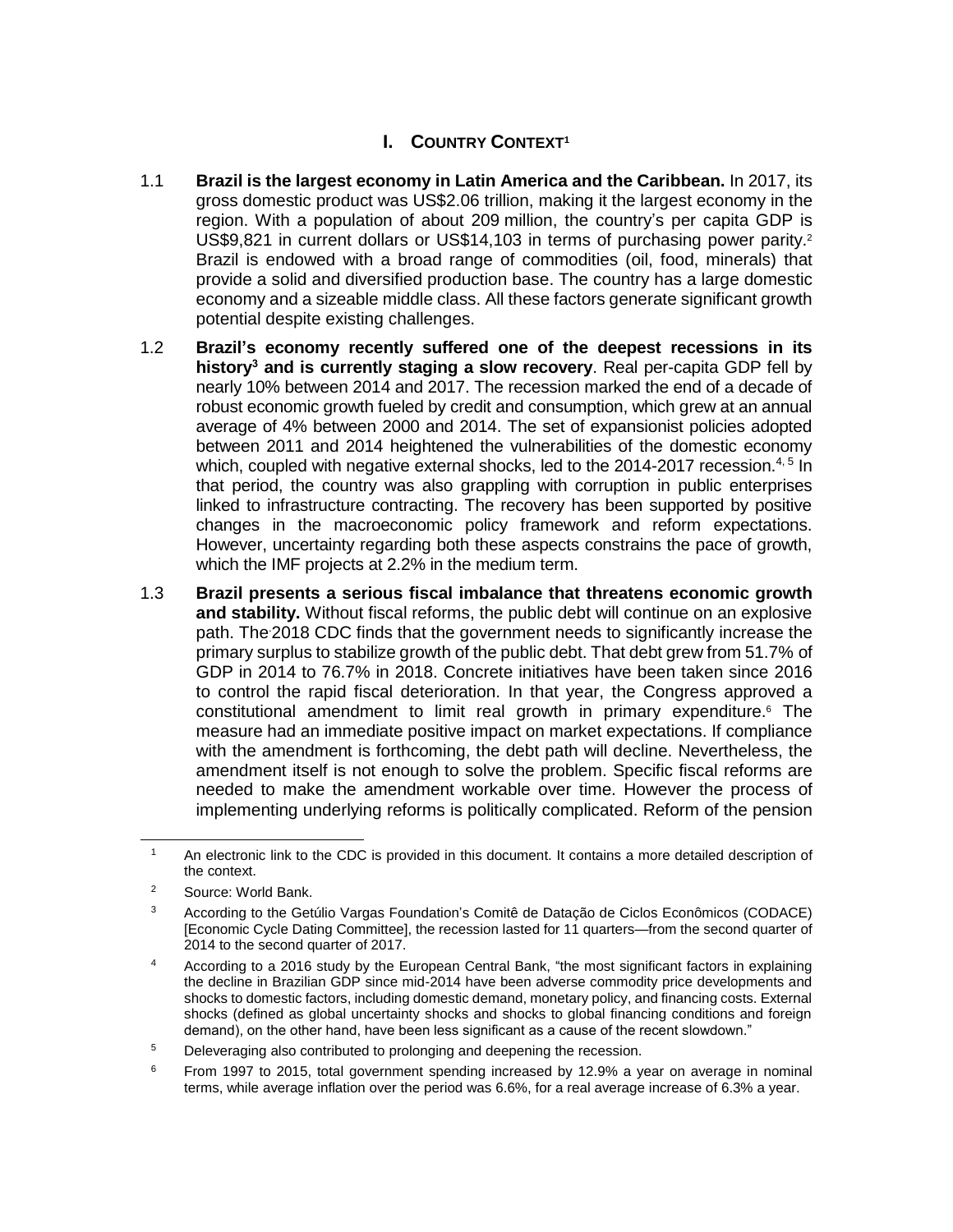system<sup>7</sup> is the main topic on the fiscal agenda,<sup>8</sup> but other major challenges exist, such as improving the efficiency of the State and addressing fiscal federalism and budget rigidity. The crisis is not confined to the federal government since the subnational governments are also experiencing serious fiscal deterioration.<sup>9</sup>

- 1.4 **Apart from the fiscal challenge, sluggish systemic productivity is an additional factor that hampers sustained growth.** Total factor productivity (TFP) has been sluggish since the 1980s, with capital accumulation and labor responsible for most of the growth observed in recent decades.<sup>10</sup> International comparisons confirm the productivity challenges that Brazil faces.<sup>11</sup> Typically, Brazil's periods of economic growth are supported by the large domestic consumer market, temporary leverage of demand, and exogenous shocks such as commodity prices. Scant competitiveness makes efforts to reduce regional inequalities particularly difficult, since the regions with the lowest per capita income present the lowest levels of competitiveness. In this context, policies to promote the country's sustained growth must go beyond temporary virtuous circles of demand to focus on measures that promote high productive capacity and economic efficiency. The 2018 CDC points out that policies to promote market integration, infrastructure development, and a better business climate are essential for sustained pace of growth.
- 1.5 **In the absence of adequate solutions to the fiscal challenges and increased productivity, social progress is threatened.** Brazil has made significant headway in reducing poverty and inequality and improving other social indicators since the turn of this century.<sup>12</sup> A new middle class with access to better quality goods and services has achieved higher standards of living.<sup>13</sup> However, the 2014- 2016 recession revealed that many of these achievements were cyclical in nature

 $\overline{a}$ 

<sup>7</sup> In 2018, the social security system posted a deficit of 2.84% of GDP, equivalent to R\$195.2 billion.

<sup>8</sup> In March 2019, the government sent a social security reform bill to congress as a constitutional amendment.

<sup>9</sup> As of January 2019, seven states had declared bankruptcy and 11 had obtained authorization from the National Treasury to issue debt, since the Treasury considers their fiscal situation to be satisfactory (ratings A and B).

<sup>10</sup> Fernández-Arias (2014). Ferreira, Pessoa, and Veloso (2013) estimate Brazil's TFP based on data from Penn World Tables (PWT) for 1950-2011 and they also conclude that growth in the country's productivity has been driven by the accumulation of production factors with only a marginal contribution by TFP. Barbosa Filho, Pessoa, and Veloso (2010), and Ellery (2014) report similar results.

<sup>11</sup> Ferreira, Pessoa, and Veloso (2013) conclude that between 1960 and 1980, TFP in Latin America grew slightly faster than in the United States, but the trend reversed between 1980 and 2007, when Latin America's TFP growth was negative. Miguez and Moraes (2014) showed that Brazil's productivity plunged in comparison with China. Between 1995 and 2009, Brazil's labor productivity grew by just 13.6%, while it grew by 226.8% in China over the same period.

<sup>&</sup>lt;sup>12</sup> The percentage of households with per capita income below the extreme poverty line fell from 10.25% in 2002 to 3.52% in 2013, as more than 15 million people were lifted out of extreme poverty. The Gini coefficient fell from 0.589 in 2002 to 0.518 in 2014, for a substantial reduction in inequality. Average life expectancy rose from 69.8 years in 2000 to 75.8 in 2016. The infant mortality rate fell from 25.3 deaths per 1,000 live births in 2002 to 13.8 in 2015. Illiterate adults over the age of 15 fell from 11.86% in 2002 to 8.27% in 2014. The population with access to sewer systems grew from 65% to75% in the period, and the percentage with access to drinking water rose from 87% to 95%.

<sup>&</sup>lt;sup>13</sup> In 2012, the government classified 53% of the population as belonging to the middle class, for an increase of 35 million people between 2002 and 2012.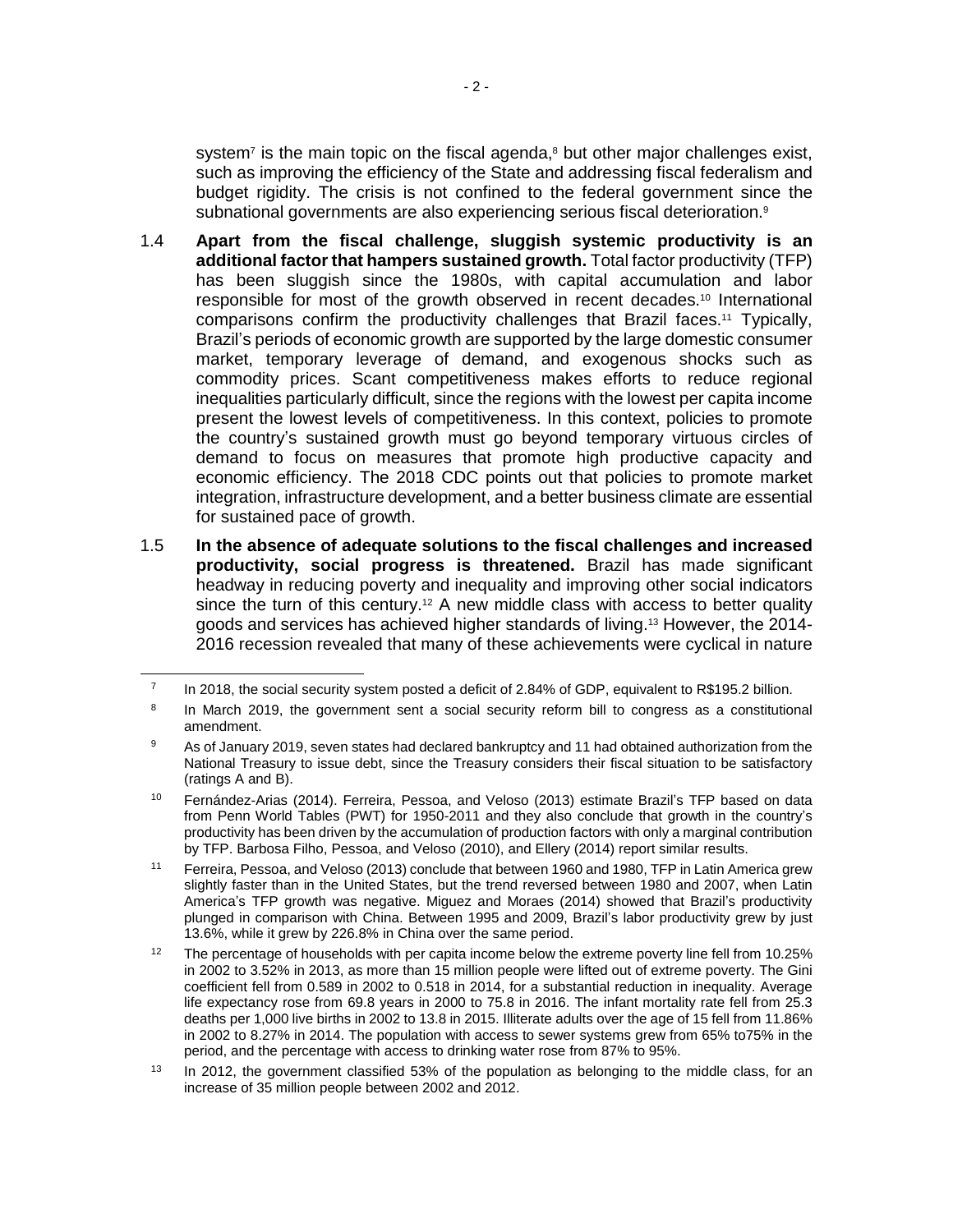and were not attained through productivity that was high enough to generate lasting benefits.<sup>14</sup>

- 1.6 **The adoption of new technologies, environmental sustainability, addressing climate change, and social inclusion with opportunities—especially with respect to gender and race—should form part of the sustainable development equation.** The global technology wave known as the fourth industrial revolution, is creating challenges and opportunities for Brazil's economic development. Technology can provide the country with the chance to speed up economic growth, boost competitiveness, administer resources more efficiently, and expand services for the poorest and most vulnerable families with better quality and efficiency.<sup>15</sup> Scant use is made of Brazil's natural capital as a driver of resilient, low-carbon economic growth. Its natural capital is threatened by increasing deforestation and contamination of watersheds, among other factors.<sup>16</sup> Climate change challenges will demand efforts to improve systemic territorial planning, mitigate the impact of greenhouse gases, and promote adaptation to the effects of climate change, particularly on infrastructure. The country's vulnerability in this context is apparent in recurrent droughts and flooding that adversely impact the productive sector, infrastructure, the energy sector, and others (CDC 2018). Lastly, social inclusion with opportunities is a pending task in Brazil, which continues to have deep inequities in income, schooling, labor market access, and physical security, which disproportionately affect women, indigenous groups, and Afro-Brazilian communities.<sup>17</sup>
- 1.7 **The external context adds uncertainty to Brazil's growth and economic development challenges.** Changes in trade relations among the world's largest economies and, more broadly, the underlying geopolitical developments, condition the levels of cooperation and dynamism captured in international investment, technology, and knowledge flows. In this context, Brazil needs to take a pragmatic approach to tapping integration opportunities that can concretely help to boost its productivity and international market penetration. Another uncertainty is the evolution of monetary policy in the advanced countries, which can generate sudden movements in international financial conditions, with an amplified impact

After a lengthy period of stable low unemployment between 2005 and 2014, the economic decline considerably worsened labor market conditions. The unemployment rate began to rise in 2014, peaking at 13.7% in the first quarter of 2017. After improving steadily for a decade, Brazil's Human Development Index stagnated and according to the World Bank's Per Capita Poverty Rate, the number of people living below the international poverty line increased in 2015.

<sup>&</sup>lt;sup>15</sup> The CDC 2018 indicates that the country faces serious challenges in adopting new technologies.

<sup>&</sup>lt;sup>16</sup> Climate Policy Initiative, 2018.

<sup>&</sup>lt;sup>17</sup> The CDC 2018 provides statistics that indicate significant race and gender inequality in the country. Afro-Brazilians make up about 78% of the population in the lowest income decile and just 24% of the highest decile. While unschooled white workers earn R\$9.20 an hour, the average unschooled Afro-Brazilian makes R\$6.80 or 26% less. This difference is as high as 30% among workers with a higher education. As for gender, the CDC 2018 indicates that just 53% of Brazilian women are in the workforce compared to 75% for men. In Peru, Uruguay, and Colombia, in contrast, more than 60% of women are in work. The unemployment rate for women fell from 11.5% in 2004 to 8.4% in 2013 but rose again to nearly 13% in 2016. Women are underrepresented in the formal sector and hold just 13.6% of executive positions in the 500 largest Brazilian companies, although female employees in those companies have more years of higher education and are majority participants in training programs.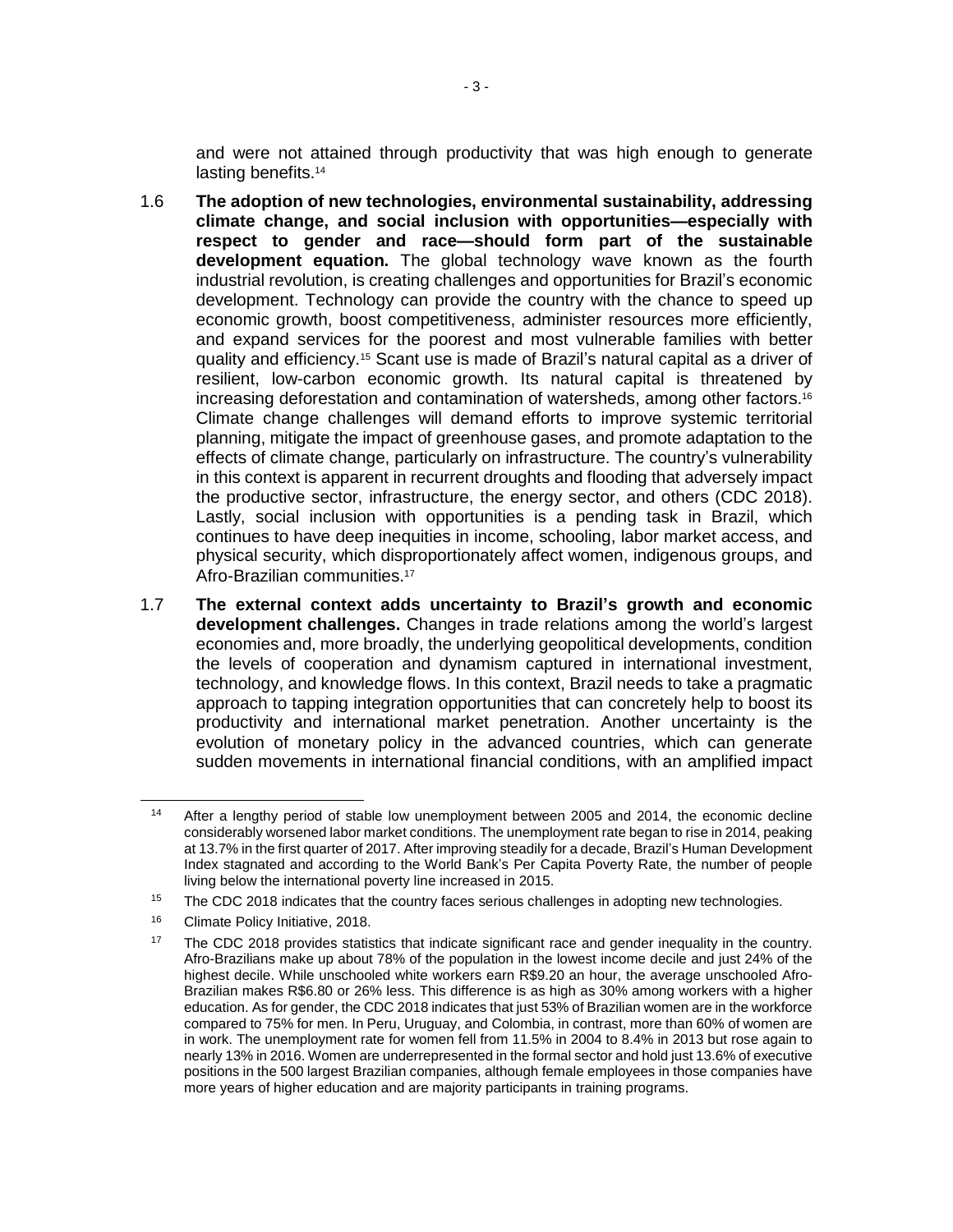on countries which, like Brazil, are in the process of implementing reforms to correct severe macroeconomic imbalances.

## **II. THE IDB IN BRAZIL**

- 2.1 **The IDB Group continues to be Brazil's main multilateral partner.** The IDB Group (sovereign-guaranteed loans) currently accounts for 37% of the country's multilateral financing<sup>18</sup> and 22% of its external financing.<sup>19</sup> The active portfolio of sovereign-guaranteed operations is approximately US\$13.2 billion<sup>20</sup> and consists of 93 loans distributed among the country's five regions. It currently represents 15.5% of the number of Bank operations and 24.1% of the Bank's total aggregate portfolio in Latin America and the Caribbean.<sup>21</sup> IDB Invest's active portfolio amounts to about US\$1.2 billion.<sup>22</sup>
- 2.2 **The country strategy for 2016-2018 was based on three pillars: (i) increase productivity and competitiveness; (ii) reduce inequality and improve public services; and (iii) strengthen institutions at the three levels of government.** Considering that Brazil is a middle-income, highly urbanized country of continental dimensions, with limited capacity for public investment in infrastructure and public services, the following three implementation approaches were proposed to guide Bank interventions: (i) strengthening of public-private partnerships for development; (ii) sustainable economic development of the metropolitan areas; and (iii) reduction in regional socioeconomic inequalities. The strategy also considered the crosscutting issues of gender, diversity, integration, and climate change. The strategy was consistent with the strategic priorities of IDB Invest's Business Plan 2016-2019, principally in the priority areas of lending to infrastructure projects and lending to small and medium-sized enterprises (in both cases supporting the strategy's objective of boosting productivity and competitiveness), support for activities aimed at enhancing competitiveness through innovation, support for the provision of goods and services to vulnerable populations, and fostering of green growth by promoting the adoption of sustainable business practices.
- 2.3 **The lending program approved during the country strategy period**<sup>23</sup> **consisted of 134 operations, 29 of them sovereign-guaranteed,**<sup>24</sup> **for a total US\$5.083 billion, and 105 nonsovereign-guaranteed, for a total of US\$1.793 billion.**<sup>25</sup> Of the sovereign-guaranteed operations, 23 (79.3%) were with

<sup>&</sup>lt;sup>18</sup> The CAF has 12 active operations totaling US\$983 million. The World Bank has 28 for a total of US\$5.974 billion. Data collected on 11 February 2019 from the websites of [CAF](https://www.caf.com/es/proyectos/?page=2&country=Brazil&status=APROBADO&dateFrom=1993&dateTo=2018) and [World](http://projects.worldbank.org/search?lang=en&&searchTerm=&countrycode_exact=BR) Bank, respectively.

<sup>19</sup> Source: Central Bank of Brazil, 2018.

<sup>20</sup> Source: LMS50 Country Portfolio (31/12/2018).

<sup>21</sup> Source: Active IDB Portfolio (13/02/2019).

<sup>22</sup> At 31 December 2018.

 $23$  From 30 March 2016 to 31 December 2018.

<sup>&</sup>lt;sup>24</sup> The number of operations (29) is different from the number of sovereign-guaranteed projects (28) because BR-L1496 corresponds to two lending operations (4723/OC-BR and 4732/OC-BR).

 $25$  Nonreimbursable technical-cooperation projects are not included.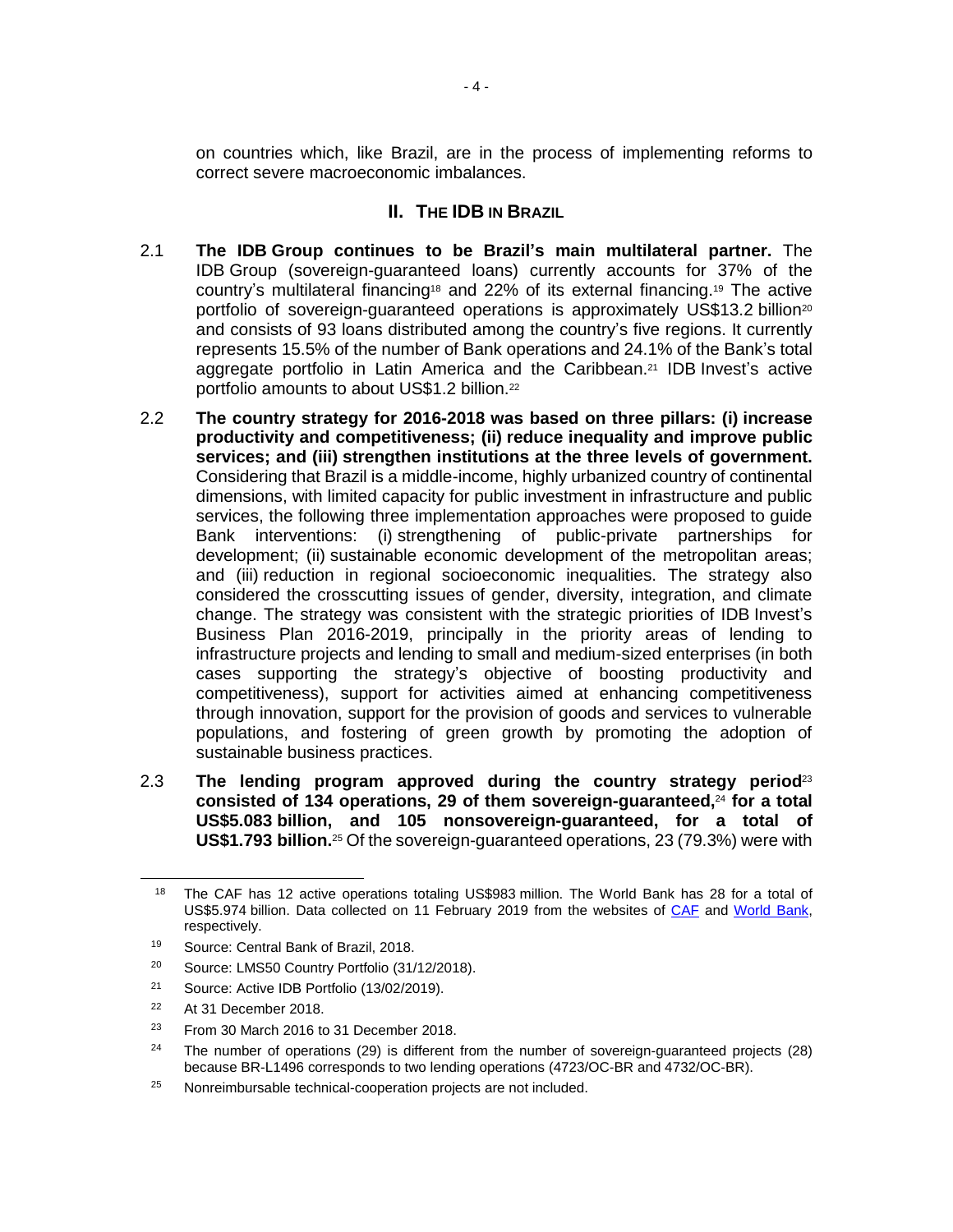states, state-owned enterprises, or municípios, maintaining the subnational emphasis. In terms of regional focus, 37.9% of sovereign-guaranteed operations (by number) were in the North (3.4%) and Northeast (34.5%). Ten sovereignguaranteed operations were also approved in the Northeast (US\$627.2 million), four in the South (US\$710.2 million), six in the Southeast (US\$668.1 million), and two in the Center-West (US\$148 million). Six further operations were approved on the federal level for 57% of total approvals (US\$2.9 billion). **As for nonsovereignguaranteed operations,** IDB Invest approved 100 (US\$1.780 billion)<sup>26</sup> distributed as follows:<sup>27</sup> 17 loans (US\$787.6 million), seven guarantees (US\$305.2 million), two equity operations (US\$20.3 million), and two debt securities (US\$90 million).<sup>28</sup> IDB Lab approved two capital investment operations (US\$3.8 million), three equity operations (US\$10 million), and 13 nonreimbursable technical-cooperation projects for US\$9.6 million.

2.4 **The IDB maintained its position as an important source of technical assistance and knowledge transfers for Brazilian public institutions.** During the strategy period, 40 technical-cooperation projects for a total of US\$20.9 million were approved, which focused on boosting efficiency in public resource management (12 totaling US\$7.6 million) and improving drinking water and basic sanitation conditions (6 totaling US\$1.9 million). A nonreimbursable investment for US\$32.6 million was also approved to promote environmental conservation in the country.

### **A. Main results of the country strategy for 2016-2018**

2.5 **In the area of increased productivity and competitiveness,** 28% of the projects in the portfolio were aligned with this pillar and focused on transportation, energy, tourism, innovation, and financial markets. Estimates suggest that the investments in **transportation and logistics** reduced operating costs by 30% and travel times by 40%, and motor vehicle fatalities by 20% in their areas of influence. **In energy,** the useful life of renewable hydroelectric generating plants was prolonged and availability was improved,<sup>29</sup> including a reduction in forced outages from 2.6% to 1%. With the expansion and upgrading of the distribution grid in the south of the country, $30$  the quality of the electricity supply was improved, reducing the frequency of outages (from 15.5 to 8.8 outages per user per year) and their average duration (from 21.8 to 15 hours per user per year) in the project areas. The IDB Group also contributed to 11% growth in the country's wind and solar energy sources.<sup>31</sup> **Tourism programs** have contributed to the development of tourist sites in the states of Pernambuco, Bahia, and Ceará.<sup>32</sup> As an example of the results achieved, tourist spending grew by more than 5% in Pernambuco, which has created income

<sup>&</sup>lt;sup>26</sup> From 30 March 2016 to 31 December 2018.

 $27$  Considering that a given operation can have a number of outputs.

<sup>&</sup>lt;sup>28</sup> There were an additional 72 operations under the Trade Finance Facilitation Program (TFFP) for US\$577 million.

<sup>&</sup>lt;sup>29</sup> Operation BR-L1303 financed the rehabilitation of the Itaúba and Passo Real plants.

<sup>&</sup>lt;sup>30</sup> 146 kilometers of transmission lines have been built/expanded and transformation capacity has been increased to 1200 MVA at substations (BR-L1303 and BR-L1284).

<sup>31</sup> Operation BR-L1442 financed installation of 1131 MW of wind and solar energy in 2017 and 2018.

<sup>32</sup> Operations BR-L1212, BR-L1300, and BR-L1204.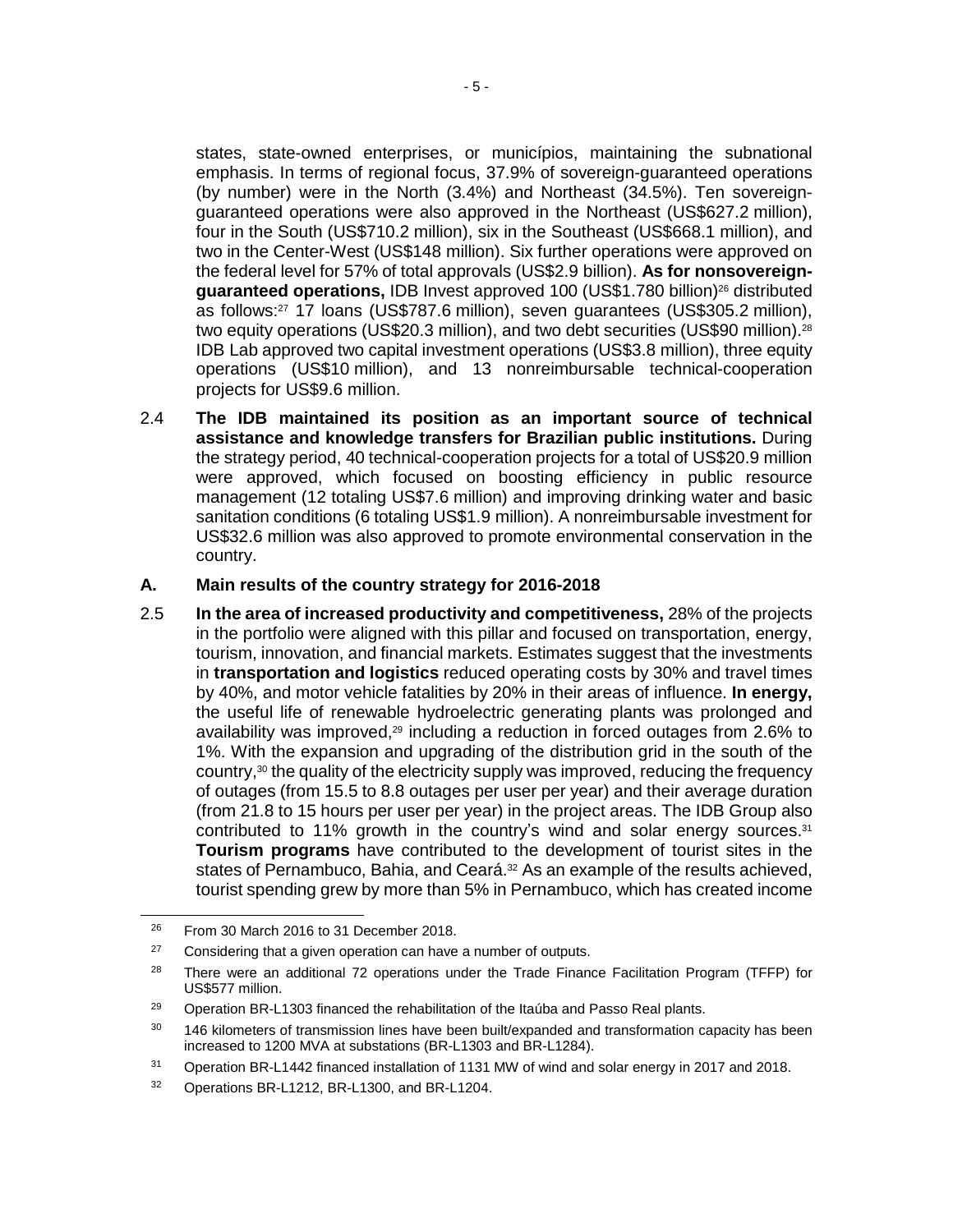opportunities and a 2% increase in hotel employment. The tourism interventions in the city of Salvador<sup>33</sup> helped to improve ethnic tourism products and train sector entrepreneurs, for an increase in spending by tourists that benefits Afro-Brazilians, particularly women. In terms of **access to financing for small and medium-sized enterprises (SMEs) and support for business competitiveness**, the operations with the Economic and Social Development Bank (BNDES) and Financiadora de Estudos e Projetos (FINEP)<sup>34</sup> expect to reach more than 5,100 SMEs.

- 2.6 **IDB Invest** made a fundamental contribution to this pillar. Examples include greater competitiveness in the sugar and alcohol industries in the interior of the state of São Paulo; construction of the largest thermoelectric plant in Latin America and the Caribbean in Aracaju (with installed capacity of 1,516 MW, which serves as a backup for renewable energy sources); solar and wind energy projects in the states of Minas Gerais and Rio Grande do Sul, respectively; and the installation and upgrading of 104 power transmission and distribution lines. These operations are intended to promote the sugar and alcohol sector, improve infrastructure, reduce greenhouse gas emissions, and create renewable energy capacity. With regard to financial institutions, IDB Invest helped to leverage resources for SMEs through Banco do Brasil, and to develop the microfinance market through Omni S.A, a financial institution that serves the most vulnerable social classes. These efforts increased access to finance for 76,153 SMEs and offered opportunities for economic empowerment to 25,113 women.
- 2.7 **IDB Lab** also contributed to this pillar through its support for the entrepreneurial climate in Brazil. IDB Lab has been an important anchor investor in venture capital funds and has invested over US\$50 million in a total of 19 Brazilian funds to date.<sup>35</sup> Through these investments, more than 100 startups introduced innovations in financial services (e.g. low-cost loans for SMEs and families), education (e.g. new distance education models), and health (e.g. technologies to lower the cost of private health care and provide diagnostic services for vulnerable groups). Furthermore, IDB Lab supported the creation of Brazil's entrepreneurial ecosystem, which made great strides between 2016-2018, favoring the introduction of new education models for young people and training in the field.
- 2.8 **The IDB Group provided technical assistance and support for a variety of public-private partnership initiatives**, such as structuring the fourth round of airport concessions;<sup>36</sup> preparing a proposed legal framework to simplify legislation governing smaller concessions in municípios; and conducting joint studies with the World Economic Forum on infrastructure project finance for the Special Department for the Investment Partnerships Program (SPPI).
- 2.9 **In the area of reducing inequality and improving public services,** 44 projects (47% of the portfolio) contributed to the objectives of this pillar, particularly in water and sanitation, education, and health care. In the **water and sanitation** sector, public access to sustainable basic services was increase by installing more than

 $\overline{a}$ 

<sup>33</sup> Operation BR-L1412.

<sup>34</sup> Operations BR-L1442 and BR-L1490.

<sup>35</sup> Source: Active Portfolio IDB Lab (31/12/2018).

<sup>36</sup> Salvador, Fortaleza, Florianópolis, and Porto Alegre airports.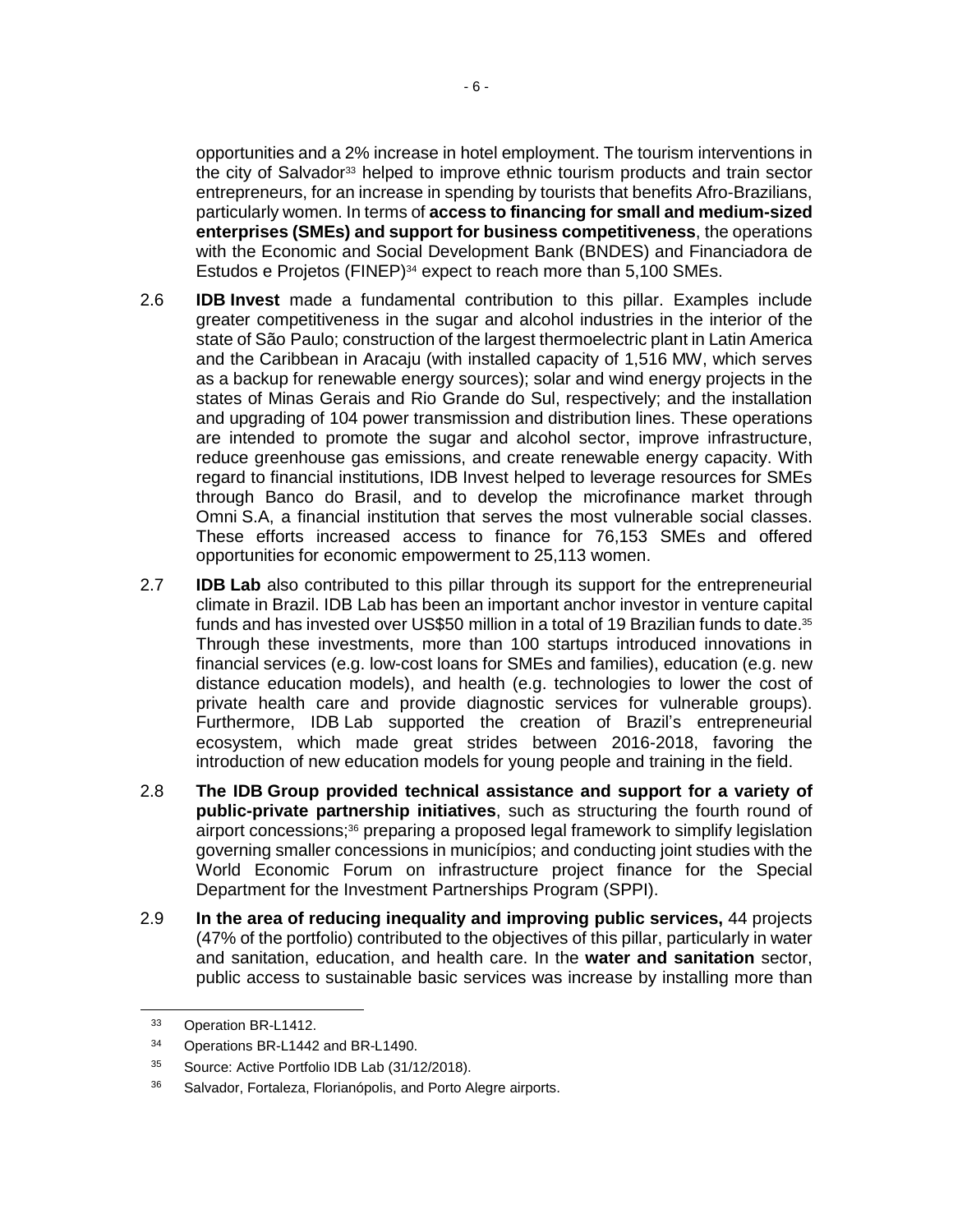530,000 new residential sewer connections. This amounts to an additional 1.27 million people connected to a sewer system in urban areas and increased access to drinking water and basic sanitation for 170 indigenous families. $37 \text{ In}$ addition, 19,400 families living in areas prone to flooding have been made less vulnerable through relocation.<sup>38</sup> In **education**, the IDB has helped to expand early education by 50% in municípios where it was active, in line with the goal established in the National Education Plan for 2014-2024. Construction of comprehensive secondary schools (administered by the states) offered students in remote areas access to this level. The average secondary school attendance rate in Amazonas rose from 80.4 in 2014 to 83.7 in 2017, while the dropout rate fell from 12.2 to 8.9 over the same period. As well, the use of technology in secondary education has made it possible to reach remote communities<sup>39</sup> and increase enrolment on this level by young people and adults.<sup>40</sup> In **health care and social welfare**, coverage of poor and vulnerable families assisted by public social services was increased by building social welfare referral centers (CRAS) and expanding the network of early childhood centers,<sup>41</sup> providing intensive support for families by social services, $42$  and offering additional activities for the inclusion of vulnerable young people. <sup>43</sup> The quality of primary and specialized health services was improved by expanding the coverage of disease prevention and care for

<sup>37</sup> Operation BR-L1314.

<sup>&</sup>lt;sup>38</sup> More than 530,000 residential sewer connections have been built (operations BR-L1297, BR-L1314, BR-L1369, BR-L1216, BR-L1335, BR-L1295, BR-L1166, BR-L1215, and BR-L1405), 17 kilometers of drainage channels (operations BR-L1297, BR-L1216, BR-L1081, BR-L1335, BR-L1006, and BR-L1405), 8.9 hectares of linear parks (operations BR-L1006, BR-L1335, and BR-L1297), 18,375 families removed from areas prone to flooding (operations BR-L1297, BR-L1314, BR-L1216, BR-L1335, and BR-L1006), and 1,410 families resettled (operations BR-L1297, BR-L1314, BR-L1369, BR-L1216, BR-L1335, and BR-L1006).

<sup>&</sup>lt;sup>39</sup> The states of Amazonas and Pará offer three years of in-person secondary school through the use of technology, where the teachers are located in the capitals and students follow their classes by satellite, with the assistance of a facilitator.

<sup>40</sup> Development of 819 early education centers and construction of nine new secondary school units, in addition to training for 2,148 lower schoolteachers (BR-L1329 and BR-L1327).

<sup>41</sup> Seven new CRAS have been built in Ceará, two assistance centers, nine sports fields and/or sports centers, and four early education centers, that benefit close to 60,000 people (BR-L1053). They are in addition to another 156 units that opened in recent years, with Bank support.

<sup>&</sup>lt;sup>42</sup> In Paraná, the Bank provided support for at least 11,000 families in municípios with lower Human Development Indexes, which were given preferential access to cash transfers, schooling, training programs, and health services (BR-L1372).

<sup>&</sup>lt;sup>43</sup> In the city of Fortaleza, more than 50,000 young people participated in innovative programs that helped them return to the education system, gain access to higher education, and find jobs in the three most vulnerable regions.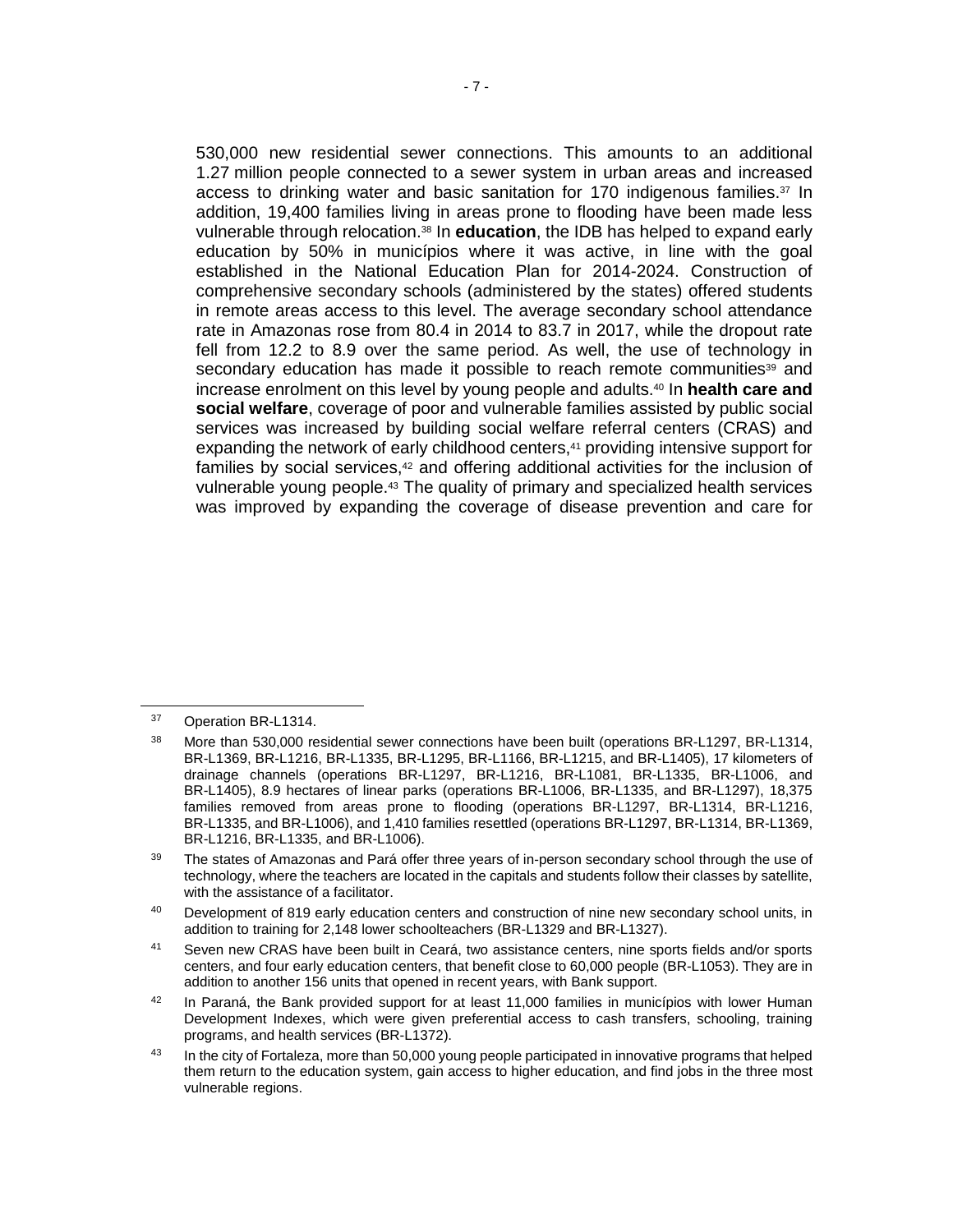chronic and degenerative diseases in the Northeast $44$  and Southeast, $45$  in addition to increasing secondary and tertiary level service availability.

- 2.10 As crosscutting approaches, **urban and housing programs** have contributed to the objectives of the second pillar of the country strategy by improving basic infrastructure in the poorest neighborhoods, increasing social service coverage, improving urban mobility, and regularizing property. The main investments have been used to expand drainage and water and sanitation systems, <sup>46</sup> pave streets, provide social, sports, and recreational equipment (schools, sports fields, and squares), and rehabilitate urban parks. $47$  In Aracaju, for example, the number of families receiving assistance increased by more than 5,000 or the equivalent of 50% of the municipal coverage target. Better transit management in downtown areas, modernizing and paving of 51.5 kilometers of urban streets,<sup>48</sup> and equipping intersections with smart traffic lights<sup>49</sup> have reduced transportation costs and travel times in the cities of Curitiba, Niterói, and Aracaju. As well, support for including thousands of informal properties in the cadaster has revitalized fringe areas and improved the situation of low-income families living in informal and at-risk areas.
- 2.11 **Citizen security** interventions have reduced repeat offences by young people discharged from juvenile detention centers by 50% (from 32% to 16.25%) in the program's three municípios. Homicides committed by young people between the ages of 15 and 24 have fallen by 5% (from 88.8 to 84 homicides per 100,000 population) and robberies by this same age group have been reduced by 10% (from 62% to 56%).<sup>50</sup>
- 2.12 With regard to **institutional strengthening of the three levels of government**, (21% of the portfolio), the Bank has supported **fiscal management** in states and municípios, contributing to modernization of tax collection systems, management systems, and decision-making processes by the federal public administration. The

In Bahia, four polyclinics have been built and equipped and are operating (BR-L1389), benefitting a population of 2.5 million. In Fortaleza, 19 basic health care units were opened, covering close to 85,000 people (BR-L1414).

<sup>&</sup>lt;sup>45</sup> In São Paulo, 47 basic health care units were built, equipped, and are operating, in addition to five psychosocial assistance centers that help 55,000 people a year, and one hospital (BR-L1376) that benefits 2 million. In São Bernardo do Campo, two polyclinics have been equipped to meet the technical specifications of the unified public health system (BR-L1415), providing care for close to 300,000 people.

<sup>&</sup>lt;sup>46</sup> Two kilometers of drainage systems and 3,300 water and sewage connections were built (BR-L1386).

<sup>47</sup> Urban parks: Novo Hamburgo (operation BR-L1187), Parque da Gare-Passo Fundo (operation BR-L1163), and Parque Águas–Niterói (operation BR-L1386).

<sup>48</sup> 20.9 kilometers of road corridors (operation BR-L1163), 27.56 kilometers of streets (operations BR-L1099 and BR-L1187), and 14 kilometers of dirt tracks paved (BR-L1386).

<sup>49</sup> An operations control center was installed in Niterói, with 212 cameras for monitoring and a 56 kilometers optical fiber network.

<sup>&</sup>lt;sup>50</sup> Six youth centers were installed in temporary premises (until construction of the permanent buildings is completed) and services have been provided for more than 6,000 young people, 500 of whom found jobs (operation BR-L1343). Sixty-five mobile community police stations (operations BR-L1387, BR-L1331, and BR-L1343) and the public safety observatory in Rio Grande do Sul were installed (operation BR-L1343). In resocialization, interventions and building improvements have reduced the recidivism rate by more than 50% for young people discharged from juvenile detention centers (from 32% to 16.25%) (operation BR-L1343).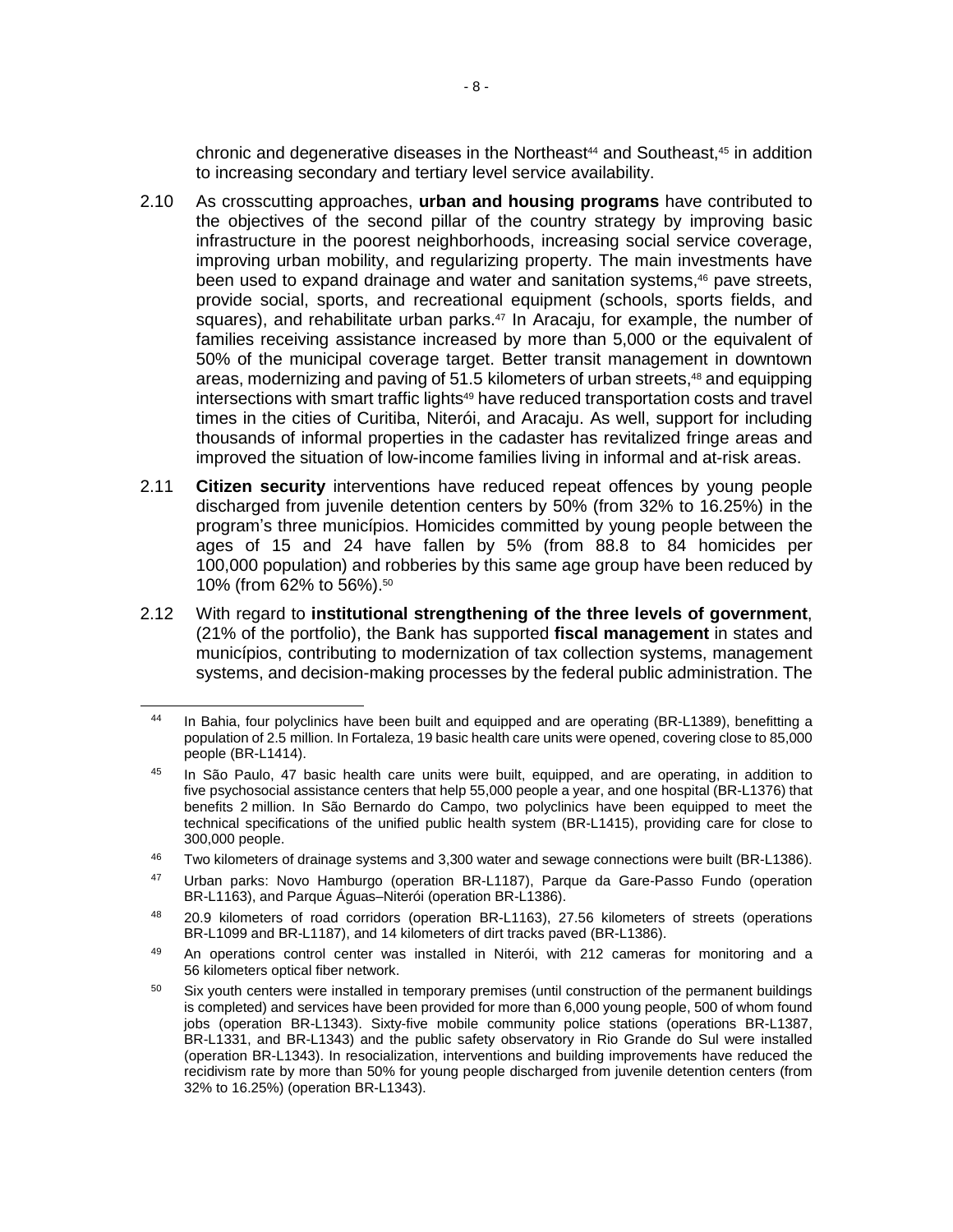introduction of electronic billing in 27 states permitted the recording and storage of about 19 billion fiscal invoices for tax purposes from close to 1.5 million Brazilian companies.<sup>51</sup> This has allowed for: (i) the integration of fiscal data between the state and federal governments which led to an average increase in revenues of 36.6% between 2012 and 2017 in seven of the states evaluated, compared to an increase of 14.7% in a state without the project; $52$  (ii) the use of data to establish reference prices which led to savings of 38% in state government procurement operations; and (iii) a reduction in informality in the economy of about  $18\%$ .<sup>53</sup> **Financial management** has also been strengthened through progress in modernizing integrated financial management systems (SIAFs) and adapting them to the new accounting rules, in budget management, and in access to fiscal data by citizens, for an increase in transparency. The Bank also contributed to consolidation of the institutional capacity of the Ministry of Transparency and Office of the Comptroller General (CGU) by shoring up its internal operating capacity and its interaction with public managers in the federal administration, expanding civil society's control over the management of public resources, and increasing transparency in public spending at the three levels of government.<sup>54</sup>

2.13 **The country strategy's crosscutting themes and dialogue priorities have been addressed through actions to generate and transfer knowledge, bolster capacity, and promote innovation.** The Bank's technical cooperation played an important role in this area. Support for the federal level during the country strategy period corresponded to 76% of the technical-cooperation projects approved in the period (28 projects for US\$15.9 million).<sup>55</sup> The most prominent results include an improvement in the efficiency of public policies brought about by building the federal government's technical and decision-making capacity in sectors such as health, fiscal management labor market, transparency, and sustainable infrastructure. As for climate change, projects approved in the period resulted in an in-depth understanding of the narrative guiding the country in its climate pledge (Nationally Determined Contributions—NDCs) and the Green Climate Fund (GCF). The main results are access to the GCF through more appropriate institutional arrangements and consolidation of an active dialogue between the public and private sectors, cities, and the federal government on investments in infrastructure through the NDCs. As for innovation, the IDB Group has been a

 $\overline{a}$ 

<sup>51</sup> Nota Fiscal [Eletrônica.](http://www.nfe.fazenda.gov.br/portal/infoestatisticas.aspx)

<sup>52</sup> Análise da eficiência relativa dos gastos públicos em segurança nos municípios do Rio Grande do Sul usando o método DEA [Analysis of the relative efficiency of public spending on health in Rio Grande do Sul, using data envelopment analysis]. [Department](https://tesouro.fazenda.rs.gov.br/upload/1528758942_Texto_discussao_TE_09_ADELAR_et_al_DEA_gastos_saude.pdf) of Finance of the state of Rio Grande do Sul, April [2018.](https://tesouro.fazenda.rs.gov.br/upload/1528758942_Texto_discussao_TE_09_ADELAR_et_al_DEA_gastos_saude.pdf)

<sup>53</sup> Source: Eliminando as barreiras ao crescimento da Economia – uma atualização com foco no varejo [Eliminating barriers to economic growth: An update centering on retail business], December 2014. Instituto para Desenvolvimento do Varejo.

<sup>&</sup>lt;sup>54</sup> Improvement in the index that measures the CGU's organizational climate (from 2.5% to 32.9%); improvement in the percentage of recommendations acted on by audited entities (from 18% to 74.4%); increase in the annual financial income generated by the work of the CGU (from R\$2.3 billion to R\$4.6 billion); 100% increase in citizen access to the transparency portal (from 921,000 to 1,761,000); 100% of Brazilian states with regulated access to information laws (from 20 to 27 states) (operation BR-L1223).

<sup>55</sup> The states received 19.5% (in nine projects for US\$4.1 million) and the municípios 4.5% (in three projects for US\$900,000) of the total approved in the period.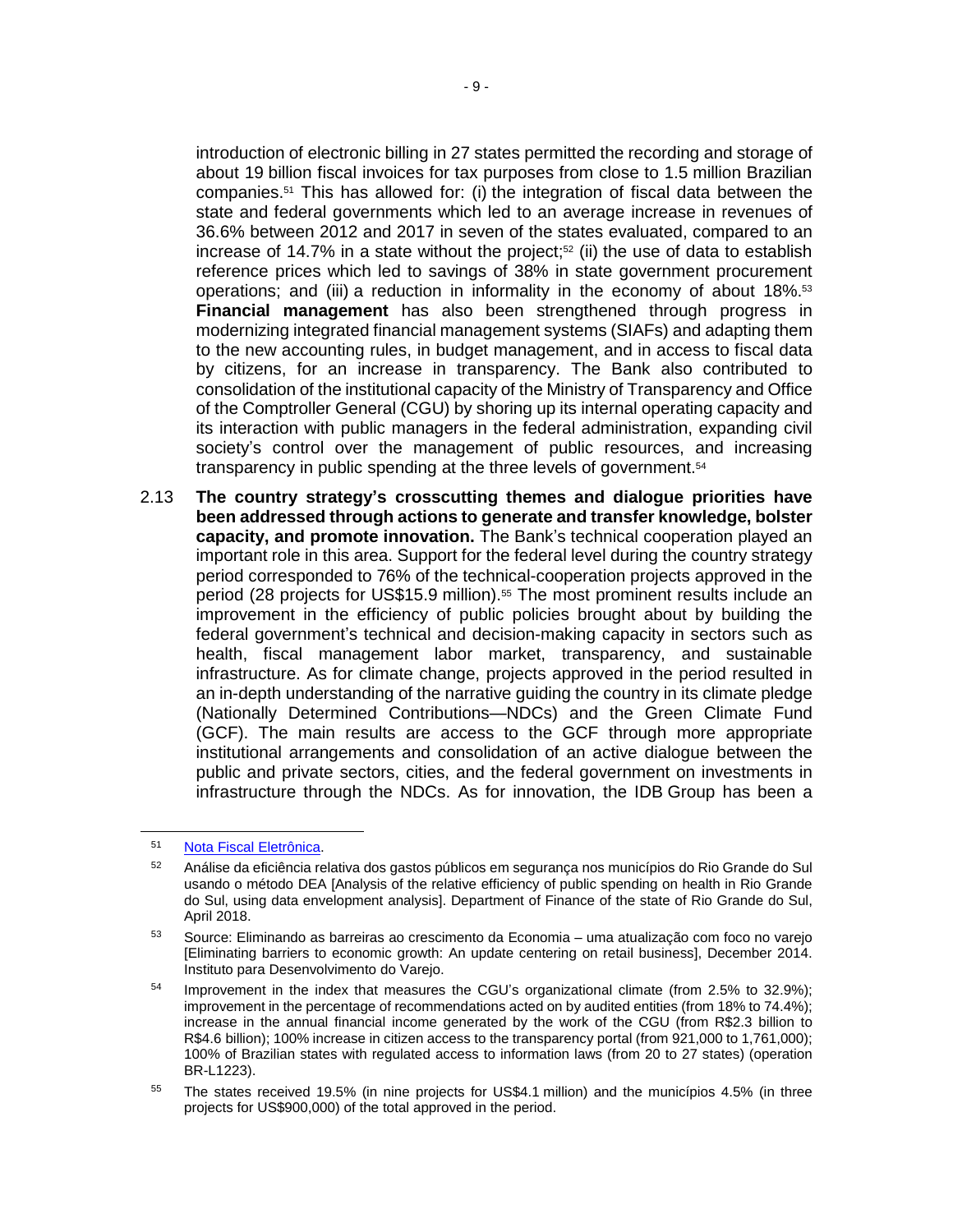leading technical player in cutting-edge themes such as digital transformation and innovation, citizen security, solid waste management, plant and animal health, and food safety. In digital transformation and innovation, possibilities have been opened up for regional cooperation with a resumption of dialogue for the sharing of experiences.

#### **Lessons learned in the country strategy period**

- 2.14 **At the strategic level** is it important to: (i) promote fiscal sustainability, supporting structural reforms and processes based on the principals of efficiency, transparency, and technological transformation; (ii) support implementation of policies to boost economic and social development, promoting efficiency and effectiveness in public investment and expenditure in priority sectors with high impact on the public budget; (iii) help to improve competitiveness and the business climate by promoting private investment in productive sectors with the highest potential and creating the infrastructure and logistics conditions to support their development; (iv) continue promoting strategic dialogue on medium- and longterm public policies by defining and implementing agendas that ensure concrete progress and commitments, with active participation by the different social sectors (government, private sector, civil society, and academia) on the federal and subnational levels; (v) support processes to open up regional and global trade and integration through technical assistance and facilitation of relations with other countries and regional blocs; (vi) in the relatively less-developed states, promote participative processes to devise sustainable development strategies with a multisector approach and investment plans to guide the flow of financing from the public budget, federal and regional banks, multi- and bilateral banks, and the private sector; and (vii) deepen synergies and investment coordination between the IDB Group's public and private windows and with other multi- and bilateral agencies, public banks, investment funds, and private financial institutions**.**
- 2.15 **At the operations level**, during the country strategy period an improvement could be observed in the profile of the portfolio of sovereign-guaranteed operations, with the number of operations rated as "satisfactory" growing in recent years, as measured in the progress monitoring reports.<sup>56</sup> This was achieved through adoption by the Country Office in Brazil of measures such as: (i) comprehensive portfolio reviews with the involvement of the federal government guarantors (National Treasury Department (STN) and the International Affairs Department (SAIN)); (ii) agreements on precise criteria for granting extensions of the timeline for the last disbursement of operations;<sup>57</sup> (iii) cancellation of operations awaiting the signature of borrowers who fail to comply with the criteria for obtaining a Treasury Department guarantee; (iv) improvements in the quality and capacity of executing units in project management, fostering good practices in planning and monitoring, fiduciary management (procurement and financial), and risk management; and (v) strengthening the managerial capacity of the Bank's operations team. As for IDB Invest, the importance of improvements in the

<sup>56</sup> Progress monitoring reports: 43% (March 2016), 63% (March 2017), and 75% (March 2018).

With some exceptions, the basic criteria for extending the date of the final disbursement are: (a) "satisfactory" rating; (b) maximum extension equivalent to 150% of the original term; (c) for projects on "alert" status or "problem" projects, the extension is conditional on a cutback in resources to ensure execution of the remaining funds within the additional time granted.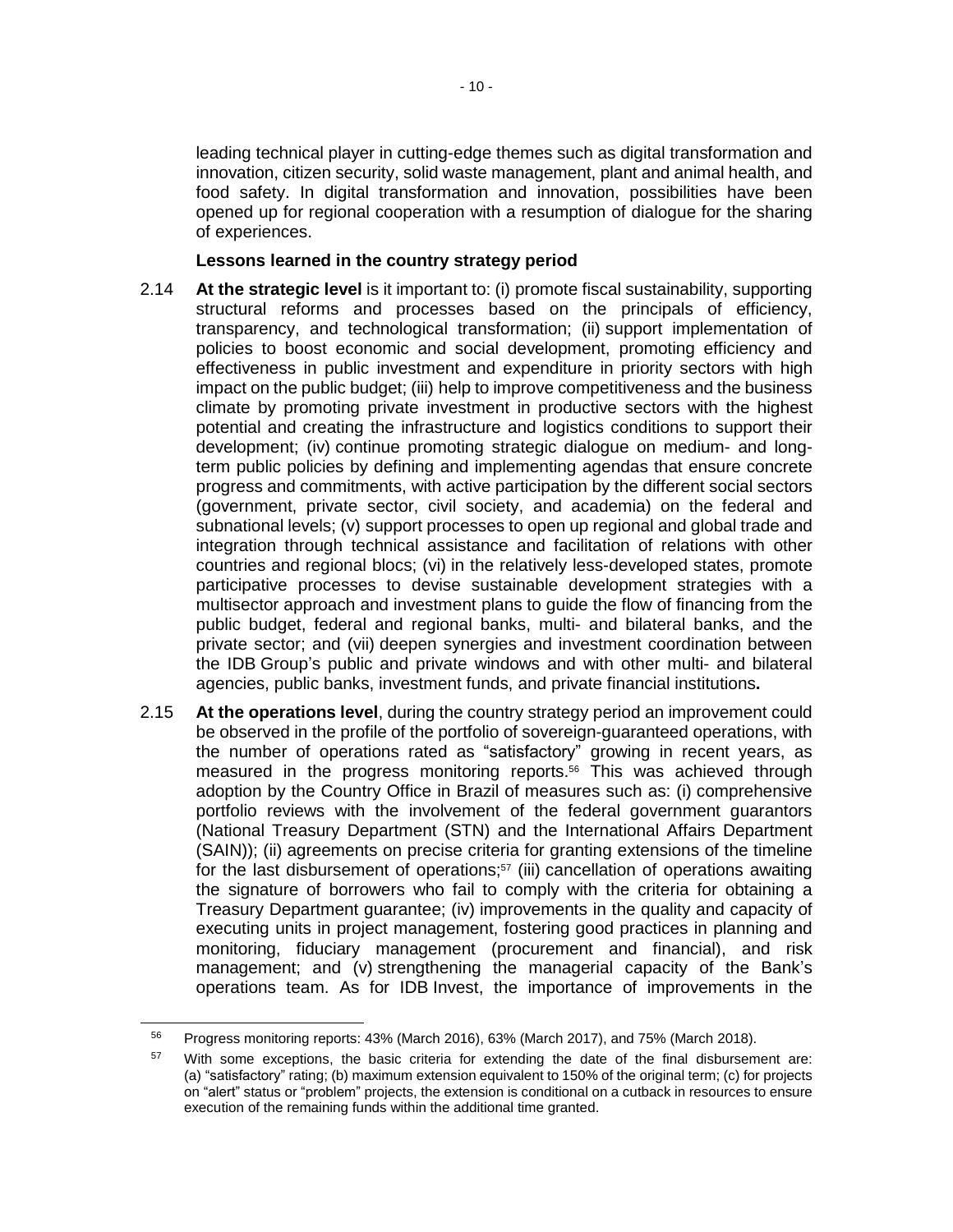strategic tools for development planning and effectiveness, maintain a presence in the field, and innovation in support tools tied to resource leveraging, stand out as central elements in the development and effectiveness of private-sector activities.

## **III. PRIORITY ISSUES**<sup>58</sup>

- 3.1 **The purpose of the IDB Group's strategy in Brazil for the period 2019-2022 is to promote sustainable development and build a more effective government.** Based on the lessons learned from the previous country strategy, the results presented in the CDC, the recommendations in OVE's country program evaluation, and the proposals of the government's "Path to Prosperity" plan,<sup>59</sup> the new country strategy will support the country in its efforts to generate sustainable economic growth by boosting competitiveness and productivity, with a government capable of efficiently delivering public services to the population. Accordingly, the country strategy for 2019-2022 is founded on four priorities: (i) Improve the **business climate** and narrow gaps in **sustainable infrastructure** to enhance **competitiveness**; (ii) Promote international and national **integration** to boost productive capacity; (iii) Build a **more effective public sector** that promotes **fiscal sustainability**; and (iv) Reduce **social inequality and inequality of opportunity** by enhancing **public policy efficiency**. The strategy will provide crosscutting support for challenges relating to: (a) gender and diversity; (b) environmental sustainability and climate change; and (c) innovation and digital transformation.
- 3.2 **The IDB Group's proposed actions are aligned with the Update of the Institutional Strategy 2010-2020**, the objectives of which are to strengthen institutional capacity and the rule of law, provide inclusive infrastructure and infrastructure services, develop quality human capital, establish smart institutional frameworks, provide adequate knowledge and innovation systems, and improve urban planning and rural infrastructure. The priorities are also aligned with the priority segments of IDB Invest's Business Plan 2017-2019 and its update, which are to promote infrastructure development, build capacity to support the corporate segment, and use resources through the financial system to support priority areas and crosscutting themes.
	- **Improve the business climate and narrow gaps in sustainable infrastructure to enhance competitiveness**
- 3.3 **In comparative terms internationally, Brazil's levels of competitiveness are low.** According to the World Economic Forum's 2018 Global Competitiveness Index, which monitors the performance of 140 countries using 12 competitiveness pillars, Brazil ranks 72nd (59.5 points) and its competitiveness has deteriorated in recent years compared to its 2012-2013 ranking, when it ranked 44th out of 144 countries. In this index, Brazil lags behind all the other BRIC countries.
- 3.4 **Competitiveness in Brazil is hampered by a business climate that does not promote entrepreneurship, innovation, or productivity growth.** In the 2019

<sup>&</sup>lt;sup>58</sup> All the references can be found in the CDC (Annex I), as well as detailed analyses of the development challenges discussed in this document.

<sup>59</sup> Current government's election campaign document.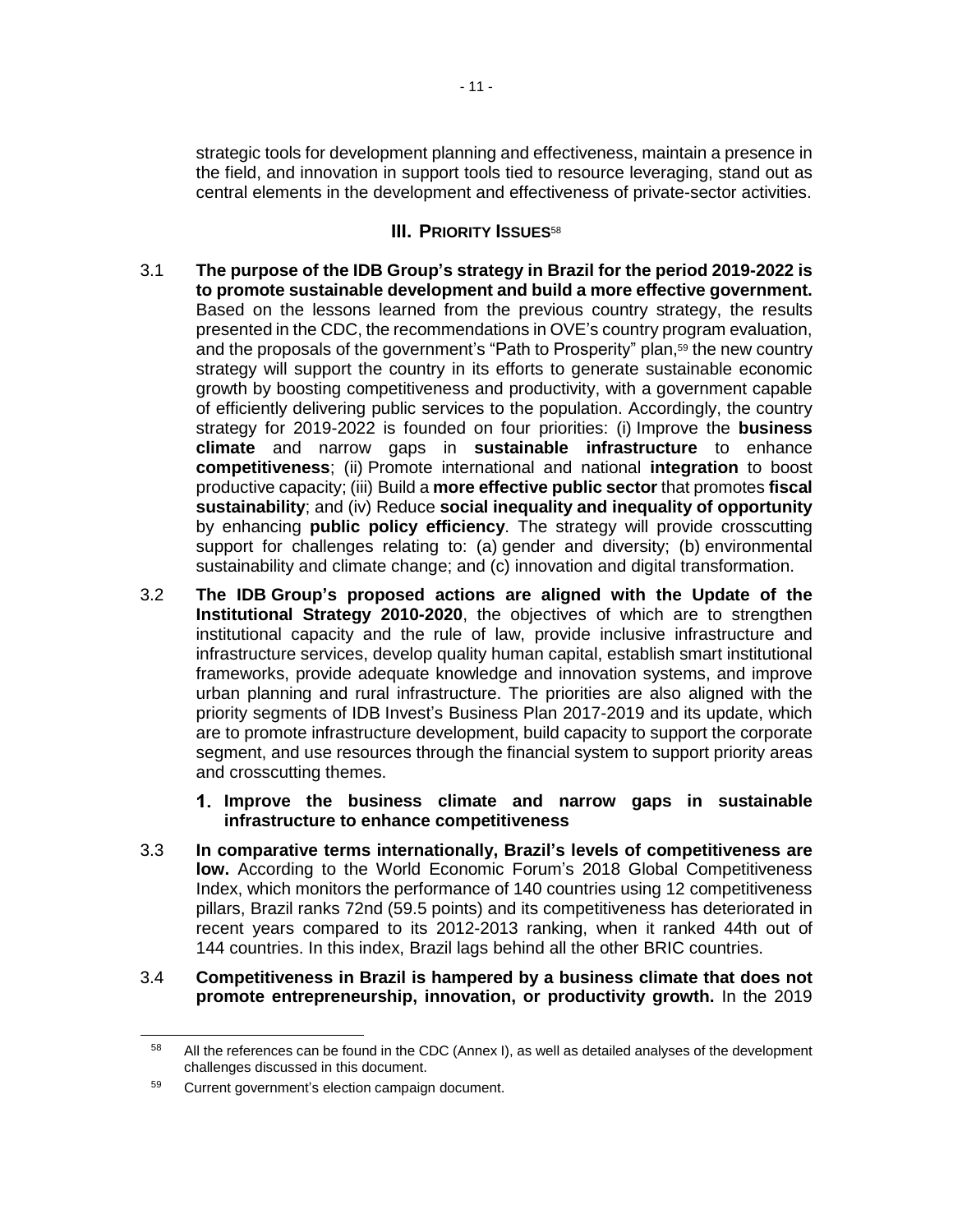Doing Business Report, Brazil ranks 109th out of 190 countries in the general quality of the business climate. In the 2018 competitiveness report by Brazil's National Confederation of Industries,<sup>60</sup> Brazil placed last among 18 countries in the quality of its business climate, with poor performance in all of that index's components, including relations with the government, quality of regulation, legal certainty, bureaucratic requirements, labor relations, rule of law, ease of opening a business, and contracting and dismissal practices.

- 3.5 **Brazil's complex tax system affects the business climate.** <sup>61</sup> The Brazilian government currently collects more than 60 taxes and compulsory contributions mandated by the constitution and different pieces of legislation. From 1988 to 2016, close to 363,000 rules and guidelines were issued on tax matters, at an average of 31 per day,<sup>62</sup> and each Brazilian company is required to comply with an estimated average of 3,000 fiscal directives. A manufacturer spends an average of 1.16% of its annual turnover to comply with the tax legislation, which is equivalent to 10% of its annual spending on wages, in addition to facing costly litigation. For small businesses, this cost represents  $3.13\%$  of annual turnover. $63$ According to the World Bank, the average Brazilian company spends 1,958 hours preparing and paying taxes, which is more than seven times the world average.
- 3.6 **Bureaucratic costs are a disincentive for the creation of new companies in Brazil, with negative consequences for growth in productivity and formality.** According to Doing Business 2019, starting a company in Brazil takes more than 20 days, which is higher than the world average. $64$  The various steps required to open a business come under the jurisdiction of different governmental and institutional levels, which complicates the process and results in high document rejection rates.<sup>65</sup>
- 3.7 **The private-sector innovation rate in Brazil's is low and, in general, the indicators have stagnated.** Empirical evidence has shown a positive correlation between innovation and productivity. <sup>66</sup> While investment in innovation as a percentage of GDP is higher in Brazil than in other Latin American countries, it is lower than the levels in the more dynamic world economies, and the private sector's contribution to total investment in innovation is small (CDC 2018). The public sector makes more than 50% of all investments in research and

<sup>60</sup> Confederação Nacional da Indústria (2018).

 $61$  Appy (2017) argues that Brazil's tax structure creates serious distortions in the assignment of relative prices, in sector distribution of production, and in the geographic distribution of production, and other areas, that reduce economic efficiency.

<sup>&</sup>lt;sup>62</sup> Instituto Brasileiro de Planejamento e Tributação [Brazilian Tax Planning Bureau] (2017) and Amaral et al. (2017).

<sup>&</sup>lt;sup>63</sup> Federação das Indústrias do Estado de São Paulo (FIESP) [State of São Paulo Federation of Industries], (2011).

 $64$  Considering that many of the steps to open a business derive from state and municipal regulations, there are differences between Brazilian localities, but even in the best localities opening a business is a processes requiring too much bureaucratic red tape. There is a similar problem with paying taxes.

 $65$  Opening a business takes 11 steps, 101 days, and 4.1% of per capita income, compared to 8.3 steps, 31.6 days, and 31.5% of per capita income in Latin America and the Caribbean (World Bank, Doing Business 2015: Going Beyond Efficiency, Washington, D.C.).

<sup>&</sup>lt;sup>66</sup> For a study of the literature, see Bell and Forbes (2012).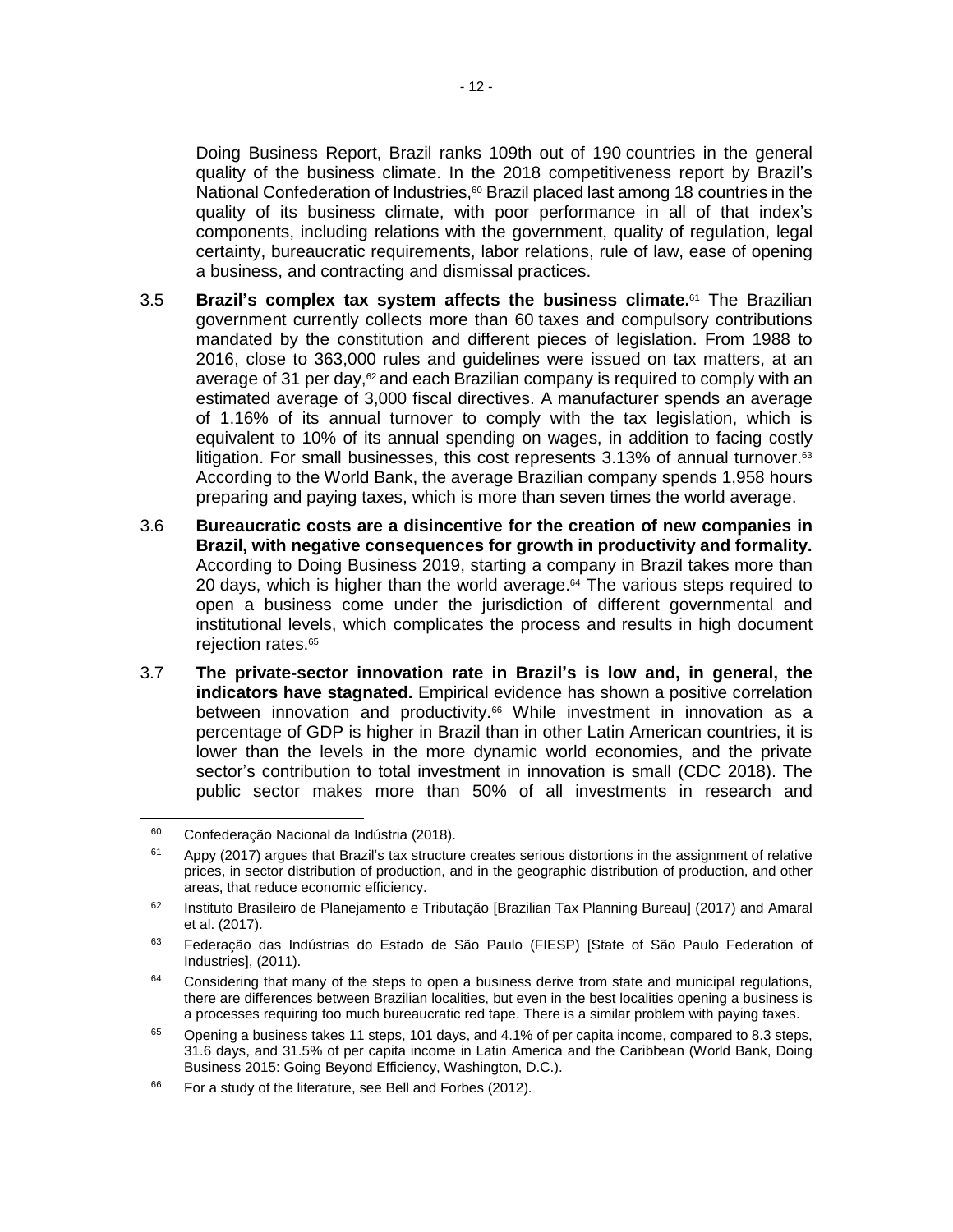development (R&D), similar to levels in other Latin American countries and much higher than other BRIC countries such as Russia (38%) and South Africa (42%). In Japan and South Korea, the private sector accounts for 75% of all R&D investments. The Brazilian private sector's scant in R&D has remained virtually unchanged since the turn of this century, in contrast to growth in private investment in innovation throughout the world. $57$  Consequently, Brazilian researchers account for just a small fraction of private sector employees.<sup>68</sup>

- 3.8 **The scarcity of credit limits private sector development and the financial system does not play a strong intermediation role.** Although Brazil has one of the most sophisticated financial systems in Latin America and the Caribbean, financing for companies and families is scarce and costly. Microcredit makes up just 0.4% of all credit. Most companies invest using their own resources on account of the limited access to credit.<sup>69</sup> Brazil's banking system offers short-term loans to families and businesses, but long-term credit is restricted mainly to public banks. The capital market needs to develop private financing structures for long-term projects, particularly in infrastructure. The BNDES portfolio has provided 80% of total infrastructure financing in Brazil in the last decade. In contrast, private institutional investors assign less than 1% of their assets to infrastructure, due to the absence of suitable instruments that correspond to their risk profiles and time requirements (CDC 2018). In this context, financial sector innovations could be tools for promoting new forms of financing targeted chiefly to families, microenterprises, and SMEs.
- 3.9 **Although public-private partnerships (PPPs) can be a powerful tool for boosting the country's competitiveness, they need to be more highly developed.** PPPs promote the adoption of new technologies and better processes, while boosting efficiency and transparency in infrastructure and social investment policies in Brazil. PPPs can also contribute efficiency and innovation to the development and management of infrastructure assets. Brazil has made an effort to implement PPPs in the last 20 years and they are used to promote private investment in infrastructure more than in other countries in the region and the world.<sup>70</sup> Weaknesses in planning and management and the absence of projects with feasibility studies limit PPP development. These limitations are particularly relevant at the subnational level.

 $\overline{a}$ 

<sup>67</sup> De Negri, 2010.

<sup>68</sup> Mirroring its low levels of investment in innovation, Brazil produces relatively few patents. According to the United States Patent and Trademark Office, between 2000 and 2015, Brazil's patents rose from 98 to 323, for annual growth of 9.6%, far below the rates for China (38% a year), India (28.3%), and Chile (13.2%). According to Pinheiro and Figueiredo (2017), the low production of patents in Brazil probably reflects limited private investment in R&D. The authors show that for every US\$1 billion spent on R&D in 2013, Brazil produced 7.4 patents. With the same resources, China produced 20.6 and the developed countries more than 100.

<sup>&</sup>lt;sup>69</sup> Alves and Luporini (2014)

 $70$  Between 1990 v 2016, at least 900 projects in the energy, transport, and water sectors reached their financial close. In Brazil, PPPs accounted for about 60% of total private investment between 1990 and 2017, with the majority of projects concentrated in transport, energy, and telecommunication. Brazil has also been the largest market for PPPs in Latin America in the last two decades. World Bank, 2017.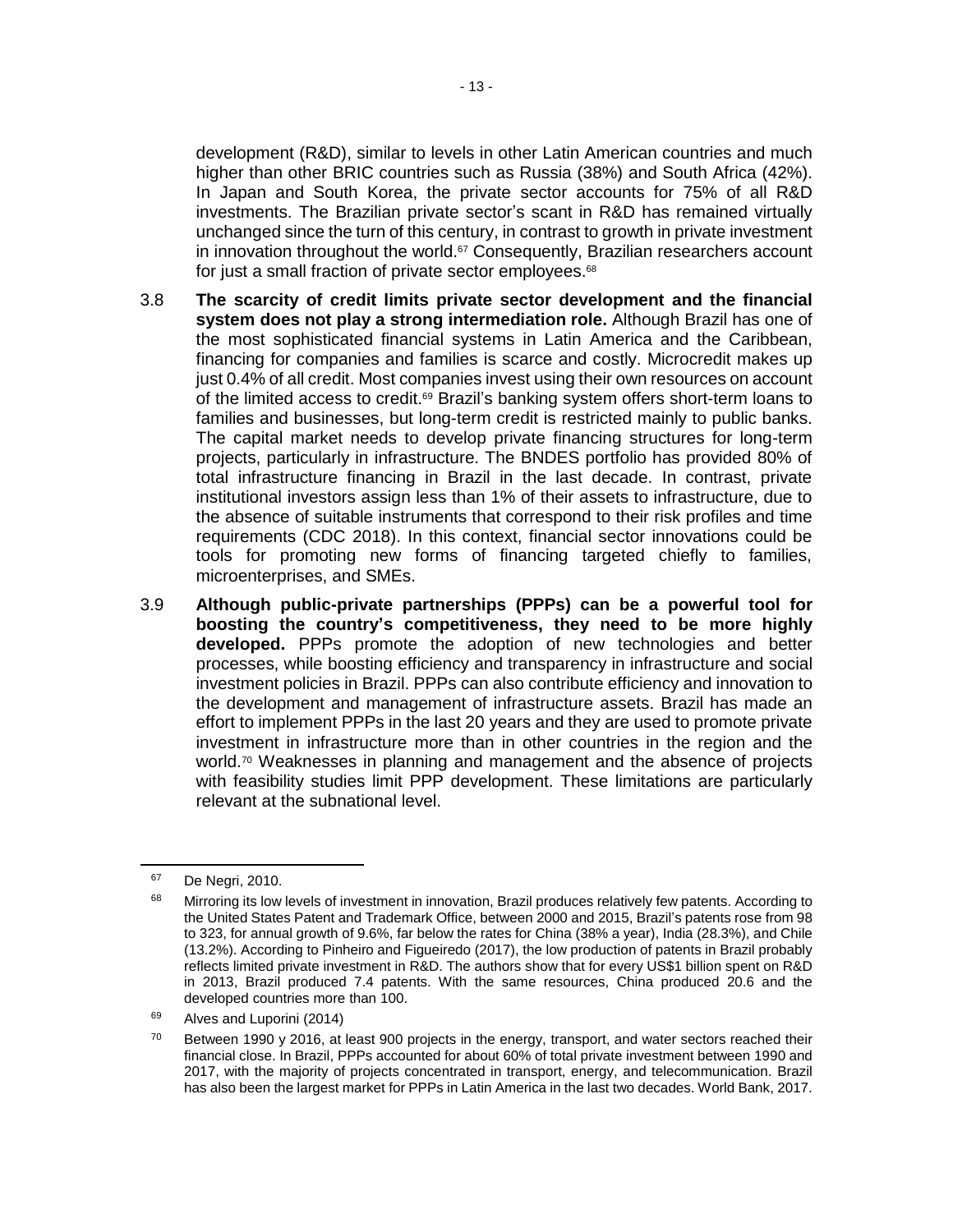- 3.10 **Inadequate infrastructure stands in the way of increased competitiveness.** The poor quality of infrastructure services in Brazil throttles the country's economic potential. In the World Economic Forum's 2018 Global Competitiveness Report, Brazil ranked 81st out of 140 countries in the quality of infrastructure (64.3 points), 112th in the quality of highways, 97th in the efficiency of railways, 105th in the efficiency of seaports, and 73rd in the efficiency of air transport service.<sup>71</sup> Public investment in infrastructure in Brazil is low and has declined in recent decades. In the 1970s, it accounted for 5.42% of GDP, on average, but had fallen to 2.06% in the 2000s.<sup>72</sup> The main infrastructure gaps and challenges are described below.
- 3.11 **Transportation and logistics.** Transportation costs account for nearly 60% of Brazil's total logistics costs, corresponding to 12.3% of GDP, compared with 7.8% in the United States.<sup>73</sup> Brazil ranked 56th among 160 countries in the World Bank's 2016 Logistics Performance Index. The country relies heavily on highways for its passenger and freight transport. Brazil's paved system is small for a country of its size and suffers from problems related to signage, pavement quality, and engineering. Although the country has one of the longest highway systems in the world, close to 2 million kilometers long, just 12.3% is paved. Only 38% of the paved roads are in good or excellent condition, 34% are in fair condition, and 28% in poor condition.<sup>74</sup> Brazil's heavy dependence on trucking increases transportation costs (CDC 2018). The railway system is limited and suffers from operational bottlenecks.<sup>75</sup> Obsolete equipment, limited multimodal terminals, and shortfalls in capacity reduce the efficiency of Brazilian ports.<sup>76</sup> Despite the country's many waterways, river transport is in its infancy,<sup>77</sup> with poor quality infrastructure and installations.
- 3.12 **Energy.** The electric power sector needs more capacity and diversification of its energy matrix. Although electrification is nearly universal (99.3%), demand will grow by 4.4% annually between 2017 and 2022, from 624 terawatt hours (TWh) in 2017 to 773 TWh in 2022.<sup>78</sup> Investments of US\$75.6 billion in generation, including distribution, and US\$28.6 billion in transmission will be needed to respond to this demand between 2018 and 2027. Brazil's energy matrix is highly dependent on hydroelectric energy, which helps to provide renewable, clean, and low-cost power, but increases the country's vulnerability to climate change. Accordingly, the additional generating capacity should mainly come from other renewable sources,

 $\overline{a}$ 

<sup>71</sup> World Economic Forum, 2018.

<sup>72</sup> World Bank, 2018.

<sup>73</sup> Institute of Logistics and Supply Chain (ILOS), 2018.

 $74$  The average increase in operating costs owing to poor pavement on all public highways and highways under concession is 24.9% (Confederação Nacional do Transporte, 2016).

 $75$  The government estimates that bottlenecks exist on 5.429.7 kilometers of railway track (Plano Nacional de Logística, 2018).

<sup>&</sup>lt;sup>76</sup> World Bank, 2012. Projected demand for Brazilian ports was 1.8 billion tons (Plano Nacional de Logística Portuária, 2015), while total estimated capacity is 1.4 billion. Although Brazilian ports move an average of 34 containers an hour per vessel, Hamburg moves 66, and Singapore 100.

<sup>77</sup> The main products carried by river in 2016 were soybeans, for 20.4%, oil for 14.9%, and sand for 12.4%.

<sup>78</sup> Plano Decenal de Expansão de Energia 2027 [Ten Year Energy Expansion Plan].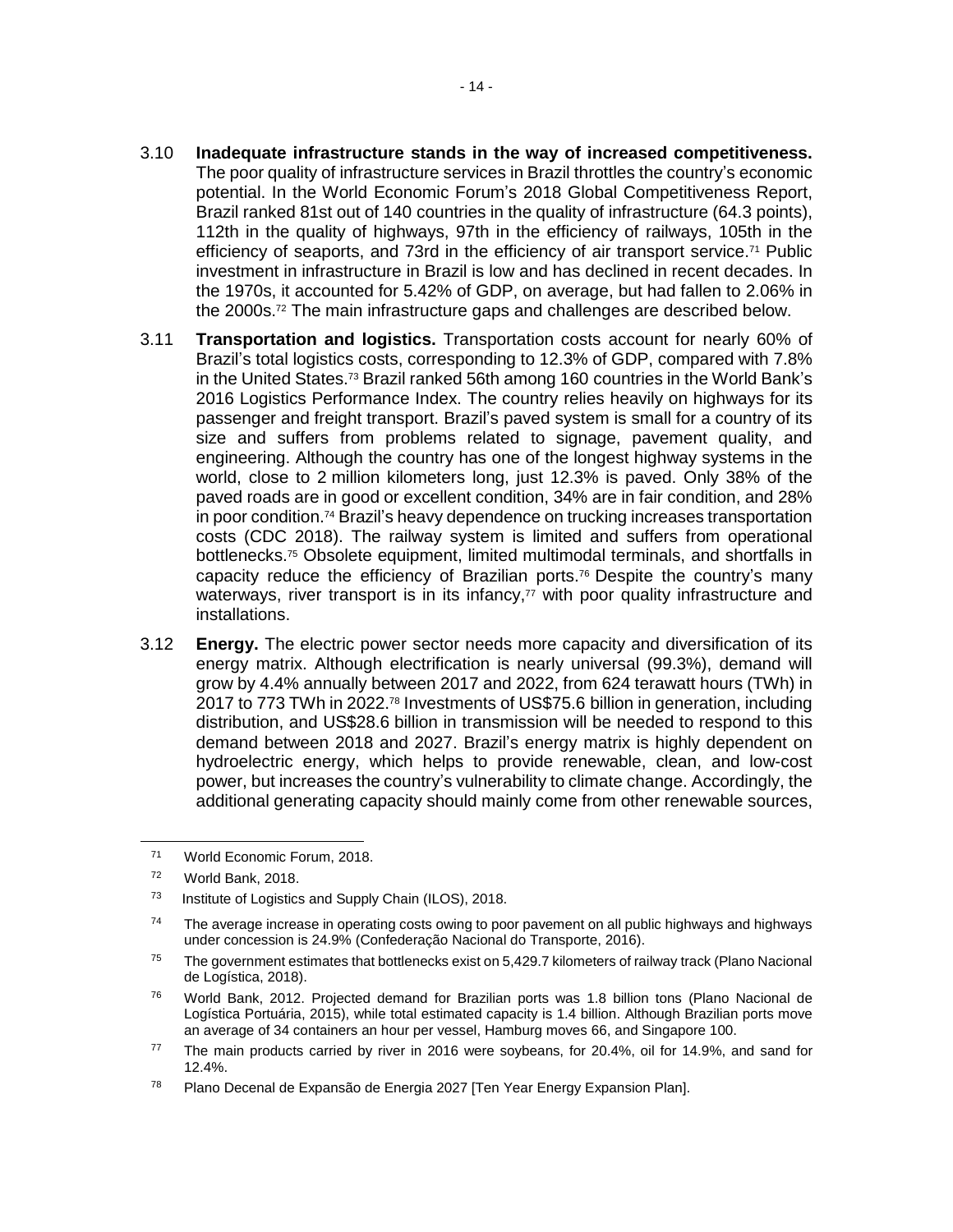such as wind and solar energy,<sup>79</sup> to comply with the country's NDC goal of increasing renewables (excluding hydroelectricity) in the energy matrix from 28% to 33%.<sup>80</sup> Greater energy efficiency is a pending challenge. Inefficiencies exist in energy consumption, transportation, and distribution. Studies by the American Council for an Energy-Efficient Economy (ACEEE) find that Brazil captures less than 30% of its energy efficiency potential and ranks 15th out of the 16 economies studied.<sup>81</sup>

- 3.13 **Water and sanitation.** Brazil faces significant shortfalls in sanitary sewerage services, drinking water supply, solid waste management, and drainage. According to the national basic sanitation plan, the country needs to invest R\$6.1 billion a year through 2033 to attain universal drinking water coverage, R\$9.1 billion in sanitary sewerage services, R\$2.3 billion in solid waste management, and R\$6.9 billion in drainage. In water, 83.5% of all Brazilians and 93% of the urban population have access to piped distribution. $82$  However, these high levels of coverage compared to other Latin America and the Caribbean countries do not reflect the inequality in access. Most of the shortfalls are in the North (57.5%) and Northeast (73.3%). Just 46% of Brazil's urban population has access to sewage collection and treatment services, 12% use individual systems,<sup>83</sup> and 18% have their sewage collected without treatment, while 24% have no sanitary sewerage service. While 98.6% of residences have trash collection service, its adequate disposal continues to be a challenge. About 3,000 open-air dumps are in operation today and receive 41.6% of all trash sent for final disposal.<sup>84</sup> The sanitation sector suffers from problems of governance, uncertainty, and scattered regulations that act as barriers to investment, result in high service costs, and attract political interference. These problems are most serious in water resource management, where the challenge is to achieve consistency between management policies and uses in different sectors (agriculture, energy, sanitation, land use, environment, and ecosystem services).
- 3.14 **Urban mobility.** Brazil is the eighth most congested country in the world, according to a ranking in which the city of São Paulo occupies sixth place.<sup>85</sup> Congestion-related costs in the city of Rio de Janeiro alone amounted to R\$30 billion in 2018.<sup>86</sup> Furthermore, Brazil has one of the highest rates of motor vehicle fatalities in Latin America and the Caribbean, with 23.2 deaths per 100,000 population.<sup>87</sup> The CDC indicates that restricted urban mobility imposes environmental costs and has a negative impact on the climate change goals of

<sup>&</sup>lt;sup>79</sup> Impacto de las paradas en la generación hidroeléctrica de Brazil [Impact of shutdowns on hydroelectric generation], Nogueira, Manoel Fernandes Martins, et al.

<sup>80</sup> United Nations Framework Convention on Climate Change (UNFCCC), 2016. Brazil's First NDC.

<sup>81</sup> Removing barriers to financing energy efficiency in Brazil, Conselho Empresarial Brasileiro para o Desenvolvimento Sustentável (CEBDS) [Brazilian Business Council for Sustainable Development].

<sup>82</sup> National sanitation information system (SNIS), 2018.

<sup>83</sup> Plano Nacional de Saneamento Básico [National Basic Sanitation Plan].

<sup>84</sup> Abrelpe, 2017.

<sup>85</sup> INRIX 2018 Global Traffic Scorecard, 2017.

<sup>86</sup> Firjan, 2014.

<sup>87</sup> IDB, 2017. Average for Latin America and the Caribbean: 19.2; the United States: 10.6; and Canada: 6.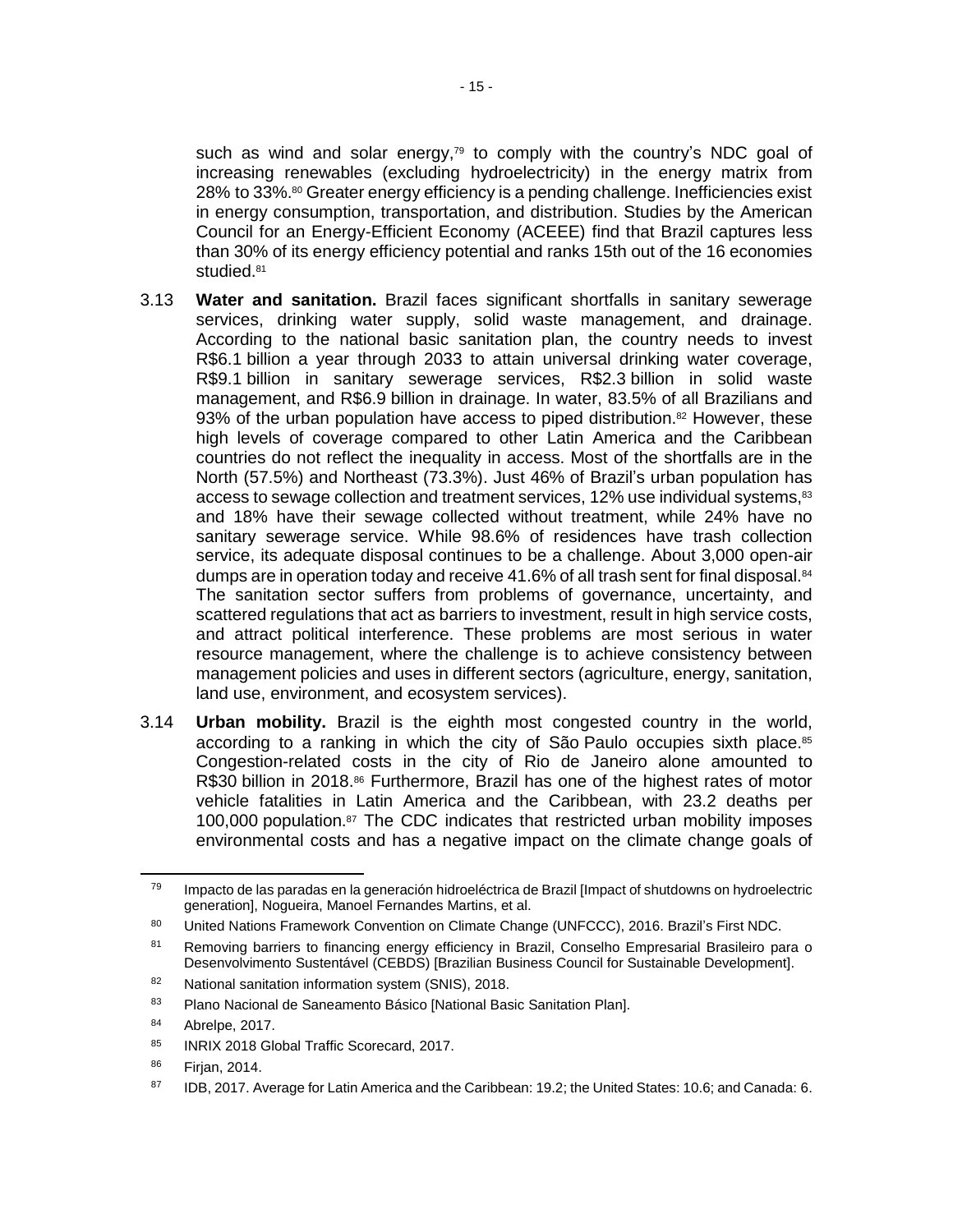reducing greenhouse gases by 37% by 2025 and 43% by 2030.88 Inadequate planning is the main urban challenge. Above all, poorly integrated urban development policies are a key challenge for improving mobility and strengthening public transportation systems. Uncontrolled urban growth lengthens travel times. By law, all cities with more than 20,000 inhabitants (3,065 cities in all) are required to have a mobility plan but in 2016, just 171 cities (9% of the total) had one, $89$  owing to limited technical and institutional capacity.<sup>90</sup>

- 3.15 **Strategic objectives and action areas.** To improve the business climate and narrow gaps in infrastructure for enhanced competitiveness, the country strategy proposes the following strategic objectives: (i) promote greater economic competitiveness; (ii) increase the role of the private sector by improving the quality of the business environment; and (iii) facilitate public and private investment in infrastructure. The IDB Group will prioritize actions that contribute to a reform of the tax system, including better tax management. To increase financing for the private sector, the IDB Group will support actions to develop and adopt new financial technologies and projects, promote innovation ecosystems, and develop capital markets and long-term financing instruments for infrastructure. As for the development of PPPs, the IDB Group's actions will focus on planning, transparency, use of guarantees, risk management, and bolstering institutional capacity, particularly among subnational governments.
- 3.16 From a sector standpoint, the IDB Group will support the government in improving the quality of general infrastructure by building institutional capacity for planning and investment. In the area of **transportation and logistics**, the IDB Group will prioritize the development of multimodal transport systems, modernization and expansion of climate-resilient infrastructure, and operating efficiency, to support competitiveness in international trade. In **energy**, the IDB Group will promote policies and investments to diversify the matrix and increase the role of renewable energy sources, encourage the use of innovative solutions, and promote regional energy integration. In **water and sanitation infrastructure**, the IDB Group will focus on improving access to sustainable basic sanitation services, supporting service delivery operating conditions, and creating more climate and environmental resilience with a social inclusion focus in environmental sanitation and watershed protection to safeguard sources. Lastly, in **urban mobility**, the IDB Group will support the implementation of effective mobility plans, promoting a general shift toward more sustainable modes with low emissions and the use of new technologies.

### **Promote international and national integration to boost productive capacity**

3.17 **Integration is particularly vital in a country of continental dimensions and great diversity such as Brazil.** Closer international and national integration can enable the country to explore productive synergies and tap competitive advantages, promoting the efficient allocation of productive resources while simultaneously reforming economic relations to support higher productivity.

<sup>88</sup> Target included in the country's NDC.

<sup>89</sup> Ministry for Cities, 2017.

<sup>90</sup> Nassar, 2018.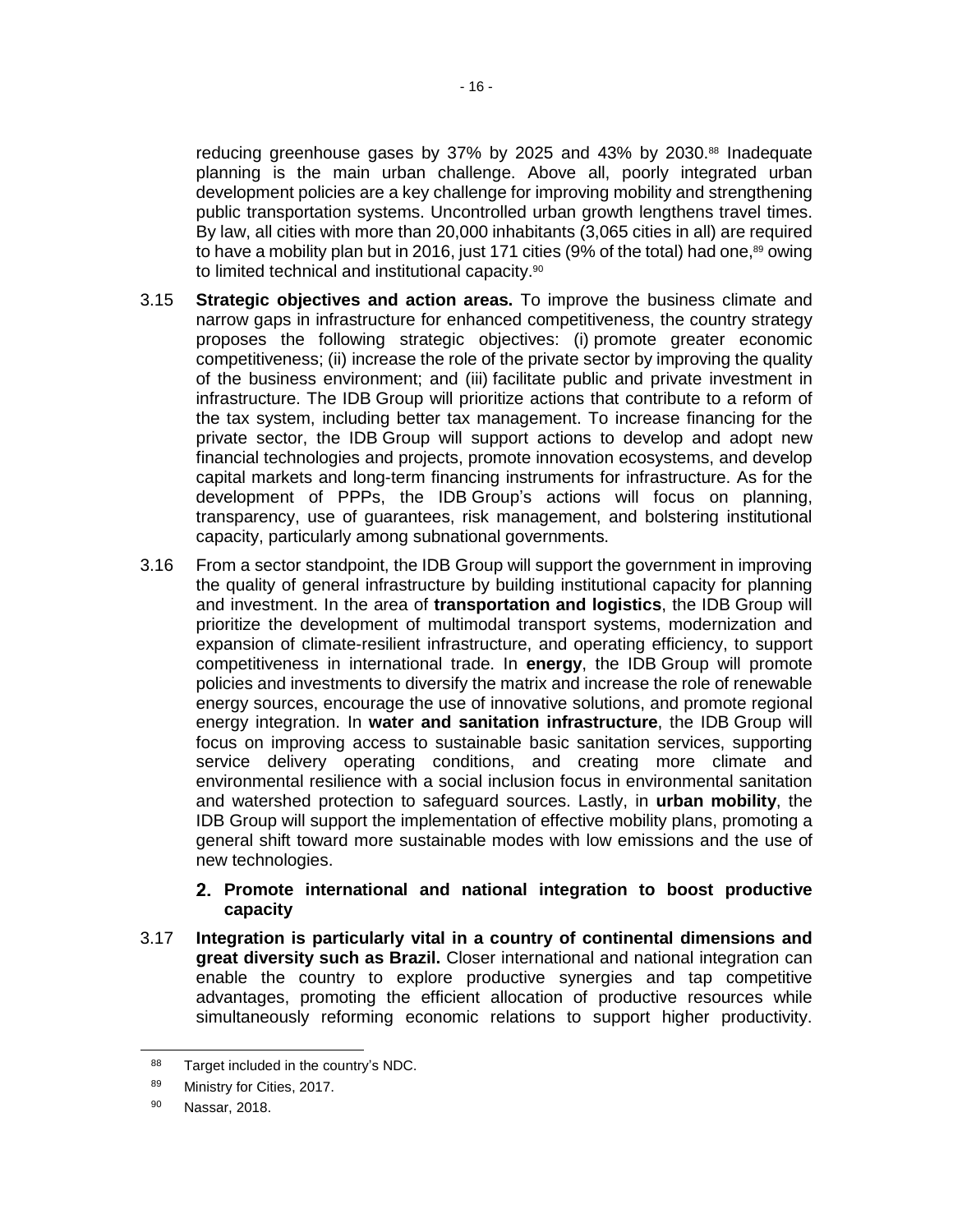Internationally, Brazil presents different barriers to integration with other markets that have a negative impact on productivity and growth. The domestic market is not totally integrated either, with differences between geographic regions. The Southeast accounts for 53.2% of the country's GDP, compared to the North with 5.5%, which translates into a difference in per-capita GDP between the Southeast (R\$37,771.26) and the North (R\$18,325.33).

- 3.18 **Brazil's economy remains relatively closed.** The CDC notes that the legacy of trade protectionism in the country held back its global competitiveness and productivity gains. <sup>91</sup> Despite some opening up in the 1990s, the economy continues to be relatively closed. Brazil is one of the few countries that has not significantly lowered its tariffs on trade in the last 20 years, a period that was marked by intensive liberalization of global trade and the signature of trade agreements around the world. Brazil's tariffs on capital goods are punitive, with a negative impact on the country's supply potential.<sup>92</sup> In addition to being high, tariffs are widely dispersed which makes access to good-quality production inputs costly and distorted.
- 3.19 **Nontariff barriers and bureaucratic red tape also limit Brazil's international integration.** Compared to international standards, Brazil imposes a large number of nontariff barriers such as sanitary rules, technical regulations, and national content policies.<sup>93</sup> The country's manufacturing sector is protected by nontariff barriers that are higher than the global average,<sup>94</sup> and the country ranks 106th out of 190 economies in terms of international trade facilitation, according to the World Bank's 2019 Doing Business Report. In a 2014 survey conducted by the CNI,<sup>95</sup> 44% of companies identified red tape at customs as one of their main problems, citing excessive demands for documents, lack of communication between the different agencies involved, generally slow and unpredictable processes, and delays in customs inspections.
- 3.20 **Brazil is not just poorly integrated with the rest of the world, but also internally, promoting internal disparities in its economic and social development.** States in the country's North and Northeast do not have strong physical or economic ties with the main centers in the Southeast and South, and their competitiveness levels are among the country's lowest (CDC 2018). The

 $\overline{a}$ 

<sup>91</sup> There is ample literature linking Brazil's productivity to trade liberalization. Studies based on company data indicate that growth in TFP in the country's manufacturing sector in the second half of the 1990s can be attributed to trade liberalization at the start of that decade. Broadly speaking, the results suggest that the more exposed companies are to foreign competition and the greater their access to foreign inputs, the more their productivity increases. See Rossi and Ferreira (2003) and Muendler (2004).

 $92$  A recent analysis by the SAE (2018) shows that a reduction in tariffs would increase trade volume and economic efficiency.

<sup>93</sup> United Nations Conference on Trade and Development (UNCTAD), 2013. In a world of dense value chains and just-in-time management, it is difficult to overestimate the importance of reducing border crossing times. Optimization of trade regulations and a guarantee they will be effectively applied by customs and other border agencies are fundamental for trade facilitation. Risk-management systems, authorized economic operators, simplified postal export regimes, electronic one-stop windows, simplified transit schemes, and cooperation among border agencies can facilitate trade and reduce import and export times.

<sup>94</sup> SAE, 2018.

<sup>95</sup> CNI, 2014.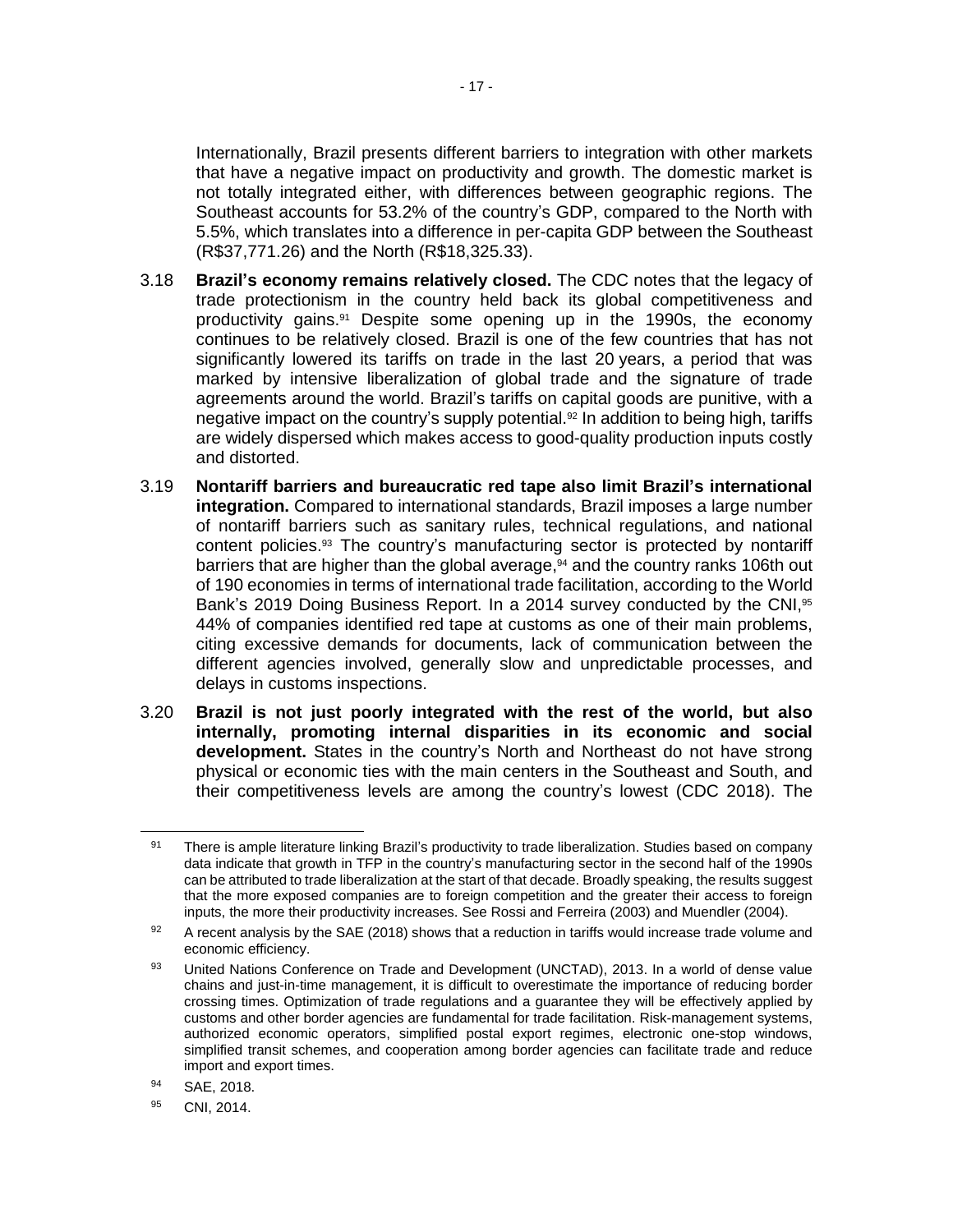Southeastern and Southern states are among the most competitive and have higher per-capita income levels. Ninety-nine percent of the 500 cities with the best development indicators are located in the Southeast, South, and Center-West regions, while more than 97% of the 500 least-developed municípios are concentrated in the North and Northeast. These regions must, out of necessity, integrate with the more productive sectors of the national economy to tap their competitive advantages and lay the groundwork for increasing their income levels and reducing inequality. Brazil's natural capital can be a factor in low-carbonemission economic diversification and dynamism if used appropriately. Furthermore, ecosystems like the Amazon which straddle borders provide a platform for regional integration and continental unification.

- 3.21 **Insufficient infrastructure, scant institutional capacity, and limited access to financing are the main challenges to building a sustainable economy for the less-developed regions.** Deficient transportation and connectivity infrastructure hamper the sustainable development of those regions. Limited access to low-cost financing and long-term capital form a barrier to the promotion of sustainable financing in depressed regions. Local financial institutions are conservative in their lending and have little appetite for risk. This is compounded by institutional and managerial weaknesses in regions that are trailing economically.
- 3.22 **According to the 2018 national economic and social development strategy,**<sup>96</sup> **the North and the Northeast are less competitive and diversified.** Nonetheless, these regions have the potential for building a low-carbon, climateresilient economy, based on the sustainable use of biodiversity and natural resources.<sup>97</sup> Brazil's biodiversity offers a comparative advantage in the development of biotechnology and the bioeconomy in general. Natural capital is the region's most valuable production factor. If global demand continues to favor ecologically-sustainable production methods, a new environmentally responsible model that guarantees sustainability and traceability standards could leverage the comparative advantages of those regions and boost their competitiveness. Sectors such as tourism could also be a significant source of revenues and inclusive development, with a focus on vulnerable populations.<sup>98</sup>
- 3.23 **Although agriculture is a central sector in the North and Northeast, it poses significant productivity, competitiveness, and sustainability challenges.** The CDC notes that sustainable agriculture could be a path to increasing the competitiveness of less developed regions by creating jobs and income. However, the sector presents different challenges. In the last 10 years, substantial

<sup>96</sup> Ministry of Planning, public consultation (2018).

<sup>&</sup>lt;sup>97</sup> For example, with close to 55,000 different species, Brazil's flora represents one fourth of global diversity and is the most varied in the world (Lopes, 2012).

<sup>98 &</sup>quot;In contrast with other service-exporting activities, in the case of tourism consumption, visitors are the ones that travel to the location of production/service delivery (the destination), coming into direct contact not only with tourism enterprises, but also the local population. In addition, tourism is a laborintensive sector. These characteristics mean that (i) a high percentage of value added needs to be produced in the destination itself; (ii) the local population (including the most disadvantaged groups) can have direct access to foreign exchange and tourism expenditure as providers of tourism services; (iii) tourism services help to create local employment; and (iv) some of the supplies for the sector can be sourced locally." IDB, Tourism Sector Framework Document, Washington, D.C., July 2017.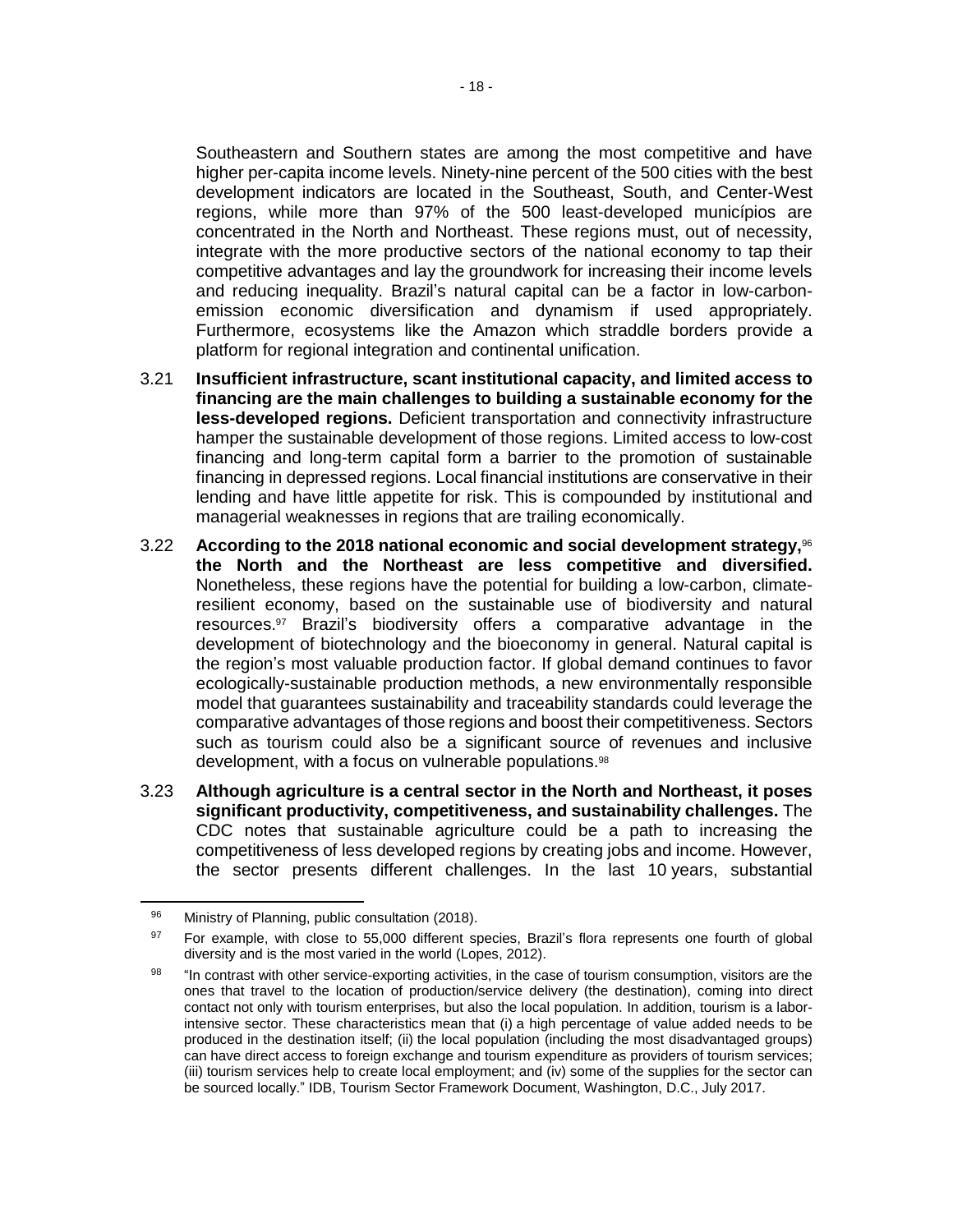agricultural losses have been incurred as a result of the introduction of at least 35 new pests. Furthermore, the expansion of farming has been the main driver of land-use change (deforestation), greenhouse gas emissions, and water pollution. In the depressed states and in the North and Northeast regions in particular, much remains to be done in the areas of agricultural research, technical assistance, rural extension, credit programs, irrigation infrastructure, road connectivity and logistics. Institutional and organizational restrictions have reduced the impact of some agricultural and rural programs. Finally, climate change represents one of the greatest risks for the future of agricultural productivity.<sup>99</sup>

3.24 **Strategic objectives and action areas.** To promote international and national integration that will in turn boost the country's productive capacity, the following are proposed: (i) promote trade liberalization; and (ii) integrate the country's less developed regions. To move ahead with the first strategic objective, the IDB Group will promote: the adoption of a multidimensional approach to reducing trade barriers; implementation of a regional trade agenda; access to the largest global markets; reduction of bureaucratic obstacles to international trade; and attraction of foreign investment. As for the objective of integrating less developed regions, the IDB Group will support comprehensive territorial proposals that include innovative forms of financing and the adoption of comprehensive sustainable development plans in states and metropolitan areas, with public and private participation, and the use of public policies to spur sustainable production methods. Special attention will be paid to comprehensive development plans for regions such as the Amazon, considering the need for conservation and use of their environmental goods and services. In rural and agricultural development, the focus will be on institution building, development of technical assistance programs, private-sector development, the supply of credit, and the development of financing instruments and markets, including the consolidation and growth of the market for climate bonds.<sup>100</sup>

## **Build a more effective public sector that promotes fiscal sustainability**

- 3.25 **The country presents structural challenges for fiscal sustainability.** Brazil faces serious fiscal sustainability challenges and to solve them it needs to reduce expenditures, improve public sector investment management, and address the challenges of the subnational governments, particularly on the fiscal front, which are urgent and critical tasks. Lastly, transparency in the use of public resources should be stepped up as a tool for social accountability, combating corruption and supporting the necessary fiscal reforms.
- 3.26 **Public sector expenditure is higher than the international standard.** Spending on benefits for private sector employees covered by the General Social Security

 $\overline{a}$ 

<sup>99</sup> Recent projections of the impact of climate change on Brazilian agriculture by 2050 suggest that the sector will face acute losses. A temperature increase of 3°C or more would be enough to make large areas of land currently under cultivation unproductive (Assad et al., 2017). A study by Margulis and Dubeux (2010) shows that a majority of crops (cotton, rice, coffee, beans, and corn) would be negatively impacted by global warming. Sugarcane is the exception.

 $100$  These instruments have significant growth potential in the agribusiness, forestry, and energy sectors, considering the country's abundant natural resources, and in the transportation, construction, and sanitation sectors, given Brazil's need for sustainable and resilient infrastructure.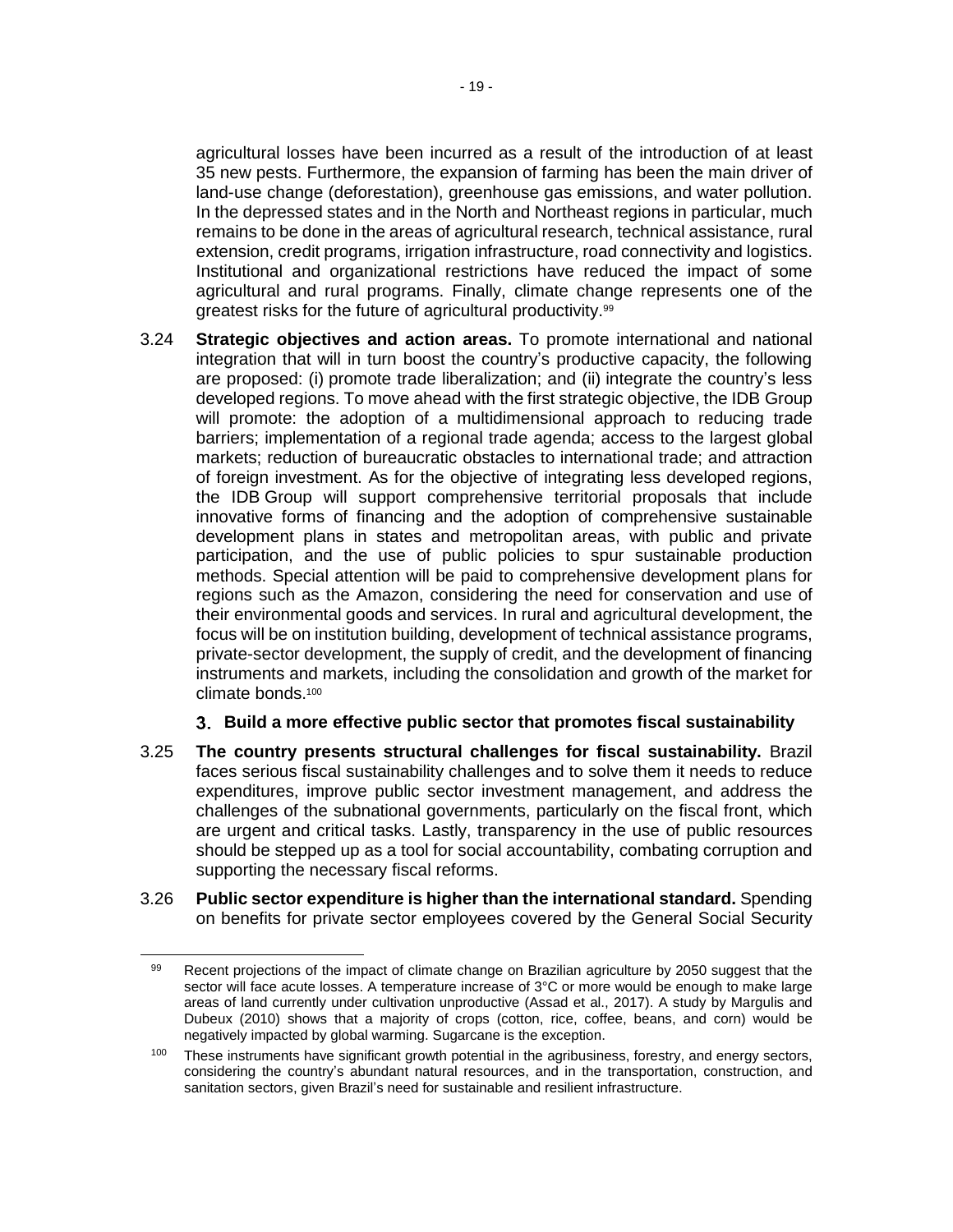System (RGPS) amounts to nearly 8% of GDP, while spending on public sector employees covered by Special Social Security Regimes (RPPS) is over 4% of GDP, which exceeds the level of every OECD country.<sup>101</sup> As well, substantial tax expenditures total 4.1% of GDP and 19.9% of revenues.<sup>102</sup> Spending on public sector personnel is also high compared to international standards. The federal government's wage bill amounts to 13% of GDP, which is higher than in many comparable countries.<sup>103</sup> The CDC 2018 notes that since 1986, the increase in spending on social security and personnel as a percentage of total public sector expenditure contributed to the reduction in public investment in the country, which is essential to increase its competitiveness.

- 3.27 **Brazil's public investment management systems are not up to the task of ensuring efficiency.**<sup>104</sup> According to the IMF's Public Investment Efficiency Indicator (PIE-X),<sup>105</sup> Brazil's public investment efficiency indicator (0.61) is below the average for Latin America (0.71) and the emerging markets (0.73). Brazil's efficiency gap is estimated to be 39%, which is much higher than the average for the emerging markets (27%) and Latin America and the Caribbean (29%).<sup>106</sup> Different studies suggest that improvements in the quality of public infrastructure in the G-20 countries can be attributed to solid institutions and the application of effective public management processes,<sup>107</sup> which also heightens the impact of public investment on economic growth.<sup>108</sup> In the Latin American context, actions to improve project selection, optimize infrastructure portfolios, reduce excess costs and delays, and ensure adequate maintenance would generate substantial efficiency gains of more than 1% of potential GDP.<sup>109</sup>
- 3.28 **Brazil needs to revisit the structure of its fiscal federalism.** Disorderly decentralization of administrative functions and financial flows has distorted the allocation of resources between the different levels of government. The subnational governments do not receive enough money to deliver the public services that are their responsibility (CDC 2018). Collectively, the subnational governments account for 44.1% of total public spending, equivalent to about 24% of GDP. However, the revenues they collect only represent 11% of GDP, which creates large imbalances and makes them highly dependent on intergovernmental transfers. The overlapping of responsibilities between the federal, state, and

Despite the relatively high contribution rates, the combined deficit in the various social security regimes is nearing 4.5% of GDP. This is particularly worrisome in light of Brazil's demographic trends. Although the percentage of the population currently over the age of 65 is relatively low, at about 12%, it is expected to grow rapidly to close to 45% by 2060.

<sup>102</sup> Federal Income Department (2018).

<sup>103</sup> Ter-Minassian (2018).

<sup>104</sup> IDB, 2018.

<sup>105</sup> IMF, June 2015.

 $106$  IMF, 2015 and 2017. The efficiency gap is the difference between a country's production (a combination of physical indicators and based on surveys of access to and quality of infrastructure) and the production of the most efficient country with the same capital stock.

<sup>107</sup> IMF, 2015.

<sup>&</sup>lt;sup>108</sup> Furceri and Grace (2017) conclude that higher public investment increases production in the short and medium terms and that the impacts are greater in countries with more efficient management processes.

<sup>109</sup> Serebrisky et al., 2018; IDB, 2018.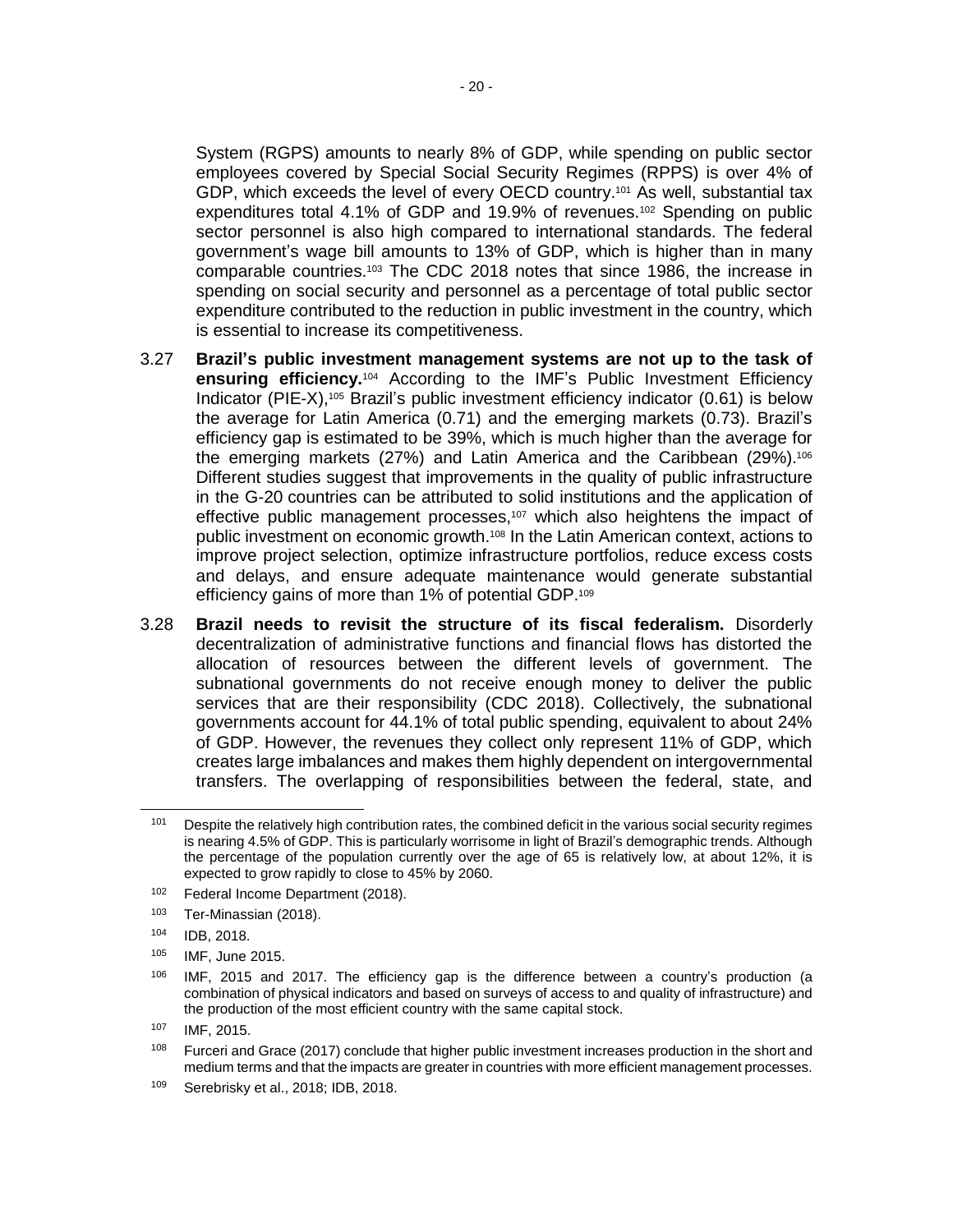municipal governments in key areas such as education, health, and social welfare further complicates fiscal federalism's structure. As a result, subnational governments face serious financial problems and structural challenges related, in particular, to social security and spending on personnel. The financial limitations reduce public investments, with negative social and economic consequences. Although the subnational governments can borrow under a fiscal responsibility framework, the limitations on capacity and fragile institutional mechanisms reduce their effectiveness.<sup>110</sup>

- 3.29 **Brazil has been slow to adopt innovative e-government technologies to promote transparency and fiscal sustainability, particularly at the subnational levels**. According to the OECD (2014), e-government technologies can promote more open and inclusive processes, spurring more effective participation by the public and private sectors and civil society in policy formation, in the design and implementation of public services, and in the creation of a culture guided by data use and transparency. The CDC 2018 points out that the country needs to use new technologies to improve the supply of public services. In the 2018 United Nations e-Government Development Index, Brazil ranks 44th out of 193 countries, behind Uruguay, Chile, and Argentina in the region. That index measures the motivation and capacity of national governments to use information and communication technologies in the delivery of public services.
- 3.30 **Strategic objectives and action areas**. To build a more effective public sector that promotes fiscal sustainability, the country strategy proposes the following objectives: (i) reform the structure of public expenditure; (ii) improve the public investment system; and (iii) promote e-government and digital solutions to foster transparency, accountability, and efficiency in delivering public services to citizens and enterprises. Specifically, the IDB Group will seek to help build a more effective public sector that promotes fiscal sustainability. The IDB Group's programs will support lower growth in different types of expenditure, for example in the context of pension system reform and other actions that help boost public investment efficiency, supporting the adoption of medium-term budget frameworks.<sup>111</sup>
	- **Reduce social inequality and inequality of opportunity by enhancing public policy efficiency**
- 3.31 **Brazil's results in reducing social inequality and inequality of opportunity are unsatisfactory.** In the 2015 Programme for International Student Assessment (PISA), 70% of Brazilian students did not meet the minimum proficiency level in mathematics. This percentage is significantly higher than in Chile (50%) and Peru (66%). In the health sector, life expectancy at birth in Brazil (75 years) is lower than in Chile (79 years), Uruguay (77 years), and Mexico (77 years).<sup>112</sup> Insecurity has reached crisis levels and affects the most vulnerable classes in particular, as indicated by the figure of 60,000 homicides a year, with 71% of the victims being

<sup>110</sup> Manoel and Garson, 2016.

<sup>111</sup> See CDC 2018 for a breakdown of implementation.

<sup>112</sup> IDB, 2018. Recent studies show that Brazil's health system leaves ample room to improve efficiency on the basis of international comparisons and the relative performance of different states and municípios.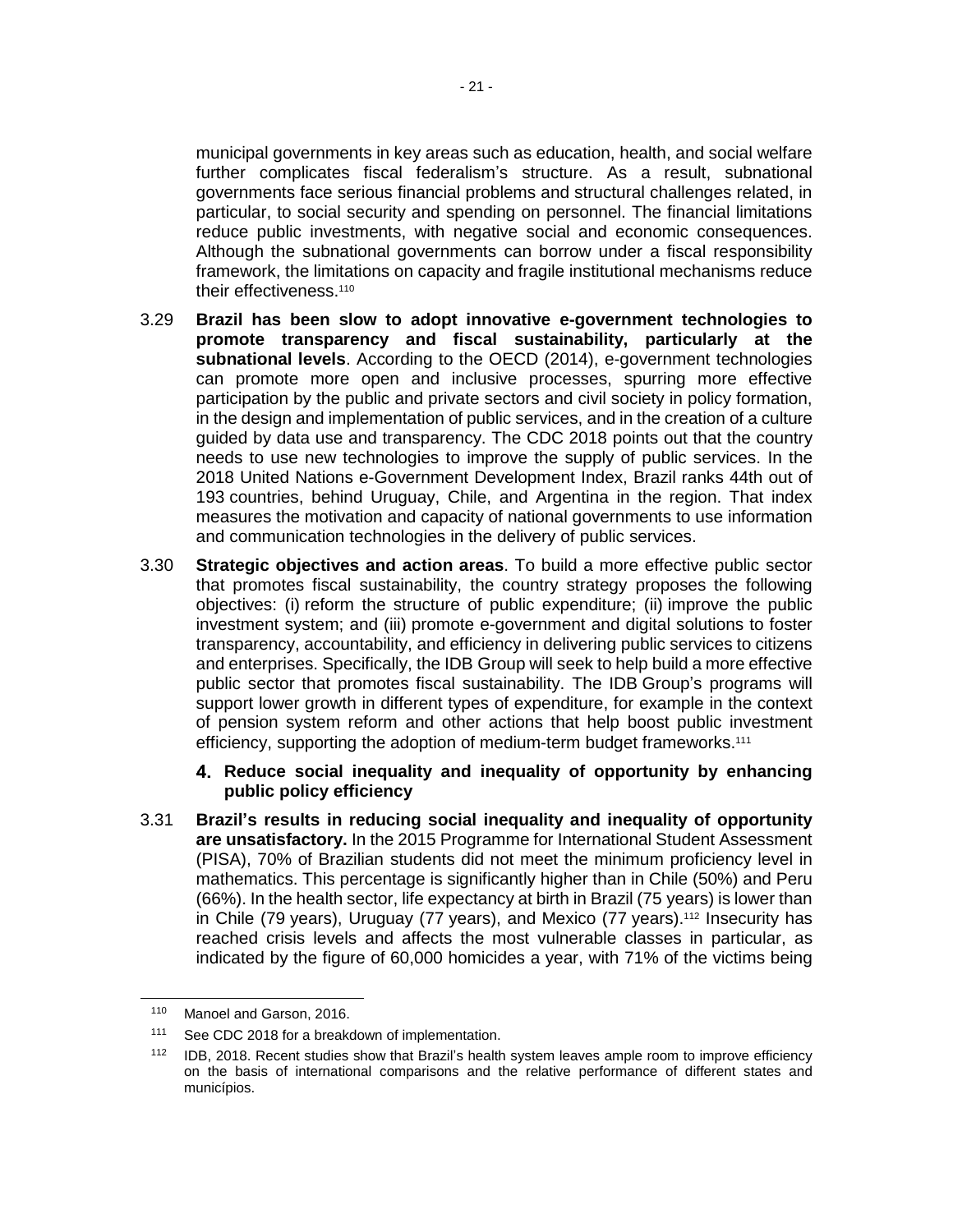Afro-Brazilians. Access to housing is a growing problem. Brazil still has a shortage of more than 6.5 million housing units. Broadly speaking, the digital technology gap holds back vulnerable groups and sharpens inequality.<sup>113</sup>

- 3.32 **The challenge of reducing social inequality and generating opportunities is affected by the weak performance of government and low levels of social spending effectiveness and efficiency.** Brazil spends more on health and education than other Latin American countries. Its budget for education accounts for 5.6% of GDP, which is much higher than the regional average of 4.6%, and its public spending on health is 5.1% of GDP, while other countries in the region spend 3.4% of GDP. These public spending levels do not translate into good performance indicators. Brazil ranks 99th out of 193 countries in terms of government efficiency. By this indicator, Brazil has not improved at all since 1996 and has deteriorated since 2013. Public policy formulation faces structural problems that contribute to low growth and high social inequality. Spending on health and education, for example, account for 28% of the central government primary expenditure. These costs have grown quickly in recent decades, driven in part by the minimum spending levels constitutionally imposed on the two sectors. International comparisons based on a data envelopment analysis indicate that Brazil could gain more than five years of healthy life expectancy (a commonly used health indicator), simply by improving efficiency while maintaining current per capita spending levels.<sup>114</sup>
- 3.33 **The poor quality of spending on education creates social inequality.** Education in the country suffers from weak intergovernmental coordination (CDC 2018). The overlapping of services spurs state and municipal schools to compete for student enrollment, to the detriment of the efficiency of spending on public education. Resources are not distributed with an eye to results and to benefiting students. Curricula are not exhaustive or consistent and the skills taught by the education system do not reflect labor market demand. The technical and vocation education systems are deficient and do not prepare students to compete in a dynamic job market. In a recent study, 67% of the companies surveyed mentioned inadequate workforce skills as a major drawback for productivity. A recent evaluation<sup>115</sup> showed that the technical skills programs offered by the Ministry of Labor did not achieve the expected results and only a limited number of courses offered by the Programa Nacional de Acesso ao Ensino Técnico e Emprego (PRONATEC) [national access to technical education and employment program] reflect private sector demand for job skills.<sup>116</sup>

<sup>&</sup>lt;sup>113</sup> The public job placement system also exhibits significant disparities around the country in terms of efficiency, and the technical and vocational education systems are generally deficient and do not prepare students to compete in a dynamic labor market.

<sup>114</sup> OECD, 2018. Economic Reports-Brazil, September 2018.

<sup>115</sup> The projects evaluated were: Plano Nacional de Qualificação do Trabalhador (PLANFOR) [national worker qualification plan], Programa Nacional de Estímulo ao Primeiro Emprego (PNPE) [national first job incentive program], Plano Nacional de Qualificação (PNQ) [national vocational qualification program], and Programa Nacional de Inclusão de Jovens -ProJovem) [national youth inclusion program].

<sup>116</sup> O'Connell, 2017.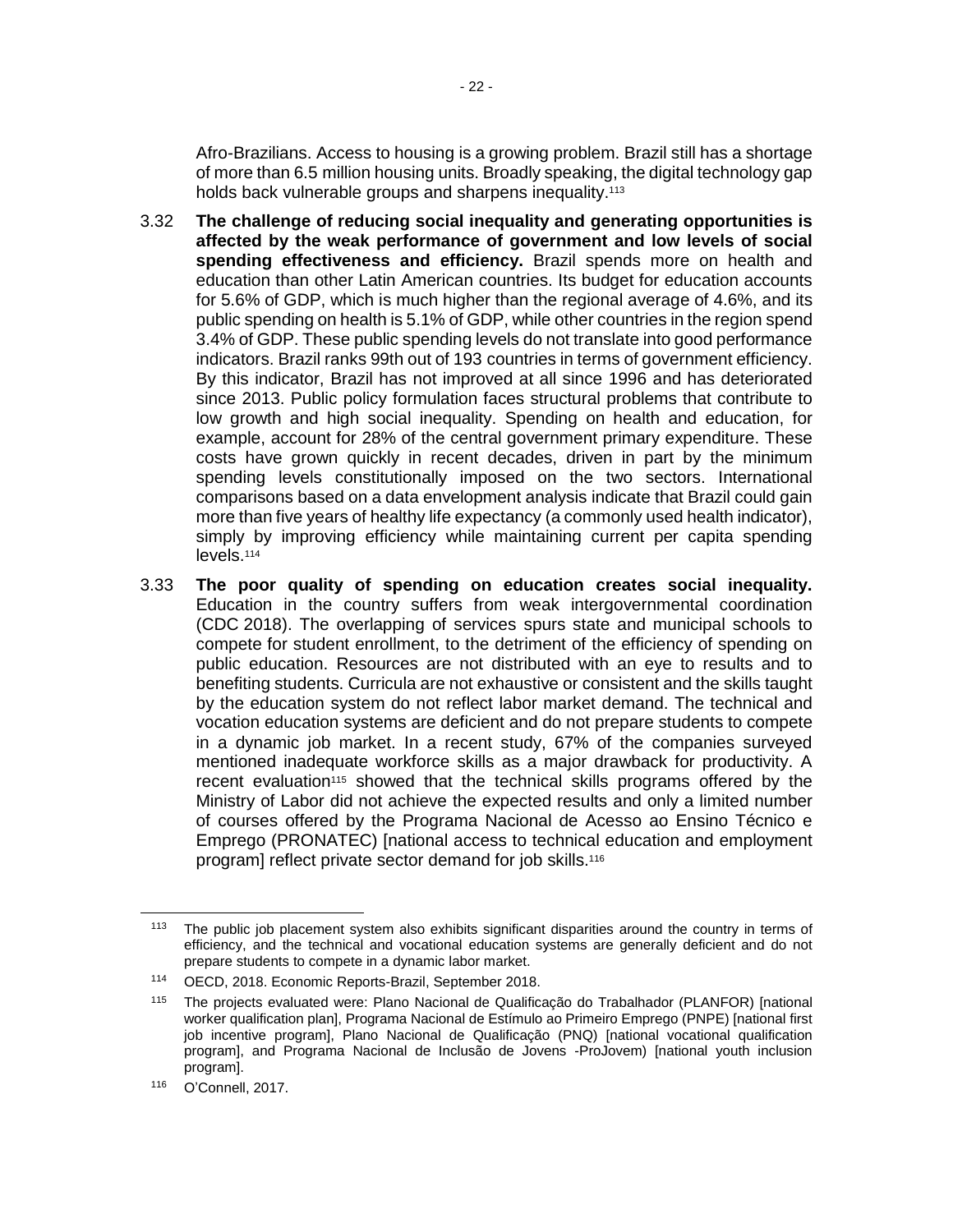- 3.34 **In the area of public health, Brazil has one of the region's most complex service delivery models (CDC 2018).** Despite the growth in primary care under the family health strategy (ESF), the system does not effectively cover demand for primary services.<sup>117</sup> Assuring access to quality services requires the coordination of responsibilities at the municipal, state, and federal levels, which is poor at present. The recent progress in medical technology and the incorporation of information and communication technologies in the health sector could boost efficiency, facilitating remote monitoring of convalescents and treatment in the home.
- 3.35 **Citizen security and combatting violence are Brazil's most serious public policy challenges (CDC 2018)**. <sup>118</sup> With over 60,000 homicides a year, Brazil has 42% of all homicides in Latin America and the Caribbean. Just 123 municípios account for 50% of the county's homicides. Seventy-five percent of victims are young people between the ages of 15 and 24, mainly male Afro-Brazilians living in urban fringes. Out of 81 countries, Brazil presents the fifth-highest rate of femicide.<sup>119</sup> Over the last decade, robbery rates increased from 15.5% to 23.9%, while the perception of neighborhood insecurity jumped from 33% to 51%. Shortcomings in public security policies heighten the challenges in addressing crime and violence. The huge volume of court cases, coupled with the low level of digitization and automation in proceedings that can take years to complete add to public expenditure, deepen legal insecurity and economic inefficiency, and contribute to prison overcrowding. The incarceration rate has nearly tripled over the last 15 years and Brazil's penitentiary system is extremely congested, with more than double the number of prisoners it can accommodate and high criminal recidivism rates.<sup>120</sup>
- 3.36 **The public job placement system (SPE) is highly disparate in its efficiency, with an impact on inequality and access to opportunities.** The private sector has difficulty in contracting workers. In Brazil, it takes nearly twice as long (nine weeks) to fill a vacancy with a qualified worker than the average in the Latin America and Caribbean countries (five weeks).<sup>121</sup> This challenge can partly be explained by the poor efficiency of the public job placement system. A recent study using an efficiency index for the efficiency of matching skills to jobs in the SPE identified significant differences, and therefore room for improvement, among the different SPE offices.<sup>122</sup> The recent Law 13,667/18 creates results-based financing mechanisms for more than 2,000 SPE offices at the state and municipal levels. It

<sup>117</sup> The ESF has national coverage but reaches just 62.5% of the population, with significant gaps in the major cities that were late to join, where coverage is between 35% and 55%. In many of these cities, the public tends to seek emergency services in hospitals, which is a costly, resource-intensive environment.

<sup>118</sup> The homicide rate, which was 11.7 per 100,000 population in 1980, rose to 26.6 in 2007, and to 30.5 in 2016.

<sup>119</sup> World Health Organization (2017).

<sup>120</sup> Institute for Criminal Policy Research (ICPR) (2018) [http://www.prisonstudies.org/country/brazil.](http://www.prisonstudies.org/country/brazil)

<sup>121</sup> Aedo and Walker, 2012.

 $122$  Albuquerque et al., (2018). Data envelopment analysis has been traditionally used to estimate the efficiency frontier of SPE offices and distinguish the more efficient units from the less efficient.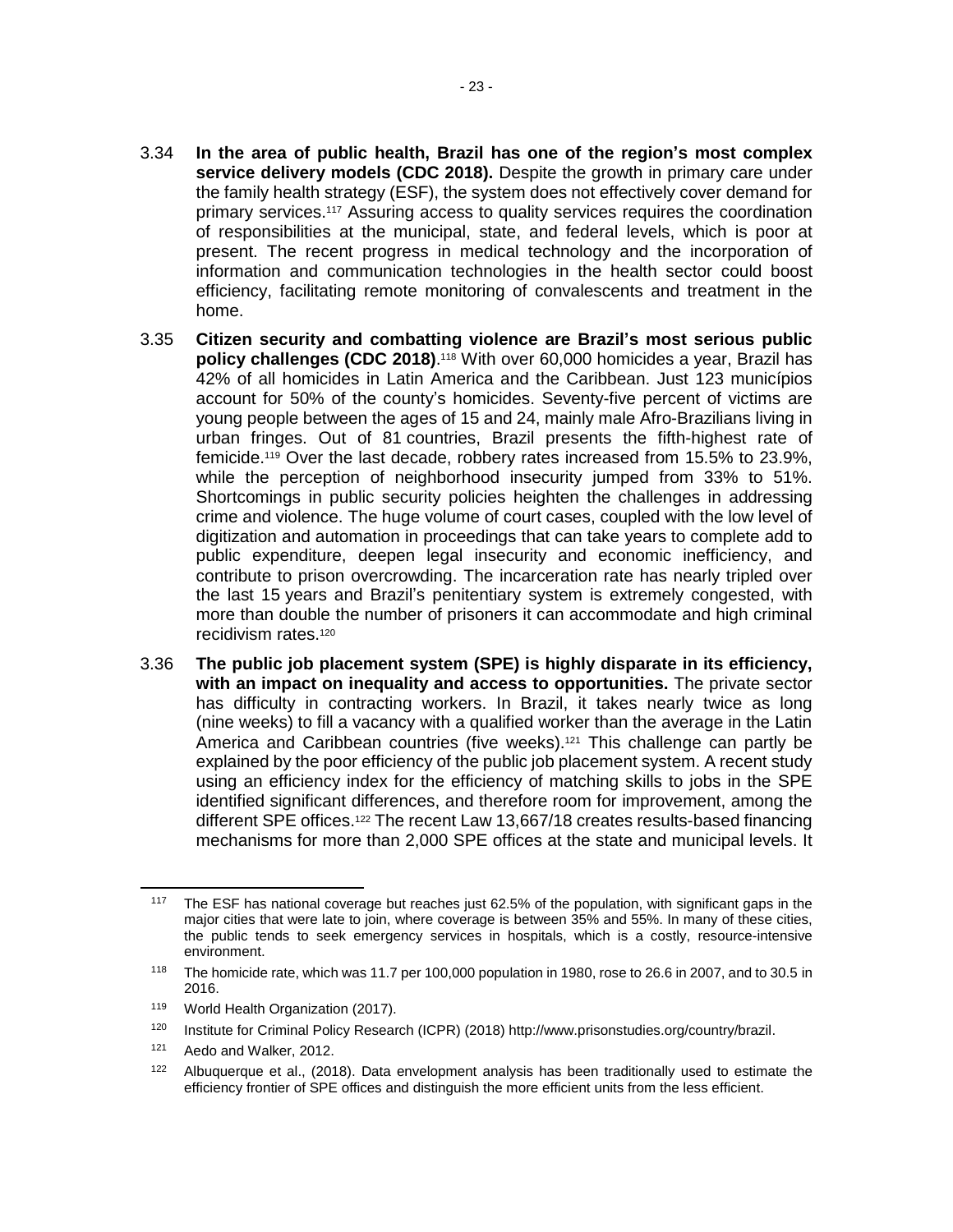also requires the standardization of job referral services and better integration with unemployment insurance and vocational training.

- 3.37 **The country's main housing policies face the challenge of reducing the shortage of low-income housing (CDC 2018)**. The 2010 national census points to a housing shortage of 6.5 million units, affecting close to 12.1% of Brazilian families. Evaluations of the Minha Casa Minha Vida (PMCMV) [my house my life] program, which requires 40% of new units to be reserved for families earning less than two minimum wages, indicate that in most cities just 5% of projects were set aside for families at this income level.<sup>123</sup> Furthermore, the PMCMV units located in fringe areas can end up costing more than expected.<sup>124</sup>
- 3.38 **Strategic objectives and action areas.** To reduce social inequality and inequality of opportunity by enhancing public spending efficiency, the country strategy establishes the following strategic objectives: (i) build a more effective government; (ii) improve management and the quality of spending and infrastructure in the health and education sectors; (iii) enhance the effectiveness of citizen security services; (iv) raise the efficiency of the public job placement system; and (v) implement efficient policies to increase access to housing. In this context, the IDB Group will support the creation of more efficient financing mechanisms under better institutional coordination on all levels of government. The IDB Group will seek to help boost the efficiency of education through policy reforms and the development of institutions and tools to improve efficiency and equity of access, attention to market demand for vocational and technical skills, and access to innovative private-sector technologies that provide novel educational solutions. In health, it will help to reorganize the service delivery model to strengthen primary care, $125$  with an approach that prioritizes health promotion and disease prevention for proactive management of chronic conditions. In citizen security, the development of comprehensive public security policies will be prioritized, with a focus on areas, individuals, and behaviors that pose high criminal risk. To improve employment conditions, the IDB Group will help to promote training and learning models that increase the supply of skilled labor and facilitate entry into the workforce. Lastly, actions to reduce the housing shortage will be promoted, centering on implementing housing projects based on metropolitan mobility, access to the workplace, environmental sustainability, and quality of life.

#### **Crosscutting themes**

3.39 **The country presents significant inequalities in terms of gender and race.** Women make up half of the population and 54% of Brazilians self-declare as Afro-

<sup>123</sup> Cardoso, 2013.

<sup>124</sup> Cepesp-FG, 2018. The Getúlio Vargas Foundation (2018) compared two housing complexes in the metropolitan region of São Paulo, the first 16 kilometers and the second 79 kilometers from the city center. The authors calculated the total costs, including the direct and indirect costs of the program (government subsidies, tax exemptions, environmental offsets, cash contributions, land, and other public contributions) necessary for the financial close of the project. The study found that the complex furthest away from the city center entailed a maximum price difference per square meter of 27%, even though construction costs were the same.

 $125$  Different studies show a link between the family health strategy and a reduction in hospitalizations for ambulatory care sensitive conditions (ACSC), including chronic conditions.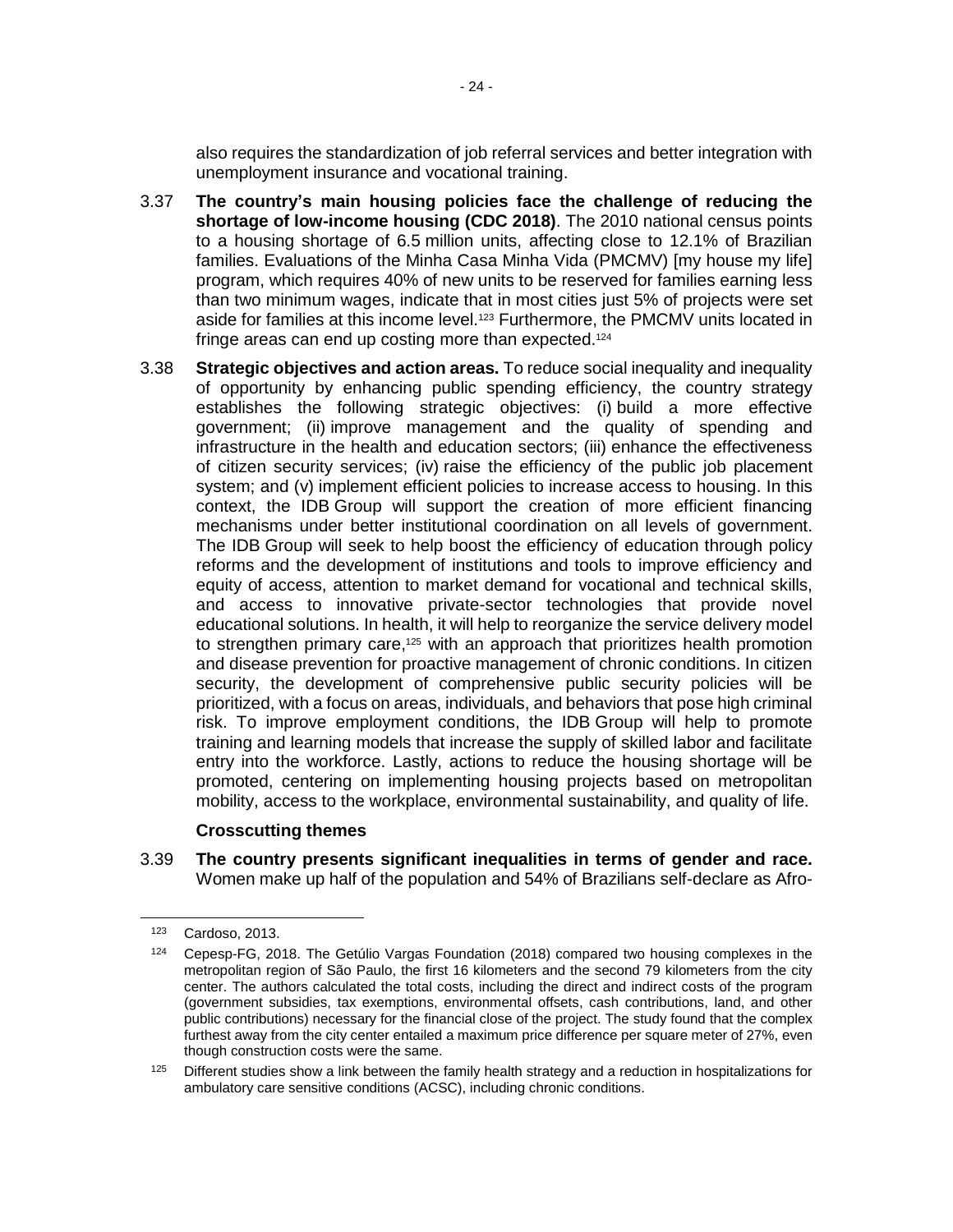descendants (black or brown), but gender and race inequality persist in the areas of income, education, and access to the job market (CDC 2018). In recent years, the government adopted different measures and plans to reduce these inequalities but evidence suggests that their effectiveness has been limited. <sup>126</sup> The IDB Group will continue to support initiatives targeted to vulnerable groups. Gender and racial equality will be promoted in access to financing and in entrepreneurial activities led by women and Afro-Brazilians.<sup>127</sup> To reduce social inequality and inequality of opportunity, the gender and diversity perspective will be incorporated into the effort to boost public policy effectiveness.

- 3.40 **Environmental considerations should figure prominently on the sustainable development agenda.** Like the rest of the region, Brazil is vulnerable to climate events and their negative impact on economic and social development.<sup>128</sup> The country is the region's main greenhouse gas emitter owing to changes in land use and has established the target of reducing emissions by 37% by 2025 compared to their 2005 level, as part of the commitment established in its NDC. Therefore, folding environmental considerations into the development agenda and broadening environmental policy beyond conservation to include productivity gains associated with responsible use of the country's natural capital are essential for constructing a sustainable development model.<sup>129</sup>
- 3.41 **National environmental and social systems.** Brazil has an advanced legal framework in environmental and social affairs. However, the country's decentralized federal nature and the complexity of its institutional structure pose challenges for implementing systems at the federal, state, and municipal levels. Therefore, the IDB Group will help to strengthen the country's environmental and social systems to improve their consistency and effectiveness.
- 3.42 **Competitiveness is linked to the country's capacity to generate and adapt to new technologies.** An emerging digital economy is bringing about deep changes in production models, the labor market, and living standards. Leveraging the potential of the new economy as a driver of economic development demands a forward-looking effort that seeks to transform the country into a producer (and not just a user) of technological solutions. The CDC 2018 stresses that most Brazilian workers are not ready to benefit from or contribute to the emerging digital economy and that the adoption of technology will depend on efforts to prepare the workforce and improve education. The technologies of the fourth industrial revolution (such as advanced digital production and the new knowledge in life sciences) offer an opportunity to raise productivity in some of the most relevant sectors from the

 $126$  These policies include efforts to ensure the basic rights of Afro-Brazilians, incorporating their racial perspectives into sector policies, for example the establishment of quotas for access to public universities. The country recently completed its first national women's plan (2012-2015) as part of its efforts to correct gender inequality. However significant differences persist and social policies should focus on equal access to opportunities.

 $127$  Heath and Jayachandran (2016) show the positive impact of support for women.

<sup>128</sup> Climate Future Initiative (CFI), 2016.

 $129$  Climate change has aggravated the country's social challenges. The World Bank estimates that it could force 400,000 Brazilians into poverty (living on less than US\$2 per day) by 2030. (Hallegatte et al., 2015).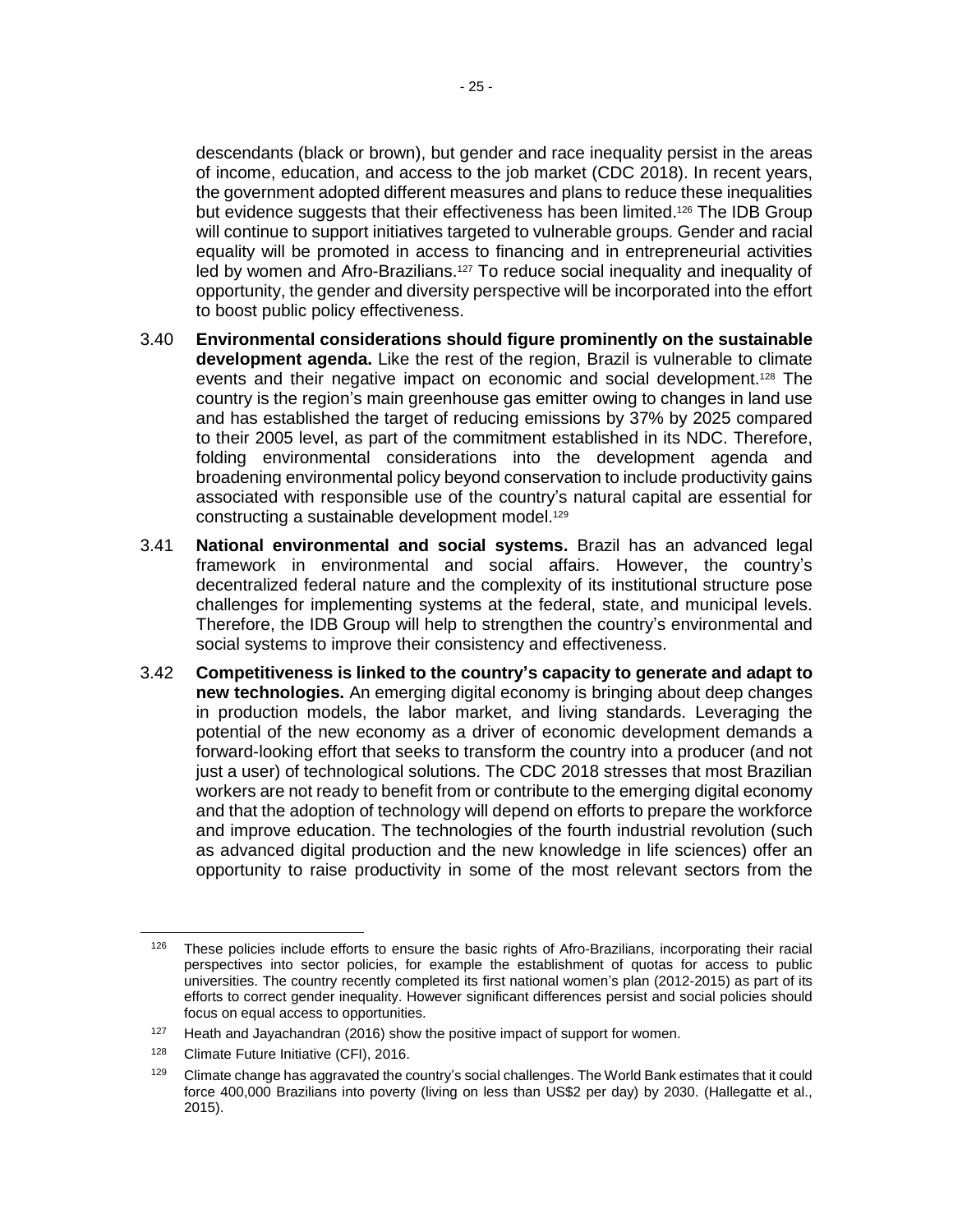standpoints of economic growth, public services, and private sector participation, including financial services, manufacturing, health, education, and agriculture.

## **IV. ESTIMATED LENDING FRAMEWORK**

4.1 During the 2019-2022 country strategy period, the IDB estimates approvals averaging US\$1.8 billion a year and annual disbursements of close to US\$1.75 billion. Support will also take the form of national and regional technicalcooperation projects and remunerated advisory services. The new flow of loans will be about US\$515 million annually. As a result, the country's debt with the IDB will be US\$17.2 billion or 1.22% of its total public debt and 26% of its external public debt. Moreover, IDB Invest loans and technical assistance are expected to play an increasingly prominent role in the IDB Group's exposure to Brazil and facilitate resource leveraging to speed up economic growth and investment. IDB Lab will also facilitate synergies between the public and private sectors, spurring the development of innovative, high-impact operations.

## **V. STRATEGY IMPLEMENTATION**

- 5.1 **IDB Group coordination.** Coordination between the IDB, IDB Invest, and IDB Lab will be based on the following parameters: (i) joint implementation of this country strategy; (ii) planning of joint missions for relations with the authorities and public and private clients, particularly in areas requiring policy reforms and/or identification of synergies for complementary work, especially in implementation of PPPs and concessions; (iii) promotion of crosscutting innovations and adoption of technological solutions; (iv) design of comprehensive sustainable development plans; (v) organization of joint dialogues; and (vi) maximization of operational synergies.
- 5.2 **Strategy implementation.** In accordance with the recommendations set out in OVE's evaluation, the IDB Group will implement the country strategy developing individual business models for each type of borrower (federal government, states, municípios, private sector, and public financial institutions). Specifically, the Bank will facilitate operations that make it possible to: (a) participate in and contribute to the discussion and formulation of federal public policy, increasing its participation through lending (policy-based loans and/or results-based loans) and technical assistance for federal ministries in charge of the areas prioritized by the country strategy and in their relations with the subnational entities; (b) continue to support subnational governments through lines of financing to help implement federal strategies, including direct investment operations for states and municípios or through federal and regional public banks; and (c) support the states in generating a larger aggregate impact through the participative formulation and implementation of comprehensive sustainable development strategies. In addition, IDB Invest's role as a catalyst for financing will be consolidated.
- 5.3 **Coordination with other donors**. Efforts to coordinate with the federal government will be monitored to facilitate participation in cofinancing by different multilateral and bilateral agencies, considering client demand for promoting the use of the procurement, financing, and socioenvironmental safeguards of one of the cofinancing institutions. Moreover, all cofinancing participants should have a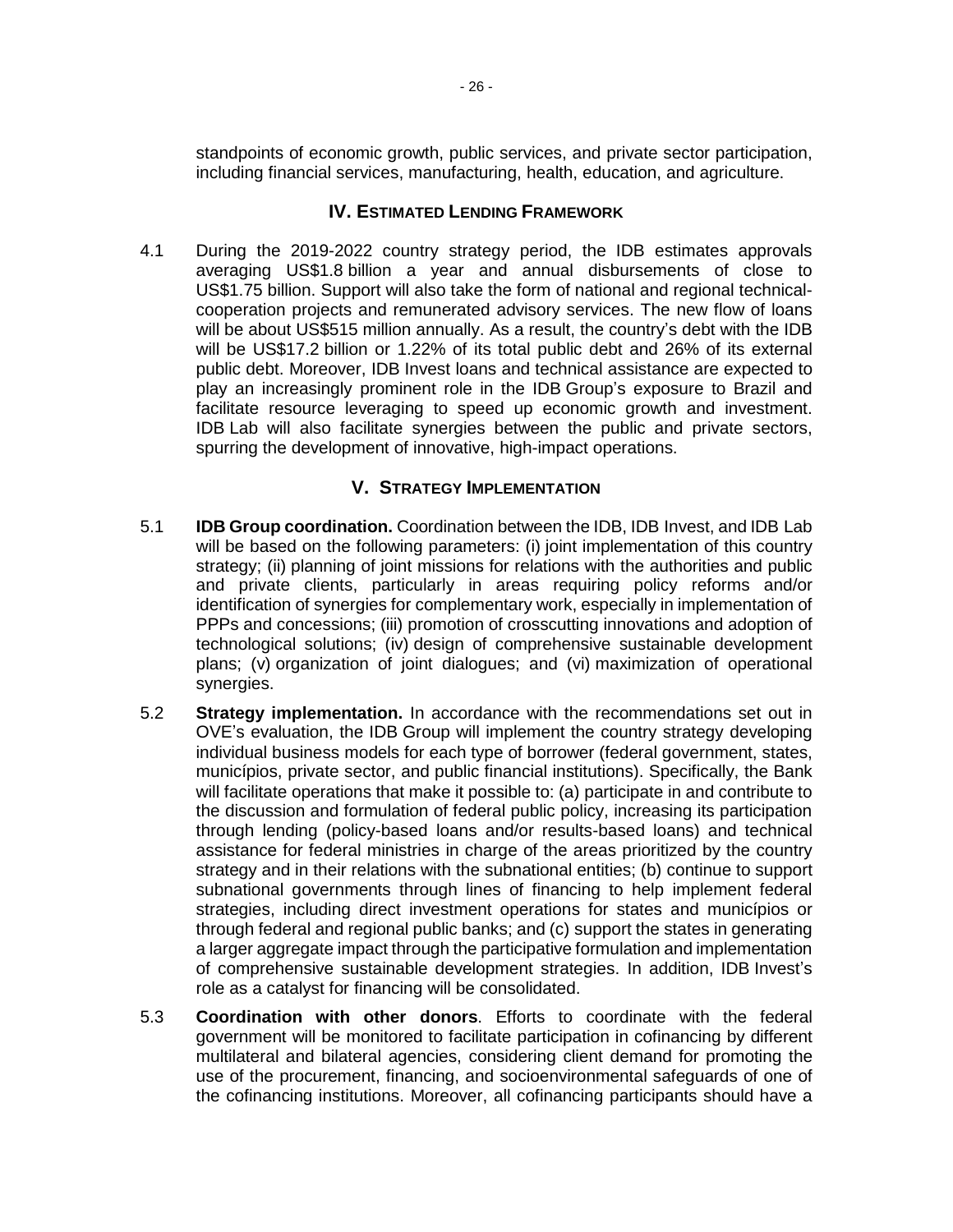standard loan contract agreed upon with the federal government. In a new scenario of greater openness to technical assistance by the federal and state governments, the IDB Group will promote the coordination of efforts to generate dialogues and policy proposals based on technical synergies among multilateral and bilateral agencies, seeking to add new sources of financing and technical expertise for our clients. Another good opportunity for coordination lies in the production of comprehensive sustainable development plans for the states that will foster participation by those agencies in the project development and cofinancing stages. The IDB Group will monitor dialogue and operational coordination in areas such as: (i) water and sanitation with the Japan International Cooperation Agency (JICA) and the Kreditanstalt für Wiederaufbau (KfW); and (ii) urban development with Agence Française de Développement (AFD).

- 5.4 **Project implementation.** To obtain an improvement in the quality of its portfolio of operations, the IDB will continue to implement specific strategies to use loan proceeds effectively, in cooperation with the Ministry of Economic Affairs. The actions include: (i) increasing the original timeline for the last disbursement by a maximum of 50%; (ii) only projects classified as "satisfactory" will be eligible for that increase; and (iii) for projects on "alert" status, time extensions will be conditional. As well, the use of project managers will be rationalized when warranted and duly justified and not contrary to the objective of strengthening borrowers' project executing units. As for operating costs, efforts to reduce them will be monitored by automating processes and focusing Bank supervision on activities and processes posing the greatest risk.
- 5.5 **Strategic use of technical cooperation.** Country strategy implementation will also be supported by the strategic use of technical cooperation both to support the country's new demands for knowledge and to facilitate project design and execution. A strategic programming framework will be established for that purpose in coordination with the country that promotes a knowledge agenda, lessons learned, and good practices, with a focus on complex and cutting-edge operations and subject areas.
- 5.6 **Fiduciary systems**. The most recent assessments of fiduciary systems in Brazil indicate that they are satisfactory for the fiduciary management of Bank-financed projects, in compliance with the principles of transparency, economy, and efficiency. As Table 1 shows, the budget and treasury systems have been used in 100% of Bank projects and the external control system in 54%, which indicates that the greatest challenges continue to be the accounting system, since it does not generate financial reports in foreign currency, and internal audits. The information system is used for all government procurement and up to 80% for shopping. Substantial progress will be proposed in the use of national competitive bidding (NCB).
- 5.7 The Bank will continue to promote the use of country fiduciary systems at the federal, state, and municipal levels. During the strategy period, support will continue for the audit offices in the process of implementing International Auditing Standards and increasing the use of this external control system in Bank projects from 54% at present to 65%. The Bank will also continue its support for aligning national accounting with the International Public Sector Accounting Standards (IPSAS) and for improving state and municipal integrated financial management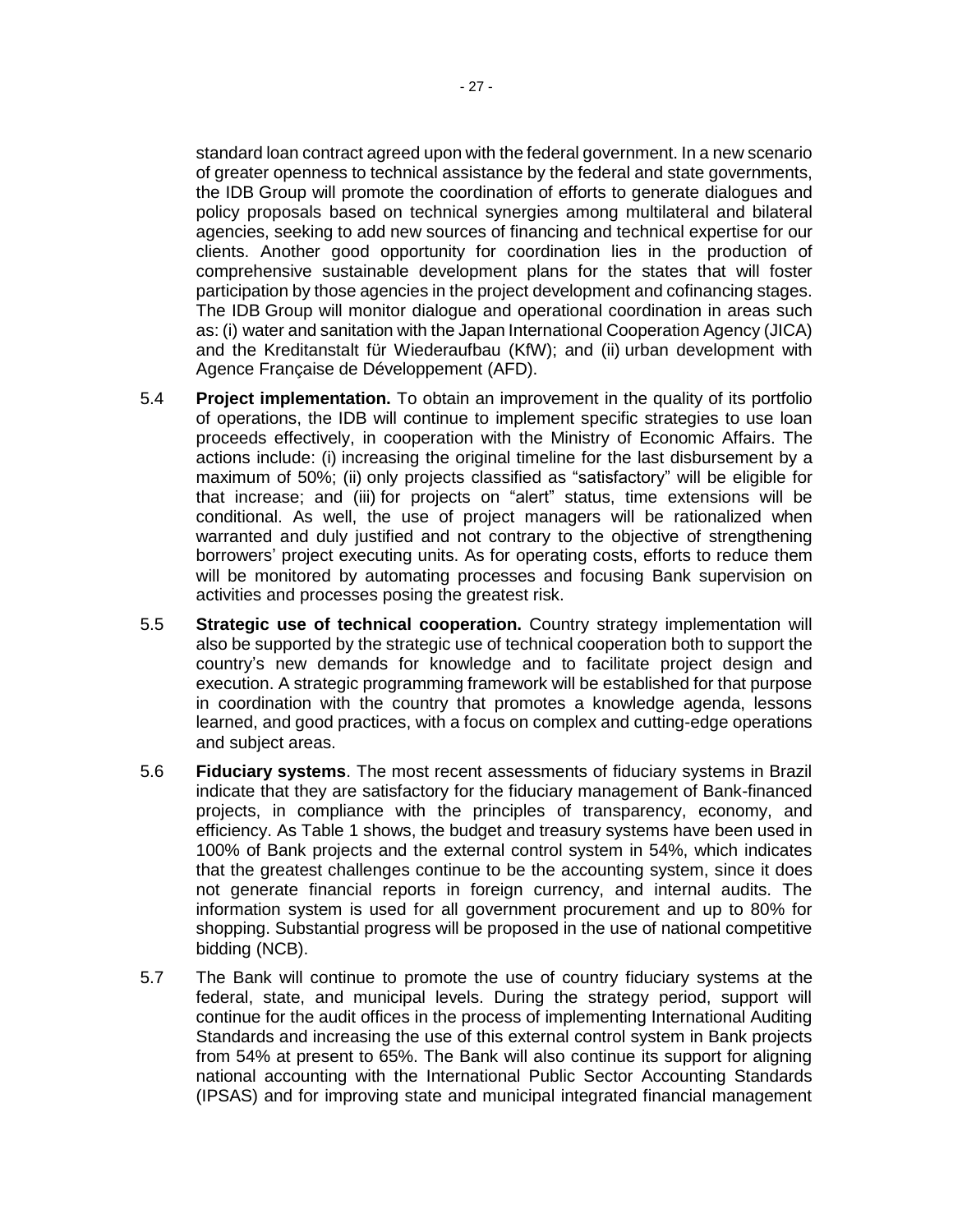systems. As for government procurement, the Bank will support discussions on the rules and implementation of the new legal framework for procurement that includes updating the law and regulations governing e-reverse auctions which are widely used in Brazil and in Bank-financed projects. This will enable the Bank to identify opportunities to strengthen capacity for government procurement of innovative solutions and to develop a specific strategy to involve the respective control agencies.

| Use of fiduciary systems            | <b>Baseline</b><br>2018 | <b>Estimated use</b><br>by the end of<br>the strategy<br>(2022) | <b>Planned actions</b>                                                                                                                                                    |
|-------------------------------------|-------------------------|-----------------------------------------------------------------|---------------------------------------------------------------------------------------------------------------------------------------------------------------------------|
| Budget                              | 100%                    | 100%                                                            | None anticipated                                                                                                                                                          |
| Treasurv                            | 100%                    | 100%                                                            | None anticipated                                                                                                                                                          |
| Accounting and financial<br>reports | 34%                     | 40%                                                             | Support for implementation of IPSAS on the<br>federal, state, and municipal levels.<br>Support for organizing the FOCAL 2019<br>event and follow-up on the agreed actions |
| Internal audit                      | 13%                     | 15%                                                             | Joint actions with the CGU to disseminate<br>and strengthen internal audits                                                                                               |
| External audit                      | 54%                     | 65%                                                             | Validation of the external control systems and<br>certification of new state audit offices                                                                                |
| Information system                  | 100%                    | 100%                                                            | None anticipated                                                                                                                                                          |
| Shopping                            | 80%                     | 90%                                                             | Dialogue with the government to incorporate<br>modern practices into draft legislation                                                                                    |
| Individual consulting<br>services   | $0\%$                   | 0%                                                              | Dialogue with the government to incorporate<br>modern practices into draft legislation                                                                                    |
| Partial NCB <sup>130</sup>          | $0\%$                   | 20%                                                             | Dialogue with the government to incorporate<br>modern practices into draft legislation                                                                                    |
| <b>Advanced NCB</b>                 | 0%                      | 0%                                                              | None anticipated                                                                                                                                                          |

|  |  |  | Table 1. Country fiduciary systems |
|--|--|--|------------------------------------|
|--|--|--|------------------------------------|

#### **VI. RISKS**

6.1 **Macroeconomic risk.** The country's fiscal imbalance is a threat to its macroeconomic stability. Brazil is implementing a program of gradual adjustments to improve the fiscal results, stabilize the debt, and strengthen its economic policy framework and market credibility. In this context, the country passed a constitutional amendment limiting growth in expenditure. The measure is insufficient to solve the fiscal problem and fiscal reforms are needed to ensure that the public debt will be sustainable. Reform of the pension system is the key item on the agenda, but there are other issues such as a reduction in budget rigidity and measures to make the public sector more efficient. The fiscal difficulties are not restricted to the federal government. Subnational finances are also in a delicate situation, with some states declaring bankruptcy or accessing financial recovery programs organized by the federal government. Beyond the government's agenda, implementation of the reforms is complex and will demand political capacity to

<sup>&</sup>lt;sup>130</sup> Despite reporting use of 58%, it was found that that the reporting was of e-reverse auctions for contracts within the shopping threshold of up to US\$5 million. It did not correspond to Concorrência Pública Nacional (local equivalent of national competitive bidding). Considering that e-reverse auctions are shopping, the index has been corrected to refer only to national competitive bidding in this measurement.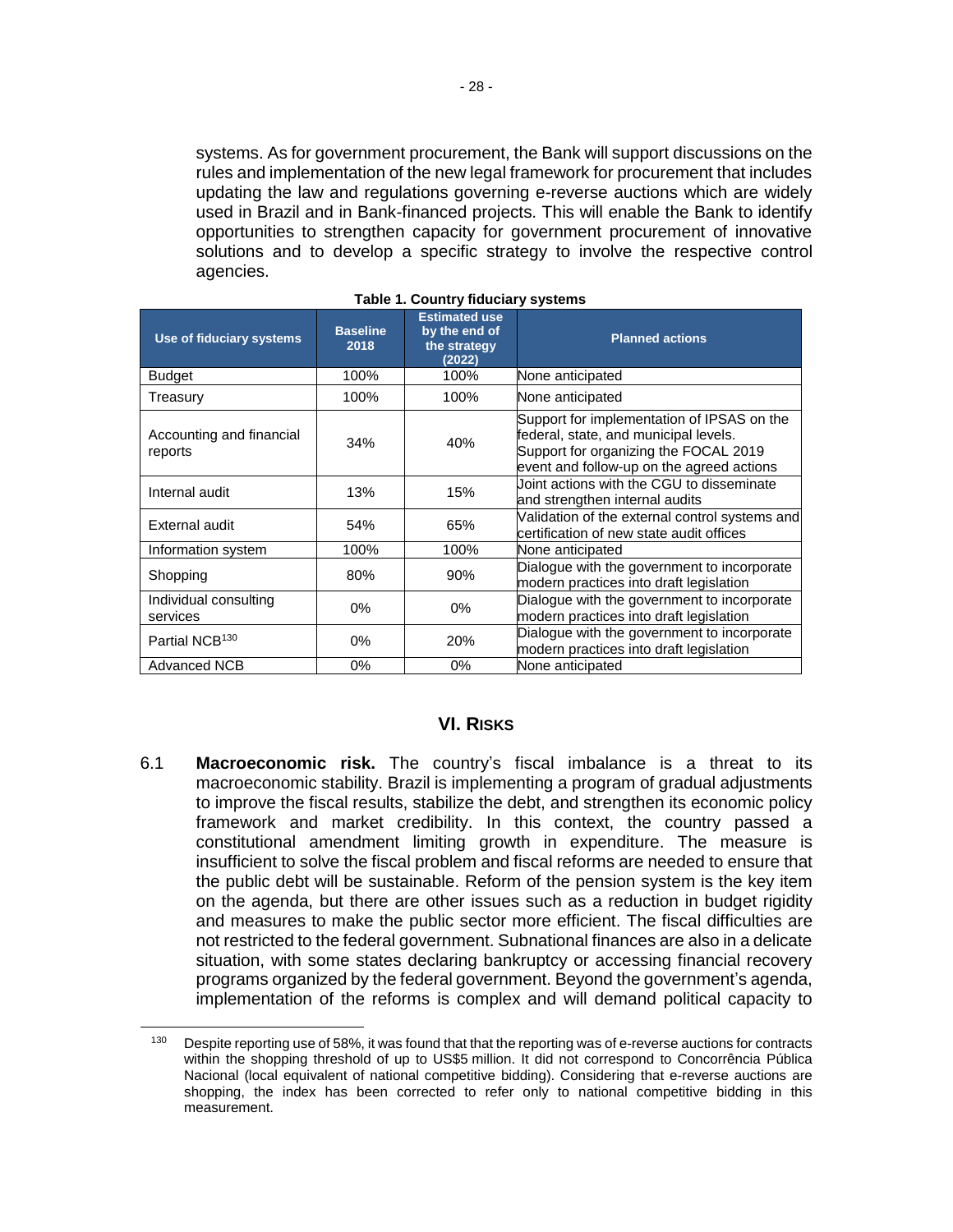move ahead. Accordingly, the years covered by the strategy will be filled with challenges. In the current circumstances, the main risks for the Brazilian economy lie on the external front: (i) trade and geopolitical tensions that cause world growth to stagnate; (ii) a faster-than-expected increase in global interest rates that reduces risk appetite for emerging markets, thereby affecting capital flows; and (iii) a sharp slowdown in the Chinese economy that has a significant impact on commodities prices. Internally, a deterioration in expectations of reforms could have a negative impact on market sensitivity which would give rise to further doubts about public debt sustainability, undermining confidence in the country and possibly impeding the economic recovery process. Thus, the external and domestic risks could pose significant challenges for policy formulation and macroeconomic stability. The choice of the strategy's priorities is closely linked to mitigation of the fiscal deficit through strengthening public finances, a larger role for the private sector in the country's growth, and mitigation of socioeconomic impacts through more efficient public policies. The country's economic situation will be monitored periodically through the Bank's economic reports such as the Independent Assessment of Macroeconomic Conditions and macroeconomic reports by the Department of Research and Chief Economist.

6.2 **Execution risk.** The main execution risks faced by the IDB in Brazil include: (i) the low technical and organizational capacity of some executing agencies, particularly at the subnational level; and (ii) changes in the price of the U.S. dollar. The first could have an impact on the physical development and disbursement of operations and, consequently, on the expected results. To mitigate this risk, as part of the project preparation stage, the Bank will conduct an institutional capacity assessment of the executing agency to identify weaknesses that can be addressed from the outset. The IDB holds also periodic meetings in Brazil to review the portfolio which include participants from the federal government, to monitor the execution of operations and reach agreements to guarantee satisfactory performance. It also offers training opportunities for executing agencies.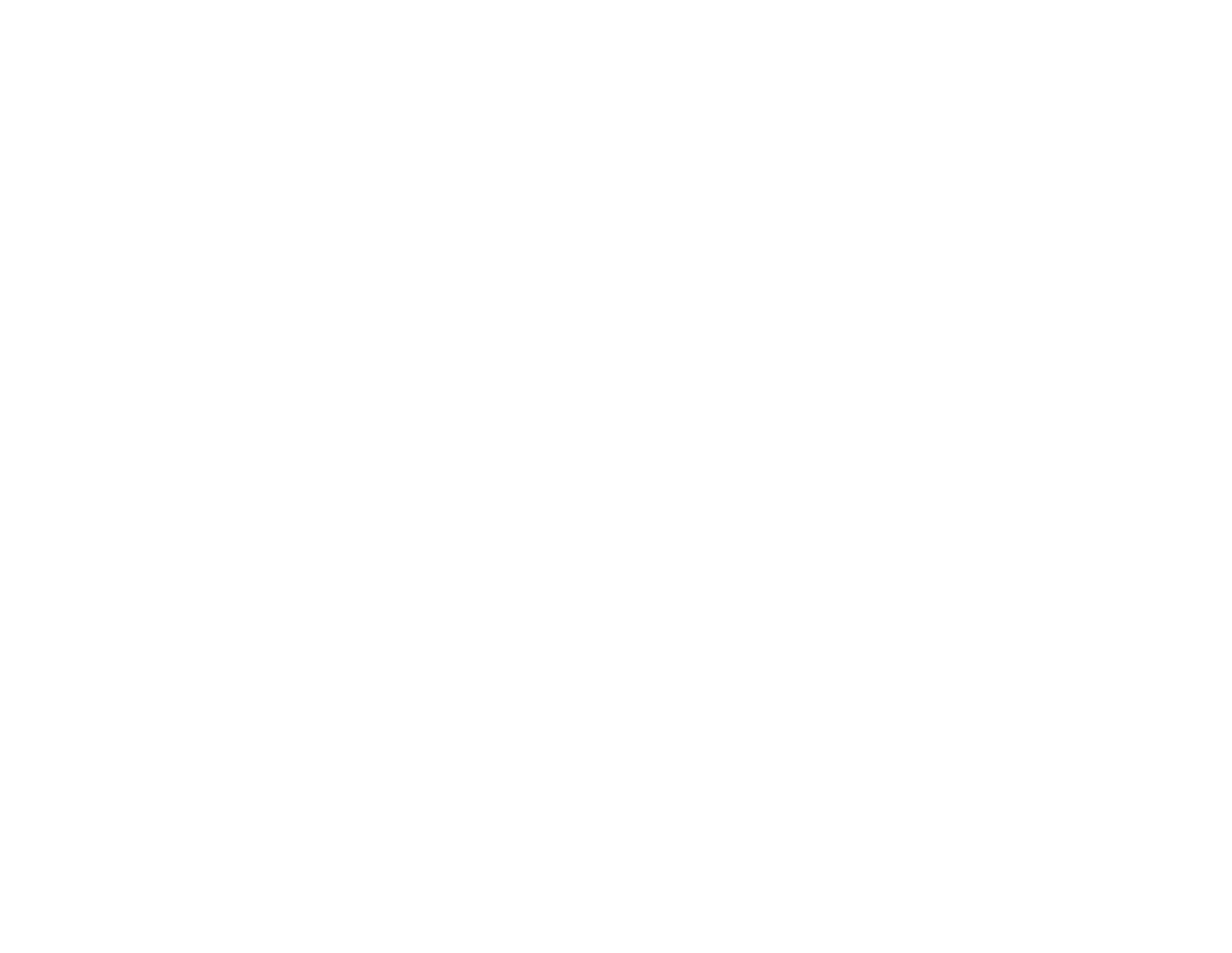# **RESULTS MATRIX**

| <b>Priority area</b>                                  | <b>Strategic objective</b><br><b>Expected results</b><br><b>Indicator</b>                            |                                                                                   | <b>Baseline, source,</b><br>and year                                       |                                                                               |
|-------------------------------------------------------|------------------------------------------------------------------------------------------------------|-----------------------------------------------------------------------------------|----------------------------------------------------------------------------|-------------------------------------------------------------------------------|
|                                                       | Promote greater economic<br>competitiveness                                                          | Enhanced<br>competitiveness                                                       | Global Competitiveness Index score                                         | 59.5 (72th out of<br>140 countries),<br>World Economic Forum<br>(WEF), 2018   |
|                                                       |                                                                                                      | Improved business<br>climate                                                      | Ease of Doing Business Index score                                         | 60.01 (109th out of<br>190 countries), Doing<br>Business, World Bank,<br>2019 |
|                                                       | Increase the role of the                                                                             | Simplified processes for<br>opening and closing<br>businesses                     | Average time to open a business                                            | 20.5 days, Doing<br>Business, World Bank,<br>2019                             |
| Improve the                                           | private sector by improving<br>the quality of the business<br>Simplified tax payments<br>environment |                                                                                   | Average time used by companies to<br>pay taxes (hours per year)            | 1,959 hours, Doing<br>Business, World Bank,<br>2019                           |
| business climate<br>and narrow gaps<br>in sustainable |                                                                                                      | More private sector<br>investment in R&D                                          | Private sector share of R&D<br>investment                                  | 45%, UNESCO, 2016                                                             |
| infrastructure for<br>enhanced                        |                                                                                                      | Increased private sector<br>access to credit                                      | Total credit to the private sector<br>(% of GDP)                           | 43.7%, Central Bank, 2019                                                     |
| competitiveness                                       |                                                                                                      | Stronger framework for<br><b>PPPs</b>                                             | Infrascope Index                                                           | 70/100, Economist<br>Intelligence Unit, 2018                                  |
|                                                       |                                                                                                      | <b>Better quality</b><br>infrastructure                                           | Global Competitiveness Index 2018 -<br>Infrastructure                      | 64.3 (81th out of<br>140 countries),<br><b>WEF, 2018</b>                      |
|                                                       |                                                                                                      | Better quality logistics                                                          | Logistic Performance Index                                                 | 2.99 (56th out of<br>160 countries), World<br>Bank, 2016                      |
|                                                       | Narrow infrastructure gaps                                                                           | Increased share of<br>renewables (e.g. wind<br>and solar) in the energy<br>matrix | Share of renewable energy (e.g. wind<br>and solar) in the energy matrix    | 8.8%, National Electric<br>Energy Agency (ANEEL),<br>2018                     |
|                                                       |                                                                                                      | Enhanced energy<br>efficiency                                                     | Energy intensiveness of the economy<br>(tons of oil equivalent/ $10^3R\$ ) | 0.040, Energy Research<br>Office (EPE), 2017                                  |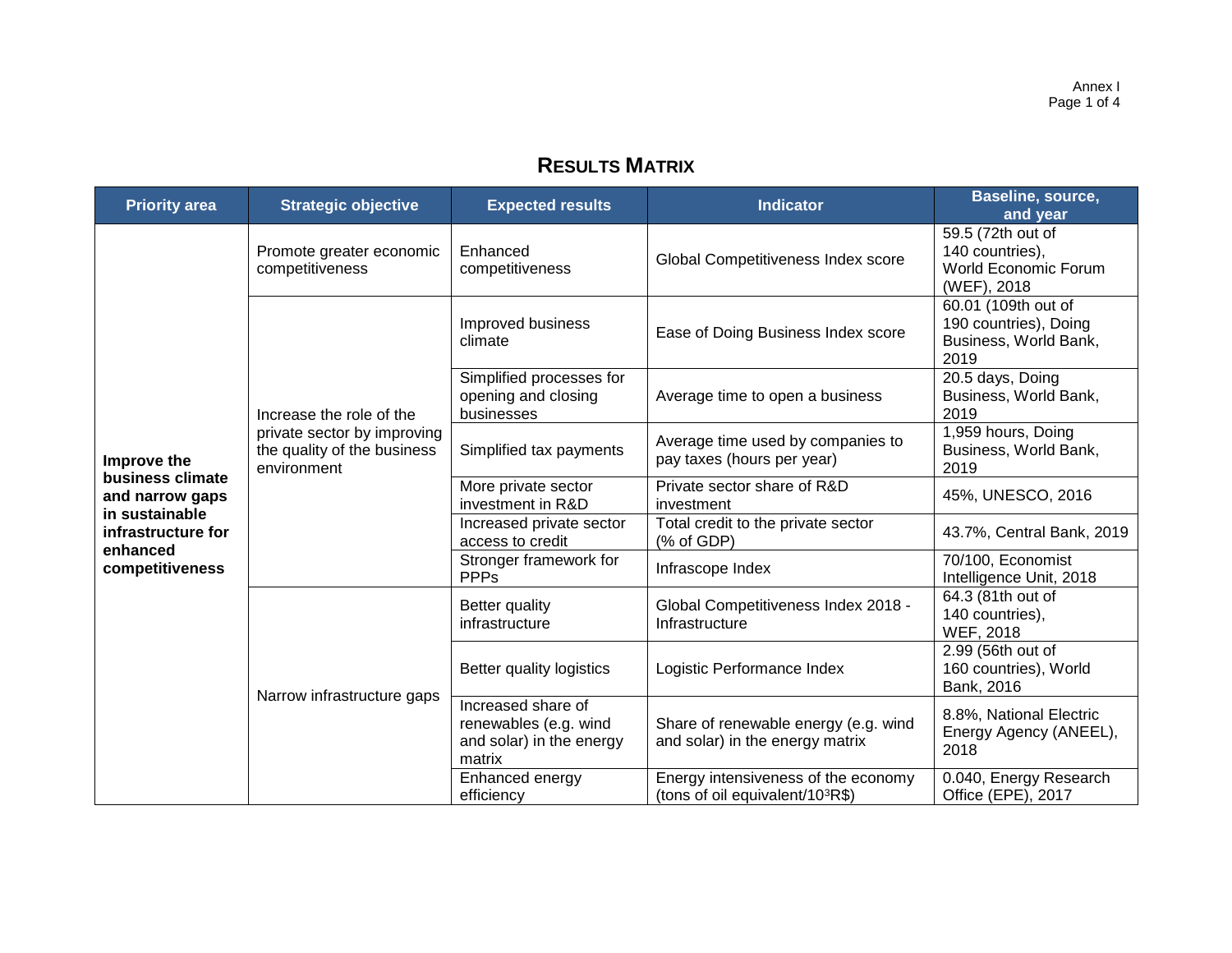Annex I Page 2 of 4

| <b>Priority area</b>                                                                           | <b>Strategic objective</b>      | <b>Expected results</b>                                                        | <b>Indicator</b>                                                                                                                      | Baseline, source,<br>and year                                                                                               |
|------------------------------------------------------------------------------------------------|---------------------------------|--------------------------------------------------------------------------------|---------------------------------------------------------------------------------------------------------------------------------------|-----------------------------------------------------------------------------------------------------------------------------|
|                                                                                                |                                 |                                                                                | Energy distribution and transmission<br>losses <sup>131</sup>                                                                         | 19.2%, EPE, 2017                                                                                                            |
|                                                                                                |                                 |                                                                                | Percentage of households connected<br>to a piped water system                                                                         | 83.5%, National Sanitation<br><b>Information System</b><br>(SNIS), 2017                                                     |
|                                                                                                |                                 |                                                                                | Percentage of households connected<br>to a sewer system                                                                               | 64%, SNIS, 2017                                                                                                             |
|                                                                                                |                                 |                                                                                | Percentage of households whose<br>sewage is treated                                                                                   | 46.0%, SNIS, 2017                                                                                                           |
|                                                                                                |                                 | Better access to<br>improved water, solid<br>waste, and sanitation<br>services | Percentage of households receiving<br>adequate service for the final disposal<br>of urban solid waste                                 | 58.4%, Brazilian<br><b>Association of Public</b><br>Sanitation and Special<br>Waste Removal<br>Companies (ABRELPE),<br>2017 |
|                                                                                                |                                 |                                                                                | Distribution loss index (volume of<br>unbilled water caused by leakage,<br>breaks, or illegal connections divided<br>by total volume) | 38.3%; SNIS, 2017                                                                                                           |
|                                                                                                |                                 | Better planning of<br>sustainable urban<br>mobility                            | Number of cities with sustainable<br>urban mobility plans                                                                             | 193, Ministry for Cities,<br>2018                                                                                           |
|                                                                                                |                                 | Increased trade flow                                                           | Exports plus imports divided by GDP                                                                                                   | 22.4%, Central Bank, 2018                                                                                                   |
| <b>Promote national</b><br>and international<br>integration to<br>boost productive<br>capacity | Promote trade<br>liberalization | Lower tariff barriers                                                          | Import tariffs (average)                                                                                                              | 13.6%, Foreign Trade<br>Department (SECEX),<br>2018                                                                         |
|                                                                                                |                                 | Less red tape in<br>international trade                                        | International trading across borders<br>index score                                                                                   | 69.85 (106th out of<br>190 countries); Doing<br>Business, World Bank,<br>2019                                               |

131 Ratio between losses and total supply.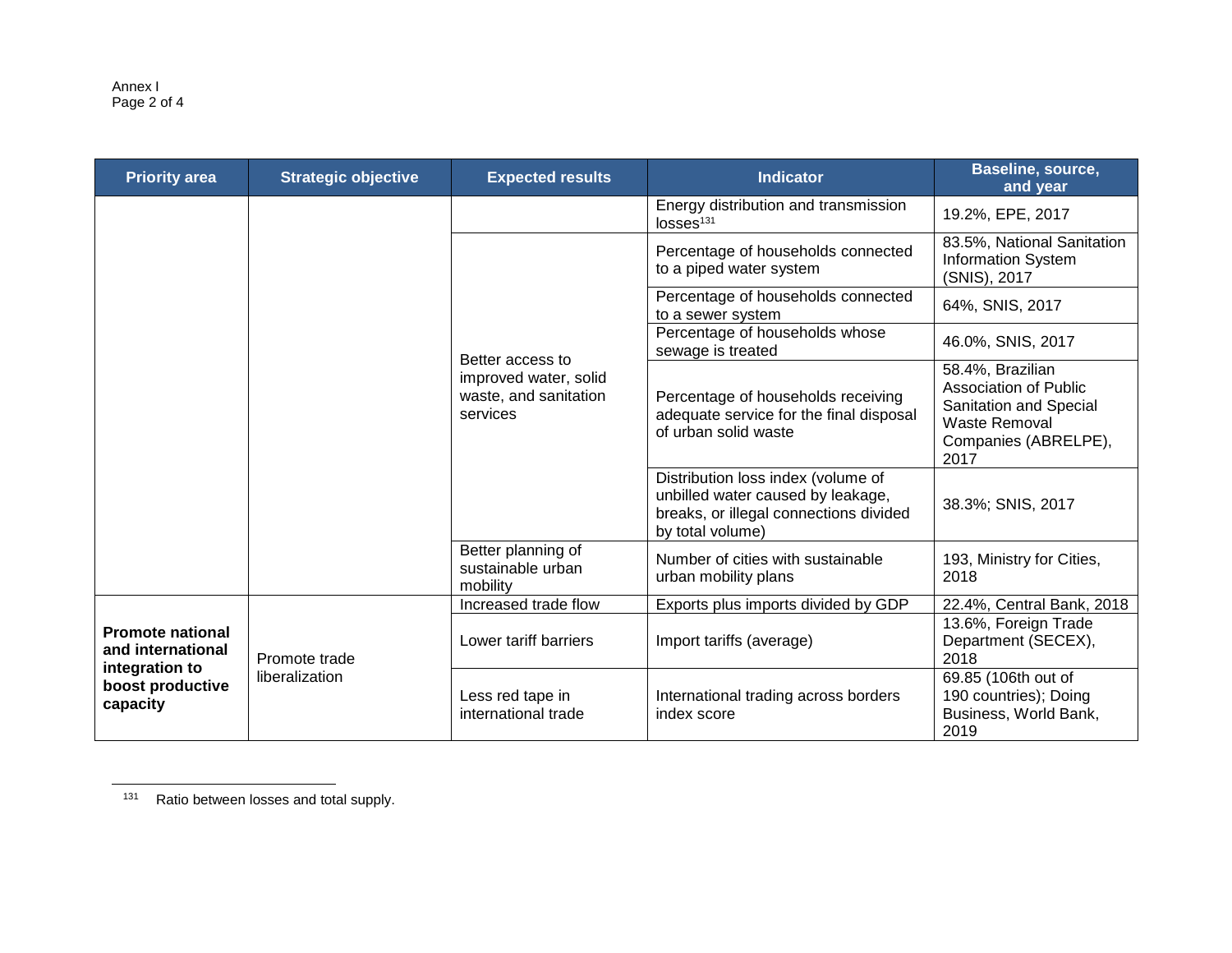| <b>Priority area</b>                                                                       | <b>Strategic objective</b>                                                                                                                                                    | <b>Expected results</b>                                                                                      | <b>Indicator</b>                                                                         | Baseline, source,<br>and year                                                  |
|--------------------------------------------------------------------------------------------|-------------------------------------------------------------------------------------------------------------------------------------------------------------------------------|--------------------------------------------------------------------------------------------------------------|------------------------------------------------------------------------------------------|--------------------------------------------------------------------------------|
|                                                                                            |                                                                                                                                                                               | Reduction in income<br>disparities between<br>regions                                                        | Region's share of GDP                                                                    | Northeast, 14.3%; North,<br>5.4%, IBGE, 2016                                   |
|                                                                                            | Integrate the less<br>developed regions                                                                                                                                       | Increased<br>competitiveness of the<br>less developed regions<br>based on a sustainable<br>development model | Competitiveness ranking of Brazilian<br>states                                           | North: 38.8;<br>Northeast: 40.9; CLP, 2017                                     |
|                                                                                            |                                                                                                                                                                               | Reduction in the pension<br>system deficit                                                                   | Pension system fiscal deficit, General<br>Social Security Regime (% of GDP)              | 2.84% of GDP, Central<br>Bank, 2018                                            |
|                                                                                            | Reform the structure of                                                                                                                                                       | Reduction in tax<br>expenditure                                                                              | Total value of tax expenditure<br>(% of GDP)                                             | 4.12% of GDP, Ministry of<br>Finance, 2018                                     |
| <b>Build a more</b>                                                                        | public expenditure                                                                                                                                                            | Control over the increase<br>in the consolidated public<br>sector wage bill                                  | Total expenditure on personnel<br>(% of GDP) <sup>132</sup>                              | 4.1% of GDP, National<br>Treasury, 2018.                                       |
| effective public<br>sector that<br>promotes fiscal                                         | Perfect the public<br>investment system                                                                                                                                       | Greater public investment<br>efficiency                                                                      | Public Investment Efficiency (PIE-X)                                                     | 0.61; IMF, 2015                                                                |
| sustainability                                                                             | Promote e-government<br>and digital solutions to<br>foster transparency,<br>accountability, and<br>efficiency in delivering<br>public services to citizens<br>and enterprises | Increased adoption of<br>electronic solutions for<br>public service delivery                                 | e-Government Development Index                                                           | 0.7327 (44th out of<br>193 countries), United<br>Nations, 2018                 |
| <b>Reduce social</b>                                                                       | Build a more effective<br>government                                                                                                                                          | More effective public<br>policies                                                                            | Government Effectiveness Index score                                                     | $-0.29$ ( $-2.5$ <lndex <="" <math="">+2.5);<br/>World Bank, 2017</lndex>      |
| inequality and<br>inequality of<br>opportunity by<br>enhancing public<br>policy efficiency | Improve management and<br>the quality of spending and                                                                                                                         | Better student learning                                                                                      | Average PISA score                                                                       | Science (401); reading<br>(407); mathematics (377),<br>OECD, 2015              |
|                                                                                            | infrastructure in the health<br>and education sectors                                                                                                                         | levels                                                                                                       | National Human Development Index<br>(HDI) average in the final year of<br>primary school | 4.7, National Educational<br><b>Studies and Research</b><br>Bureau (NEP), 2017 |

<sup>132</sup> For the federal government.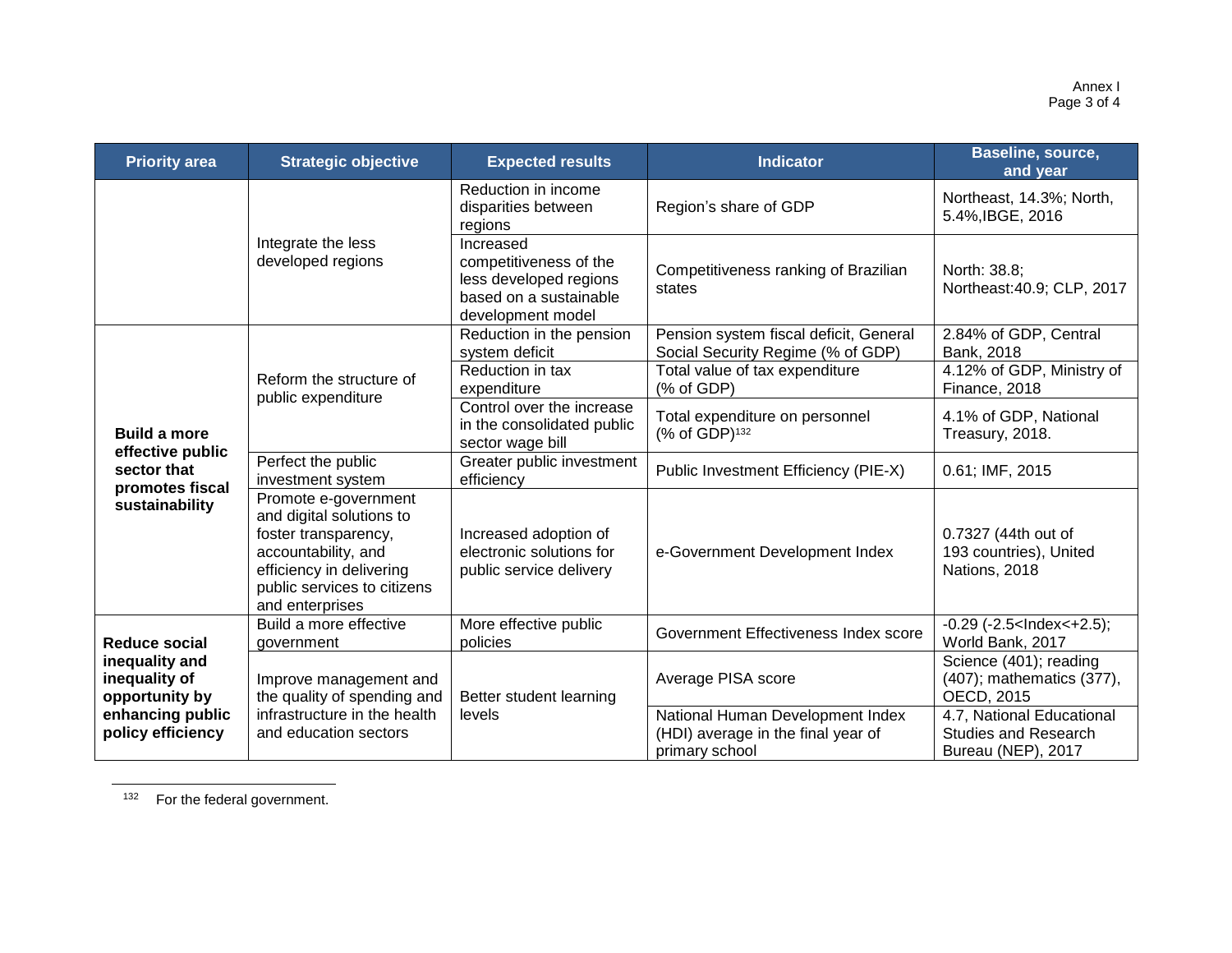#### Annex I Page 4 of 4

| <b>Priority area</b> | <b>Strategic objective</b>                                                                                         | <b>Indicator</b><br><b>Expected results</b>                               |                                                                                                                                                   | Baseline, source,<br>and year                                                                  |
|----------------------|--------------------------------------------------------------------------------------------------------------------|---------------------------------------------------------------------------|---------------------------------------------------------------------------------------------------------------------------------------------------|------------------------------------------------------------------------------------------------|
|                      |                                                                                                                    |                                                                           | National HDI average in the final year<br>of secondary school                                                                                     | 3.8, INEP, 2017                                                                                |
|                      |                                                                                                                    | Workers able to compete<br>in a dynamic labor market                      | Ease of finding skilled workers                                                                                                                   | 38.6 (127th out of<br>140 countries), WEF<br><b>Global Competitiveness</b><br>Report 2018-2019 |
|                      |                                                                                                                    | Increased life expectancy                                                 | Life expectancy from birth                                                                                                                        | 75.5 years, IBGE, 2017                                                                         |
|                      |                                                                                                                    | Improved access to and<br>quality of primary care<br>services             | Primary health service coverage<br>(% population)                                                                                                 | 74.12%, DATASUS, 2018                                                                          |
|                      | Enhance the effectiveness<br>of citizen security services<br>in the control and<br>prevention of violent<br>crimes | Reduction in the number<br>of homicides                                   | Number of homicides per 100,000 pop.                                                                                                              | 30.33, Violence Atlas,<br>2016                                                                 |
|                      |                                                                                                                    | Reduction in the number<br>of violent crimes against<br>property          | Violent crimes against property per<br>100,000 population (robbery, vehicle<br>theft, robbery of financial institutions,<br>and theft of freight) | 280.1, Violence Atlas,<br>2016                                                                 |
|                      | Raise the efficiency of the<br>public job placement<br>system                                                      | More effective job<br>referrals at public job<br>placement system offices | Effectiveness of referrals using the<br>Web. Ratio between<br>contracted/referred                                                                 | 3%, SINE, 2017                                                                                 |
|                      | Implement efficient<br>policies to increase access<br>to housing                                                   | Reduction in the housing<br>shortage                                      | Housing shortage                                                                                                                                  | 6.355 billion units,<br>Fundação João Pinheiro-<br>PNAD/IBGE, 2018                             |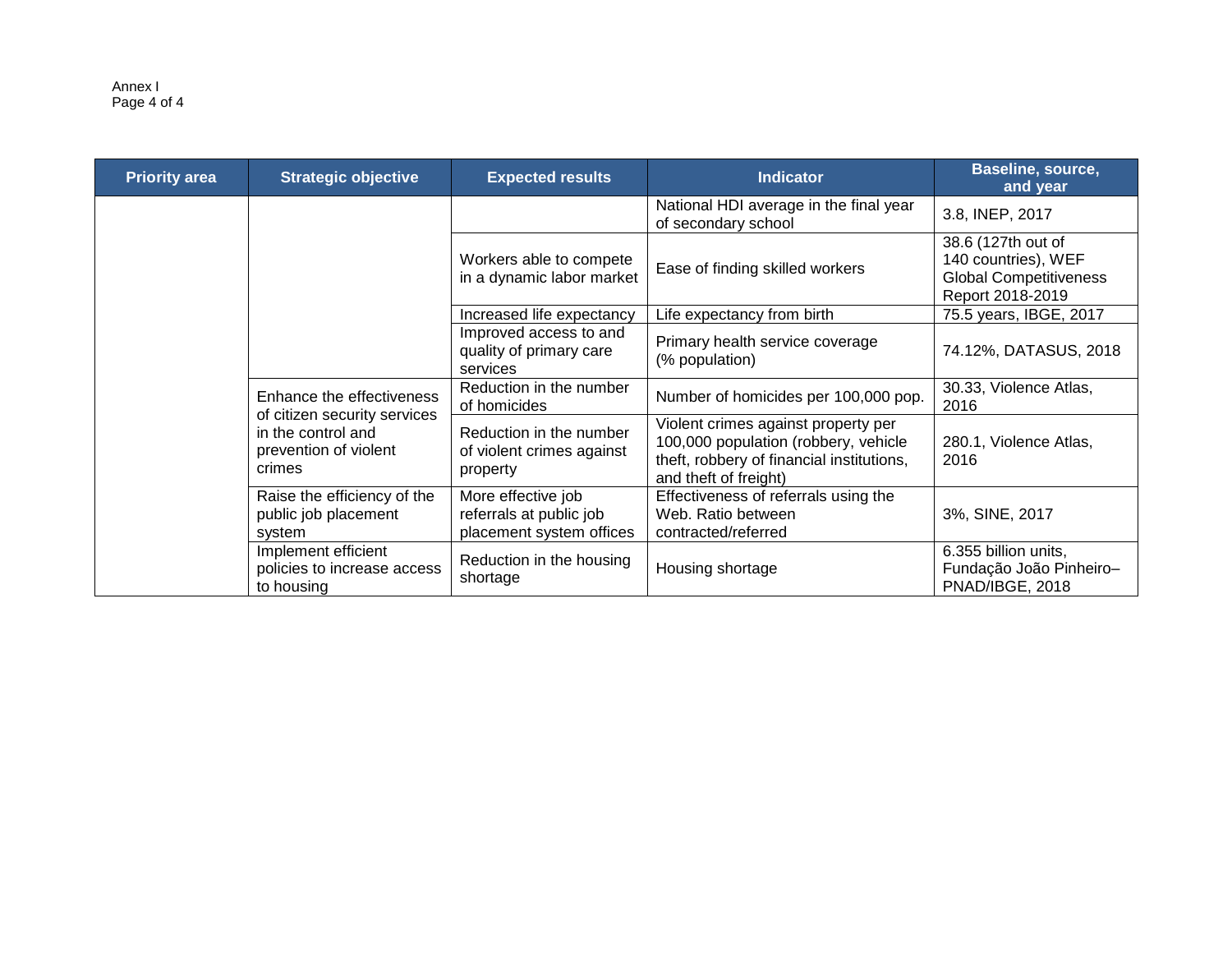Annex II Page 1 of 2

# **FIDUCIARY SYSTEMS MATRIX**

| <b>Strategic</b><br>objective                          | <b>Expected</b><br>outcome                                                        | <b>Indicator</b>                                                                                                                           | <b>Unit of measure</b>                                                                                   | <b>Baseline</b> | <b>Base</b><br>year | <b>Target</b> | <b>Timeline</b>                   | <b>Alignment</b><br>with CRF                                                          |
|--------------------------------------------------------|-----------------------------------------------------------------------------------|--------------------------------------------------------------------------------------------------------------------------------------------|----------------------------------------------------------------------------------------------------------|-----------------|---------------------|---------------|-----------------------------------|---------------------------------------------------------------------------------------|
| Increase the<br>use of country<br>fiduciary<br>systems | Increased use of<br>the external<br>control subsystem                             | Active portfolio that<br>uses the external<br>control subsystem                                                                            | Percentage of the<br>active portfolio                                                                    | 54%             | 2018                | 65%           | End of the<br>country<br>strategy | • Institutional<br>capacity and<br>rule of law<br>• Productivity<br>and<br>innovation |
|                                                        | Increased use of<br>the shopping<br>subsystem                                     | Active portfolio that<br>uses the reverse<br>auction subsystem                                                                             | Percentage of the<br>active portfolio                                                                    | 80%             | 2018                | 90%           | End of the<br>country<br>strategy | • Institutional<br>capacity and<br>rule of law<br>• Productivity<br>and<br>innovation |
|                                                        | Increased use of<br>the partial national<br>competitive<br>bidding subsystem      | Active portfolio that<br>uses the national<br>competitive bidding<br>system                                                                | Percentage of the<br>active portfolio                                                                    | 0%              | 2018                | 20%           | End of the<br>country<br>strategy | • Institutional<br>capacity and<br>rule of law<br>• Productivity<br>and<br>innovation |
|                                                        | Strengthened<br>accounting<br>subsystem                                           | Progress in the plan to<br>implement<br><b>International Public</b><br>Sector Accounting<br>Standards (IPSAS) in<br>the federal government | Percent progress<br>made on the plan<br>to implement<br><b>IPSAS</b> within the<br>federal<br>government | 59%             | 2016                | 100%          | End of the<br>country<br>strategy | • Institutional<br>capacity and<br>rule of law<br>• Productivity<br>and<br>innovation |
| <b>Strengthen</b><br>country<br>fiduciary<br>systems   | Regulations<br>approved that are<br>compatible with<br>international<br>practices | Dialogue promoted by<br>the Bank                                                                                                           | Number of events                                                                                         | $\mathbf 0$     | 2018                | 3             | End of the<br>country<br>strategy | • Institutional<br>capacity and<br>rule of law<br>• Productivity<br>and<br>innovation |
|                                                        | Roundtables with<br>the audit offices to<br>discuss                               | Action plans generated<br>at the roundtables                                                                                               | Percent progress<br>made on the action<br>plan                                                           | 0               | 2018                | 50%           | End of the<br>country<br>strategy | • Institutional<br>capacity and<br>rule of law                                        |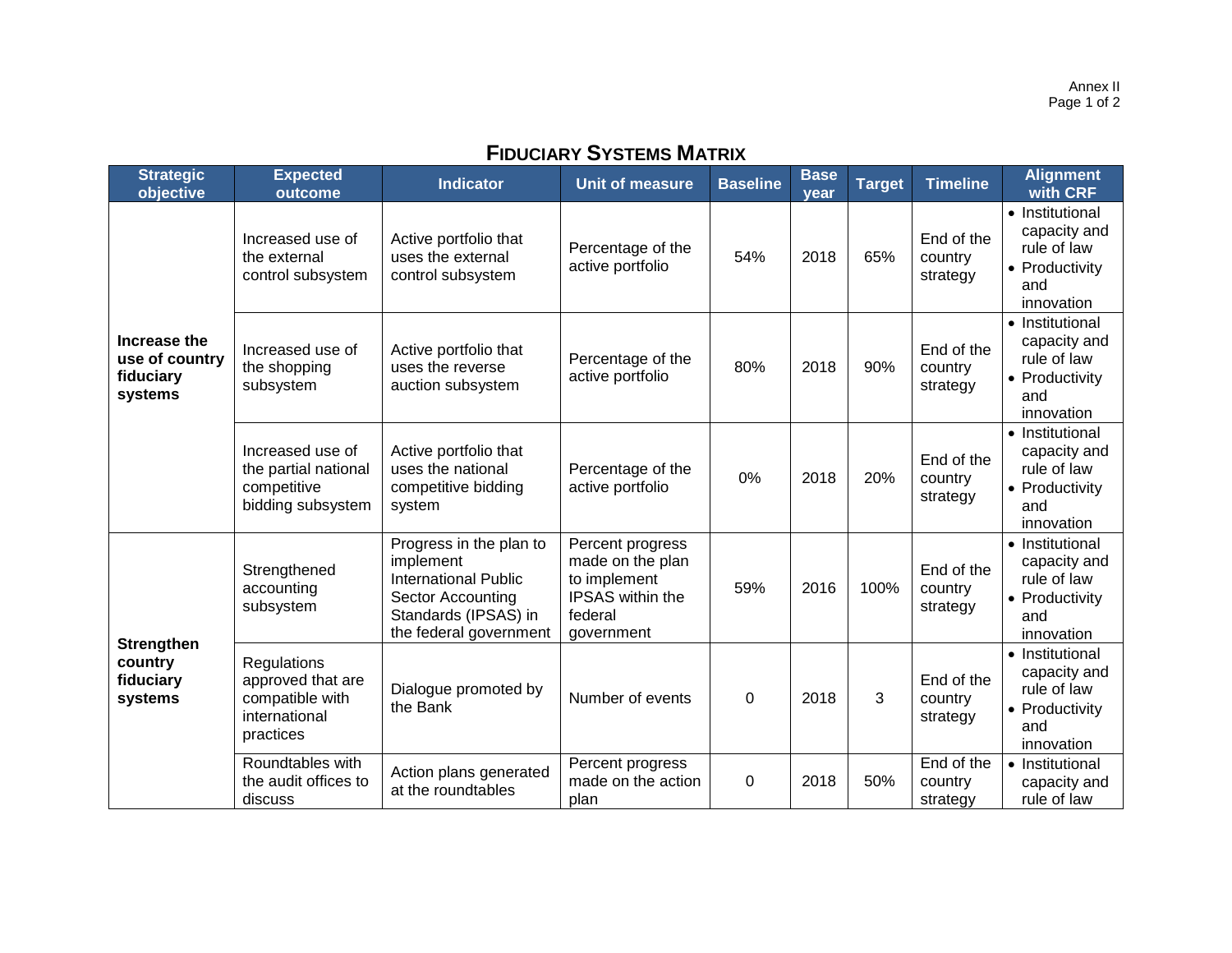Annex II Page 2 of 2

| <b>Strategic</b><br>objective                                            | <b>Expected</b><br>outcome                                | <b>Indicator</b>                                                                                                                           | Unit of measure                               | <b>Baseline</b> | <b>Base</b><br>vear | Target | Timeline                          | <b>Alignment</b><br>with CRF                                                          |
|--------------------------------------------------------------------------|-----------------------------------------------------------|--------------------------------------------------------------------------------------------------------------------------------------------|-----------------------------------------------|-----------------|---------------------|--------|-----------------------------------|---------------------------------------------------------------------------------------|
|                                                                          | contracting<br>innovative<br>solutions                    |                                                                                                                                            |                                               |                 |                     |        |                                   | • Productivity<br>and<br>innovation                                                   |
|                                                                          | Public sector<br>manuals for<br>contracting<br>innovation | Manuals in use                                                                                                                             | Number of<br>institutions using<br>manuals    | 0               | 2018                | 3      | End of the<br>country<br>strategy | • Institutional<br>capacity and<br>rule of law<br>• Productivity<br>and<br>innovation |
| Improve the<br>operating<br>efficiency of<br>the <b>IDB</b><br>portfolio | Fiduciary network<br>with control bodies<br>implemented   | Criteria agreed on with<br>audit offices (e.g.<br>confidentiality,<br>challenges,<br>modifications, price<br>schedule, and<br>arbitration) | Agreements,<br>resolutions, or<br>roundtables | 0               | 2018                | 3      | End of the<br>country<br>strategy | • Institutional<br>capacity and<br>rule of law<br>• Productivity<br>and<br>innovation |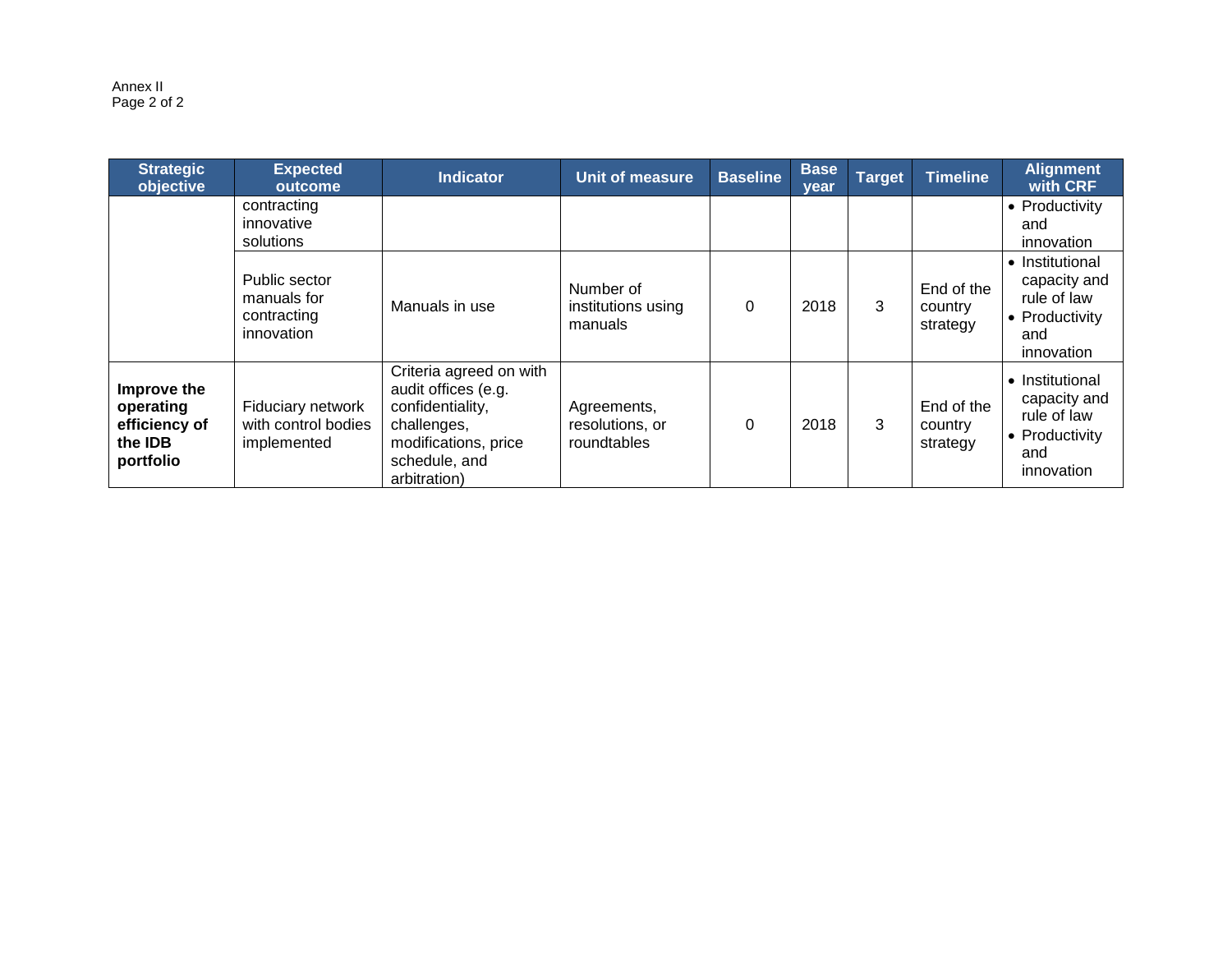Annex III Page 1 of 1

| <b>MAIN ECONOMIC AND SOCIAL INDICATORS</b> |  |  |
|--------------------------------------------|--|--|
|--------------------------------------------|--|--|

| <b>ECONOMIC AND SOCIAL INDICATORS</b>                      | 2014      | 2015      | 2016      | 2017      | 2018    |
|------------------------------------------------------------|-----------|-----------|-----------|-----------|---------|
| Real GDP growth (%) (1)                                    | 0.50      | $-3.50$   | $-3.30$   | 1.10      | 1.10    |
| GDP at current prices (US\$ billions) (2)                  | 2,454.84  | 1,796.16  | 1,799.53  | 2,053.27  | 1867.91 |
| GDP per capita (US\$) (3)                                  | 12,026.62 | 8,750.22  | 8,639.37  | 9,821.41  |         |
| GDP per capita (PPP) (3)                                   | 16,195.87 | 15,656.27 | 15,181.47 | 15,483.54 |         |
| Gross fixed-capital formation (% of GDP) (1)               | 19.70     | 18.00     | 15.53     | 14.98     | 15.83   |
| Gross domestic savings (% of GDP) (1)                      | 16.00     | 14.24     | 13.44     | 14.30     | 14.55   |
| Unemployment rate (economically active pop. %) (1)         | 4.30      | 8.70      | 11.50     | 12.70     | 11.70   |
| Inflation $(\%)$ $(1)$                                     | 6.41      | 10.67     | 6.29      | 2.95      | 3.75    |
| Exchange rate (R\$/US\$ - end of period) (4)               | 2.70      | 4.00      | 3.25      | 3.31      | 3.87    |
| Real exchange rate (end of period $-$ June 1994 = 100) (2) | 96.70     | 122.10    | 97.55     | 100.99    | 109.46  |
| Current account balance (% of GDP) (2)                     | $-4.13$   | $-3.03$   | $-1.33$   | $-0.35$   | $-0.77$ |
| Capital and financial account balance (% of GDP) (2)       | $-4.09$   | $-3.04$   | $-0.90$   | $-0.28$   | $-0.47$ |
| Foreign direct investment (% of GDP) (2)                   | 3.70      | 3.90      | 4.30      | 3.70      | 3.26    |
| Portfolio investment (% of GDP) (2)                        | $-1.69$   | $-1.24$   | 1.06      | 0.68      | 0.63    |
| International reserves (US\$ billions, end of period) (2)  | 374.10    | 367.00    | 365.02    | 373.97    | 374.71  |
| Nominal public sector balance (% of GDP) (2)               | $-5.95$   | $-10.22$  | $-8.98$   | $-7.8$    | $-7.09$ |
| Primary public sector balance (% of GDP) (2)               | $-0.56$   | $-1.86$   | $-2.49$   | $-1.69$   | $-1.57$ |
| Net general government debt (% of GDP) (2)                 | 33.15     | 37.9      | 47.79     | 53.49     | 55.76   |
| Gross general government debt (% of GDP) (2)               | 56.28     | 65.5      | 69.86     | 74.07     | 76.69   |
| <b>SOCIAL INDICATORS</b>                                   |           |           |           |           |         |
| Population (millions) (1)                                  | 202.80    | 204.50    | 208.80    | 210.70    | 212.60  |
| Income inequity (Gini coefficient) (3)                     | 0.52      | 0.51      | 0.53      | 0.54      |         |
| Poverty (% of total population) (1)                        | 20.00     | 21.60     | 23.70     | 24.50     |         |
| Internet users (% of total population) (1)                 | 54.40     | 57.50     | 64.69     | 69.75     |         |
| Mobile telephony subscribers (% of total pop.) (1)         | 77.90     | 78.30     | 77.09     | 78.22     |         |

# Sources:

(1) IBGE

(2) Central Bank of Brazil

(3) World Bank

(4) Bloomberg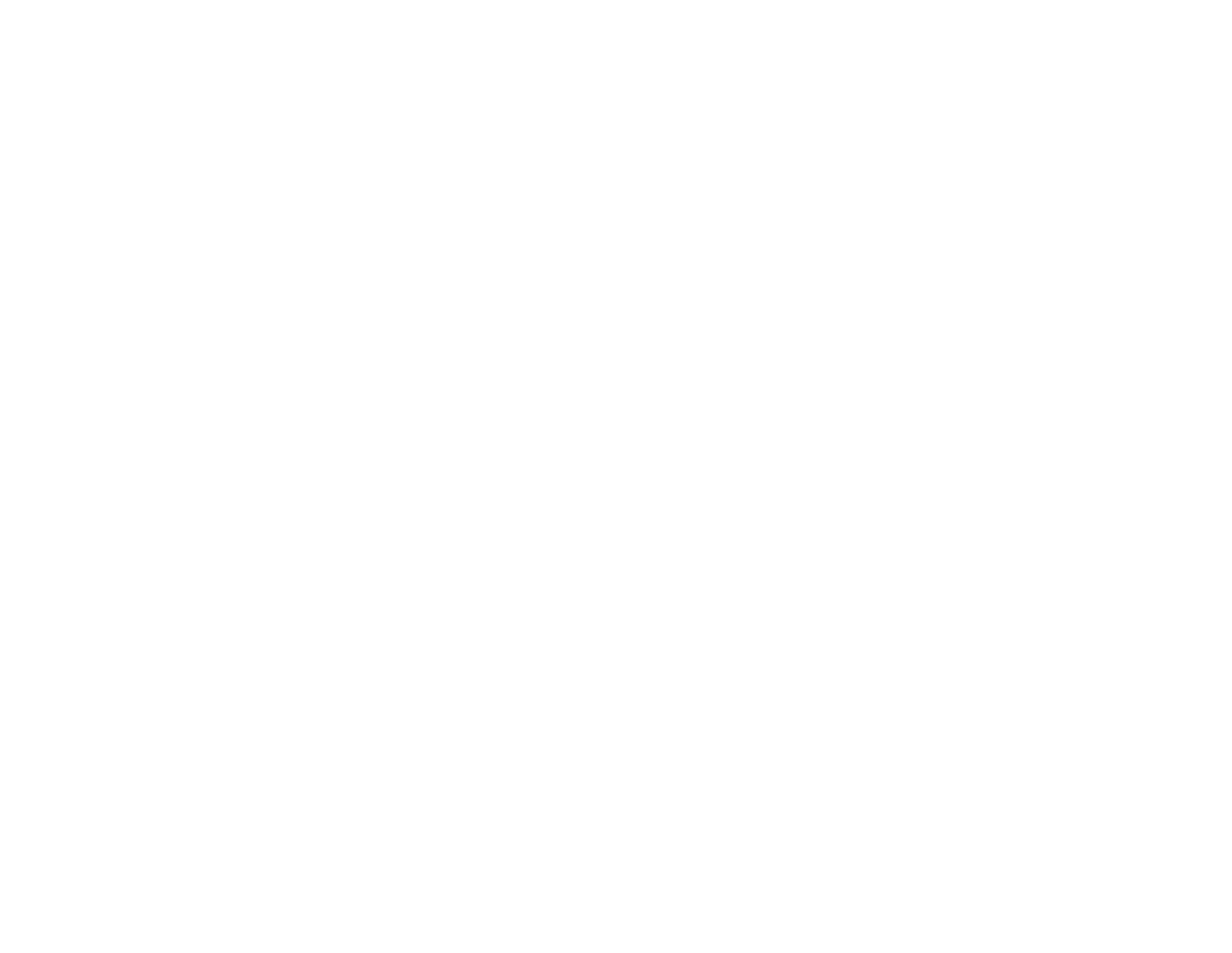## **INDICATIVE LENDING FRAMEWORK**

|                                              | 2014     | 2015     | 2016     | 2017     | 2018     | 2019           | 2020                     | 2021                     | 2022     | Average<br>2019-2022 |
|----------------------------------------------|----------|----------|----------|----------|----------|----------------|--------------------------|--------------------------|----------|----------------------|
| Approvals                                    | 1,741.9  | 56.0     | 1,196.8  | 1,495.4  | 2,391.2  | 1,450.0        | 1,700.0                  | 2,000.0                  | 2,200.0  | 1,837.5              |
| a. Disbursements                             | 1,772.8  | 1.110.0  | 1,080.2  | 1,766.7  | 2,025.0  | 1,600.0        | 1,600.0                  | 1,800.0                  | 2,000.0  | 1,750.0              |
| b. Repayments                                | 889.8    | 999.3    | 1,017.4  | 1,079.5  | 1,368.0  | 1,268.9        | 1,242.7                  | 1,227.4                  | 1,198.1  | 1,234.3              |
| c. Net loan flows                            | 883.0    | 110.7    | 62.8     | 687.2    | 657.0    | 331.1          | 357.3                    | 572.6                    | 801.9    | 515.7                |
| d. Subscriptions and contributions           | 3.6      | 51.8     | 83.1     | 3.4      |          | $\blacksquare$ | $\overline{\phantom{a}}$ | $\overline{\phantom{0}}$ |          |                      |
| e. Interest and fees                         | 254.8    | 255.2    | 349.4    | 358.5    | 467.0    | 547.2          | 538.1                    | 509.1                    | 478.5    | 518.2                |
| f. Net cash flow                             | 624.6    | $-196.3$ | $-369.7$ | 325.3    | 190.0    | $-216.1$       | $-180.8$                 | 63.5                     | 323.4    | $-2.5$               |
| <b>IDB</b> debt                              | 13,572.1 | 13,697.5 | 13,776.3 | 14,485.2 | 15,139.2 | 15,470.3       | 15,827.6                 | 16,400.2                 | 17,202,1 |                      |
| IDB debt/multilaterals (%)*                  | 33.9%    | 33.8%    | 34.2%    | 35.1%    | 37.0%    | 37.8%          | 38.6%                    | 40.0%                    | 42.0%    |                      |
| IDB debt/external public debt (%)            | 18.0%    | 21.4%    | 19.6%    | 20.2%    | 22.0%    | 22.1%          | 22.6%                    | 23.4%                    | 24.6%    |                      |
| IDB debt/gross central government<br>debt(%) | 1.11%    | 1.36%    | 1.03%    | 0.99%    | 1.11%    | 1.13%          | 1.12%                    | 1.16%                    | 1.22%    |                      |

Source: FINSOL.

\*Authors' estimates for 2019 and after.

Note: Amounts subject to Bank Ordinary Capital availability. Scenario based on projections as of 31 December 2018.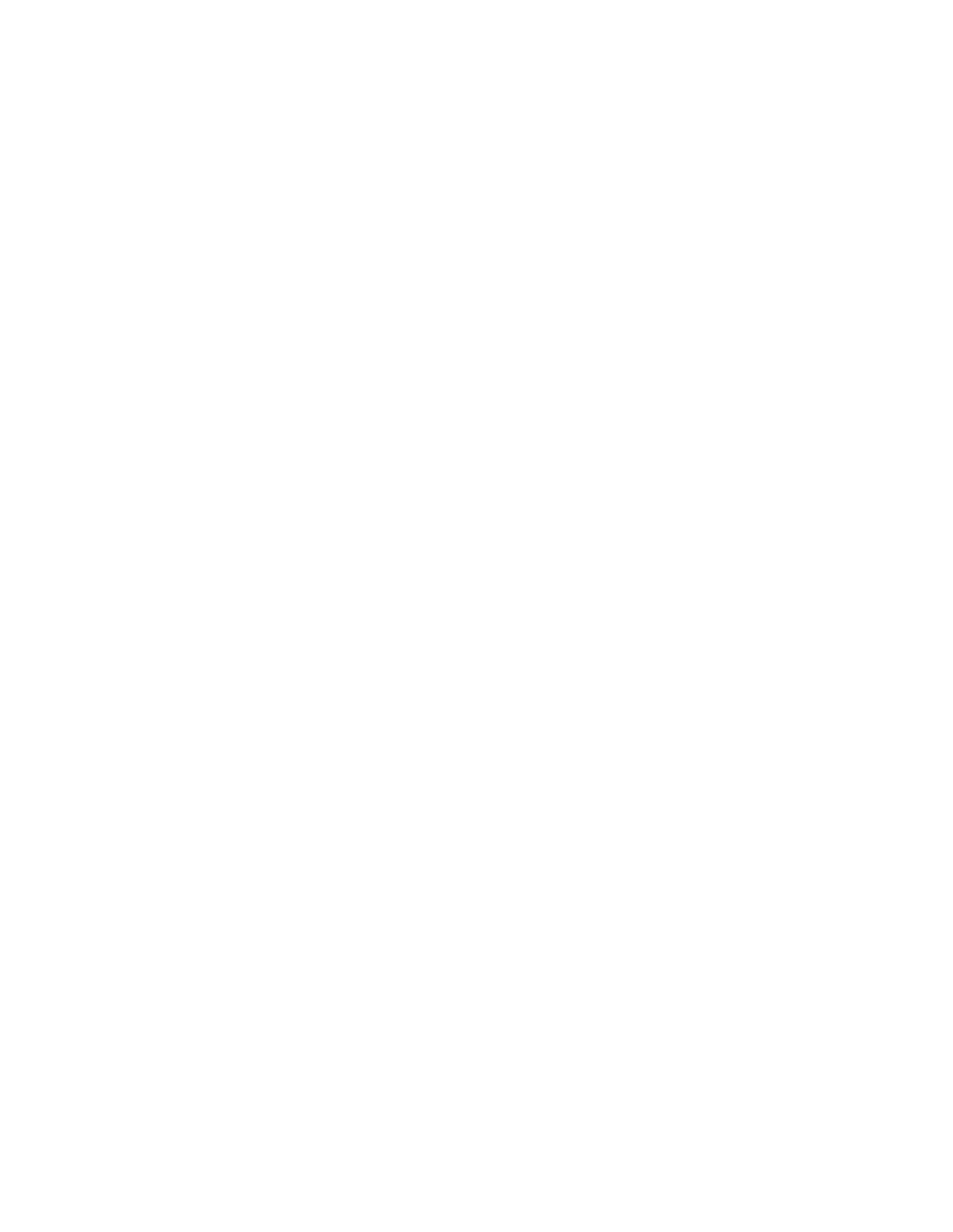#### **DEVELOPMENT EFFECTIVENESS MATRIX**

#### **COUNTRY STRATEGY DEVELOPMENT EFFECTIVENESS MATRIX**

| In August 2008, the Board of Executive Directors approved the Development Effectiveness Framework (document GN-2489) to<br>enhance the evaluability of all Bank development products.                                                                                                                                                                  |               |  |  |
|--------------------------------------------------------------------------------------------------------------------------------------------------------------------------------------------------------------------------------------------------------------------------------------------------------------------------------------------------------|---------------|--|--|
| The country strategy development effectiveness matrix is a checklist of the elements necessary to evaluate a country strategy. It                                                                                                                                                                                                                      |               |  |  |
| is based on the evaluation criteria developed by the Evaluation Cooperation Group of the Multilateral Development Banks in the<br>"Good Practice Standards for Country Strategy and Program Evaluation."                                                                                                                                               |               |  |  |
| <b>COUNTRY STRATEGY</b>                                                                                                                                                                                                                                                                                                                                |               |  |  |
| STRATEGIC ALIGNMENT                                                                                                                                                                                                                                                                                                                                    |               |  |  |
| This refers to the degree to which the design and objectives of a country strategy are consistent with the country development                                                                                                                                                                                                                         |               |  |  |
| challenges and with the government's development plans and priorities.                                                                                                                                                                                                                                                                                 |               |  |  |
| <b>EFFECTIVENESS</b>                                                                                                                                                                                                                                                                                                                                   |               |  |  |
| This measures whether the country strategy is likely to achieve its intended objectives, through an examination of three<br>dimensions: (i) the quality of the diagnostic assessment on which Bank action is based in each area of work; (ii) the quality of the<br>results matrix for the strategy; (iii) the use and development of country systems. |               |  |  |
| Effectiveness dimensions                                                                                                                                                                                                                                                                                                                               |               |  |  |
| I. Country diagnostic assessment - Country Development Challenges (CDC)                                                                                                                                                                                                                                                                                | Yes/No        |  |  |
| The CDC clearly identifies the main development challenges prioritized in the country strategy                                                                                                                                                                                                                                                         | <b>Yes</b>    |  |  |
| The main development challenges included in the country diagnostic assessment are based on empirical data                                                                                                                                                                                                                                              | Yes           |  |  |
| II. Diagnostic assessment of priority areas**                                                                                                                                                                                                                                                                                                          | $\frac{0}{0}$ |  |  |
| - Identifies the main limitations and difficulties involved in the priority areas                                                                                                                                                                                                                                                                      | 100%          |  |  |
| Identifies the main factors/causes that contribute to the specific obstacles and challenges                                                                                                                                                                                                                                                            | 100%          |  |  |
| III. Results matrix*                                                                                                                                                                                                                                                                                                                                   | %             |  |  |
| The strategic objectives are clearly defined                                                                                                                                                                                                                                                                                                           | 100%          |  |  |
| The expected outcomes are clearly defined                                                                                                                                                                                                                                                                                                              | 100%          |  |  |
| The strategic objectives and expected outcomes are directly related to the main constraints identified in the<br>diagnostic assessment                                                                                                                                                                                                                 | 100%          |  |  |
| The indicators are outcome indicators and are specific, measureable, achievable, realistic, and timely (SMART)<br>$\overline{\phantom{a}}$                                                                                                                                                                                                             | 100%          |  |  |
| - The indicators have baselines                                                                                                                                                                                                                                                                                                                        | 100%          |  |  |
| <b>IV.</b> Vertical logic                                                                                                                                                                                                                                                                                                                              |               |  |  |
| The country strategy has vertical logic                                                                                                                                                                                                                                                                                                                | Yes           |  |  |

The results matrix is comprised of indicators that are meaningful to, and capture progress towards, the expected outcomes. The expected outcomes stem from the strategic objectives.

\*\* The country strategy includes the Country Development Challenges document.

#### **Country strategy diagnostic assessment**

As part of the country strategy, a country development challenges diagnostic assessment was presented (see the link containing the Country Development Challenges). This diagnostic assessment of development challenges is comprehensive and based on empirical evidence. It identifies four priority areas for the Bank's intervention: (i) improve the business climate and narrow gaps in infrastructure for enhanced competitiveness; (ii) promote national and international integration to boost productive capacity; (iii) build a more effective public sector that promotes fiscal sustainability; and (iv) reduce social inequality and inequality of opportunity by enhancing public policy efficiency.

- The diagnostic assessment clearly identifies and dimensions, based on empirical evidence, the specific constraints and challenges for the priority areas.
- It clearly identifies and measures, based on empirical evidence, the main factors or causes contributing to the specific constraints and challenges for the priority areas.
- It offers policy recommendations for Bank action, based on empirical evidence.

**Results matrix.** The results matrix corresponding to the new priority environment includes 13 strategic objectives for Bank action, 32 expected outcomes, and 39 indicators for measuring progress.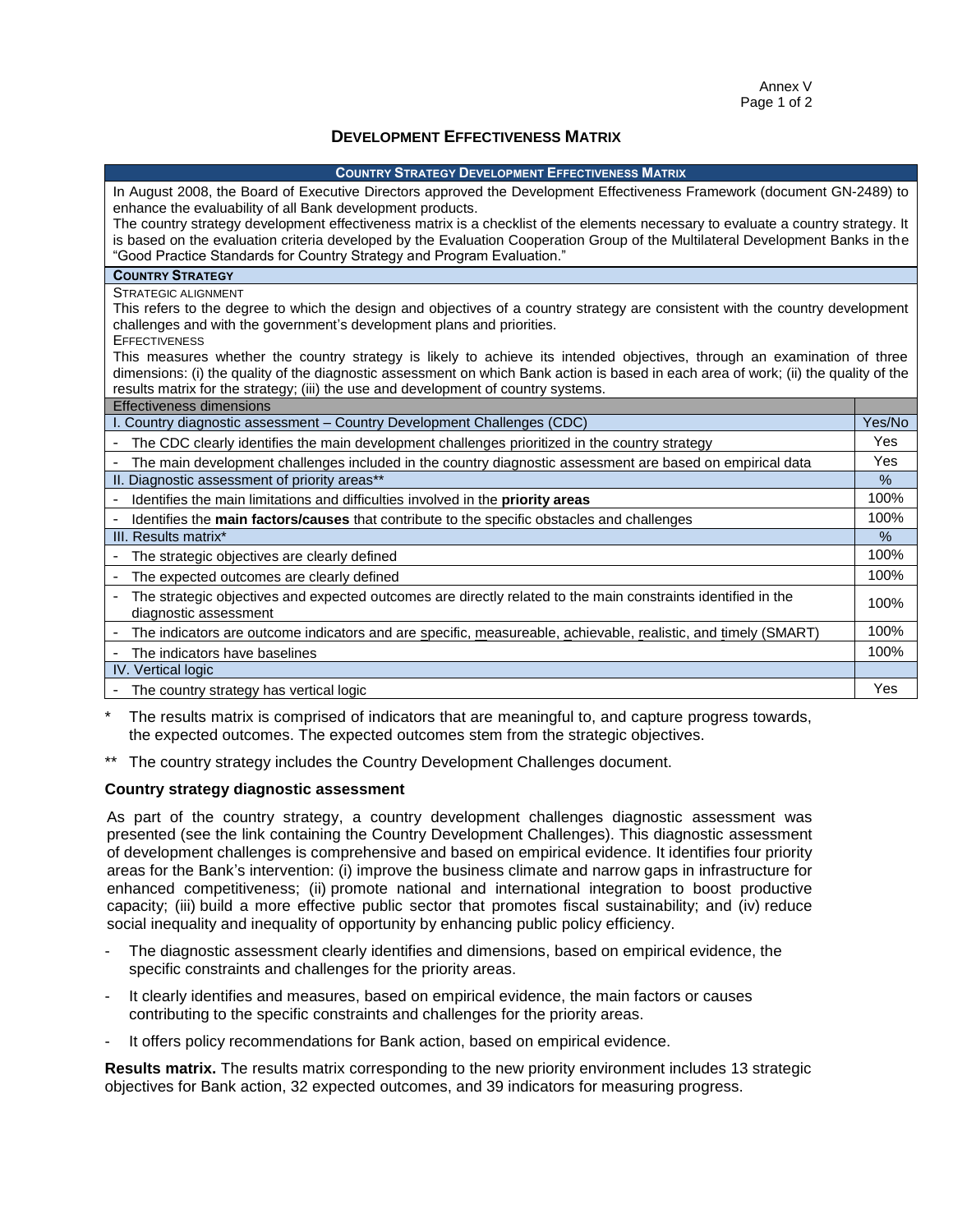Annex V Page 2 of 2

100% of the strategic objectives are clearly defined.

100% of the expected outcomes are clearly defined.

100% of the country strategy objectives are related to the main constraints identified in the diagnostic assessment.

100% of the indicators used are SMART.

100% of the indicators have baselines

**Fiduciary systems.** Diagnostic assessments are available for all fiduciary subsystems. The Bank will continue using 100% of the country budgeting and treasury subsystems and partial use will be made of the accounting and information subsystem. For procurement, a diagnostic assessment is available for the information system. The Bank will work to strengthen procurement subsystems.

**Vertical logic.** The country strategy has vertical logic.

**Risks**. The main risks for implementing the country strategy are: (i) macroeconomic, linked to fiscal sustainability and external shocks; and (ii) execution, linked to low capacity of executing agencies and the exchange risk.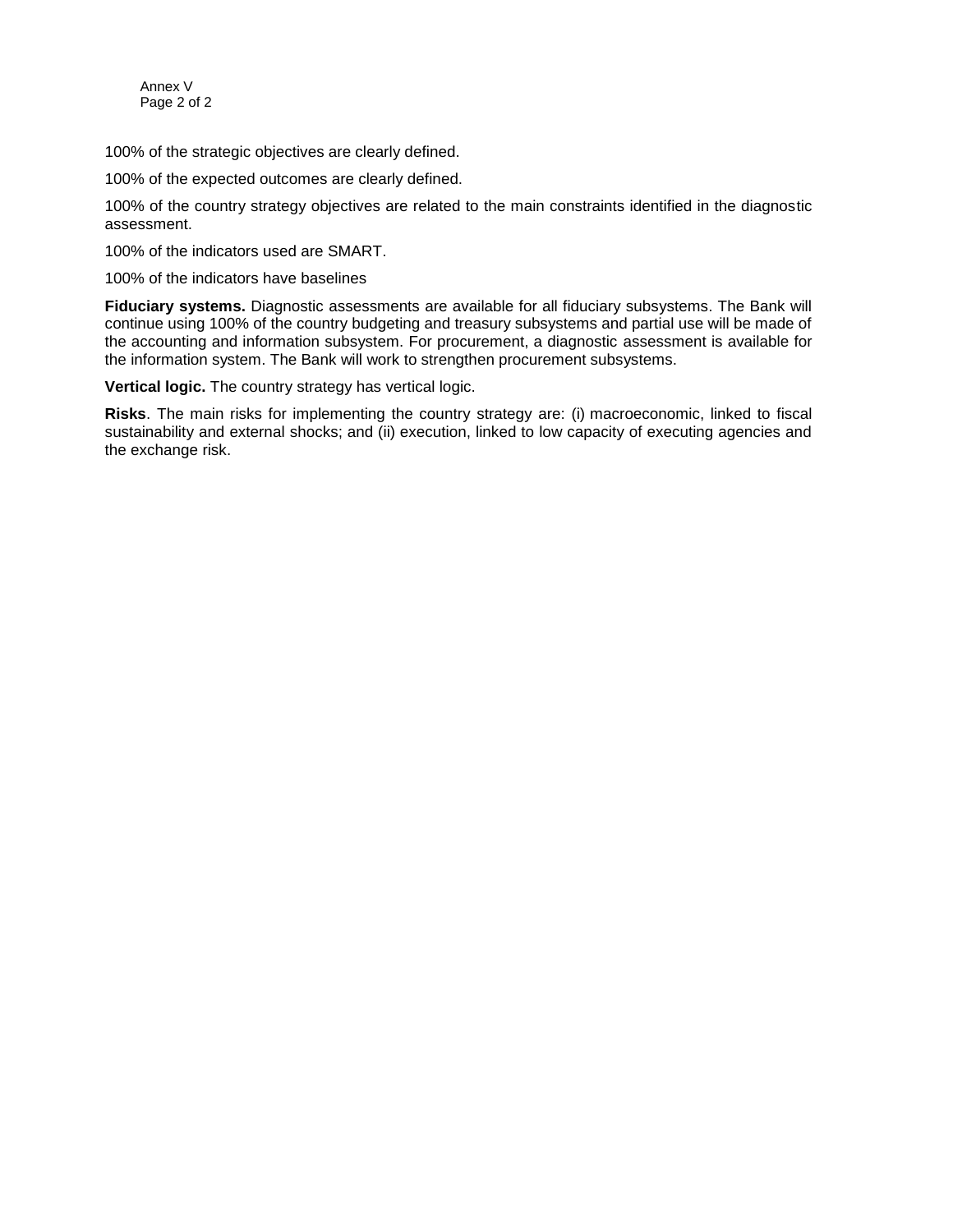## **MANAGEMENT'S RESPONSE ON THE COUNTRY PROGRAM EVALUATION OF BRAZIL 2016-2018**

| <b>OVE recommendation</b>                                                                                                                                                                                                                                                                                                                                                                                                                                                                                                                                                                                                                                                                                                                                                                                                                                                                                                                                                                                                                                                                                                                                                                                                                                                   | <b>Management's response</b>                                                                                                                                                                                                                                                                                                                                                                                                                                                                                                                                                                                                                                                                                                                                                                                                                                                                                                                                                                                                                                                                                                                                                                                                                                                                                                                                                                                                                                                                                                                                    |  |
|-----------------------------------------------------------------------------------------------------------------------------------------------------------------------------------------------------------------------------------------------------------------------------------------------------------------------------------------------------------------------------------------------------------------------------------------------------------------------------------------------------------------------------------------------------------------------------------------------------------------------------------------------------------------------------------------------------------------------------------------------------------------------------------------------------------------------------------------------------------------------------------------------------------------------------------------------------------------------------------------------------------------------------------------------------------------------------------------------------------------------------------------------------------------------------------------------------------------------------------------------------------------------------|-----------------------------------------------------------------------------------------------------------------------------------------------------------------------------------------------------------------------------------------------------------------------------------------------------------------------------------------------------------------------------------------------------------------------------------------------------------------------------------------------------------------------------------------------------------------------------------------------------------------------------------------------------------------------------------------------------------------------------------------------------------------------------------------------------------------------------------------------------------------------------------------------------------------------------------------------------------------------------------------------------------------------------------------------------------------------------------------------------------------------------------------------------------------------------------------------------------------------------------------------------------------------------------------------------------------------------------------------------------------------------------------------------------------------------------------------------------------------------------------------------------------------------------------------------------------|--|
| <b>Recommendation 1:</b><br>individual<br><b>business</b><br>Develop<br>models for working with each type                                                                                                                                                                                                                                                                                                                                                                                                                                                                                                                                                                                                                                                                                                                                                                                                                                                                                                                                                                                                                                                                                                                                                                   | Agree. The IDB Group will continue implementing<br>individual business models, in accordance with the<br>dialogue under way with the government in the<br>framework of the new country strategy with Brazil.                                                                                                                                                                                                                                                                                                                                                                                                                                                                                                                                                                                                                                                                                                                                                                                                                                                                                                                                                                                                                                                                                                                                                                                                                                                                                                                                                    |  |
| of borrower (federal government,<br>states, municípios, private sector,<br>or public financial institutions),<br>establishing key considerations in<br>each case, such as: (i) objectives<br>that the IDB Group intends<br>to<br>achieve; (ii) engagement conditions;<br>(iii) potential use of instruments;<br>(iv) areas<br>requiring<br>particular<br>attention or support; (v) replicable<br>factors of success in working with<br>each borrower; and (vi) the way in<br>which activities requiring<br>other<br>borrowers to participate will be<br>coordinated.<br>By way of example, the objectives at<br>the federal level could include:<br>(i) positioning the Bank as a strategic<br>partner on emerging key issues with<br>long-term implications for the country<br>which the Bank<br>has<br>and<br>on<br>experience and knowledge. To this<br>end, the Bank should use instruments<br>technical<br>cooperation<br>such<br>as<br>operations, fee for services, and even<br>loans to the extent that they are able<br>to leverage resources, knowledge, or<br>good practices; and (ii) delineating<br>policy guidelines to orient<br>interventions at the subnational level<br>and enable greater coordination<br>between the federal and subnational<br>levels. | <b>Actions proposed by Management:</b><br>Participate in and contribute to the discussion<br>and formulation of federal government policy,<br>enhancing the IDB Group's participation through<br>loans and technical assistance to federal<br>government ministries with responsibility for the<br>issues being prioritized in the dialogue on the<br>new country strategy;<br>Continue the IDB Group's support for the states<br>$\bullet$<br>and municípios, through lines of financing to<br>federal and regional public banks;<br>Create a model to formulate integral sustainable<br>$\bullet$<br>development plans for the states, based on the<br>promotion of production value chains;<br>Continue coordination efforts with the federal<br>government to facilitate cofinancing by different<br>multilateral and bilateral organizations<br>to<br>generate additional value added for clients. The<br>IDB Group will continue to pursue dialogue and<br>operational coordination in the priority areas of<br>the new country strategy: (i) water and sanitation<br>with the Japan International Cooperation Agency<br>(JICA) and Kreditanstalt für Wiederaufbau<br>(KFW); and (ii) urban development with Agence<br>Française de Développement (AFD).<br>Continue implementing the IDB Group's private-<br>sector business model developed in the<br>Renewed Vision by (a) approving the IDB Invest<br>Business Plan 2020-2022; and (b) identifying<br>priority sectors for intervention and support in the<br>country strategy with Brazil 2019-2022. |  |
| <b>Recommendation 2:</b><br>Consolidate the efforts to manage<br>the size of the portfolio<br>and<br>mechanisms<br>explore<br>for<br>new<br>assisting<br>executing<br>agencies,                                                                                                                                                                                                                                                                                                                                                                                                                                                                                                                                                                                                                                                                                                                                                                                                                                                                                                                                                                                                                                                                                             | Agree. We will address this recommendation by<br>continuing the activities implemented over the last<br>three years, which have resulted in a portfolio with<br>88% of projects rated "satisfactory," in accordance<br>with the project monitoring report dated 31 December<br>2018.                                                                                                                                                                                                                                                                                                                                                                                                                                                                                                                                                                                                                                                                                                                                                                                                                                                                                                                                                                                                                                                                                                                                                                                                                                                                            |  |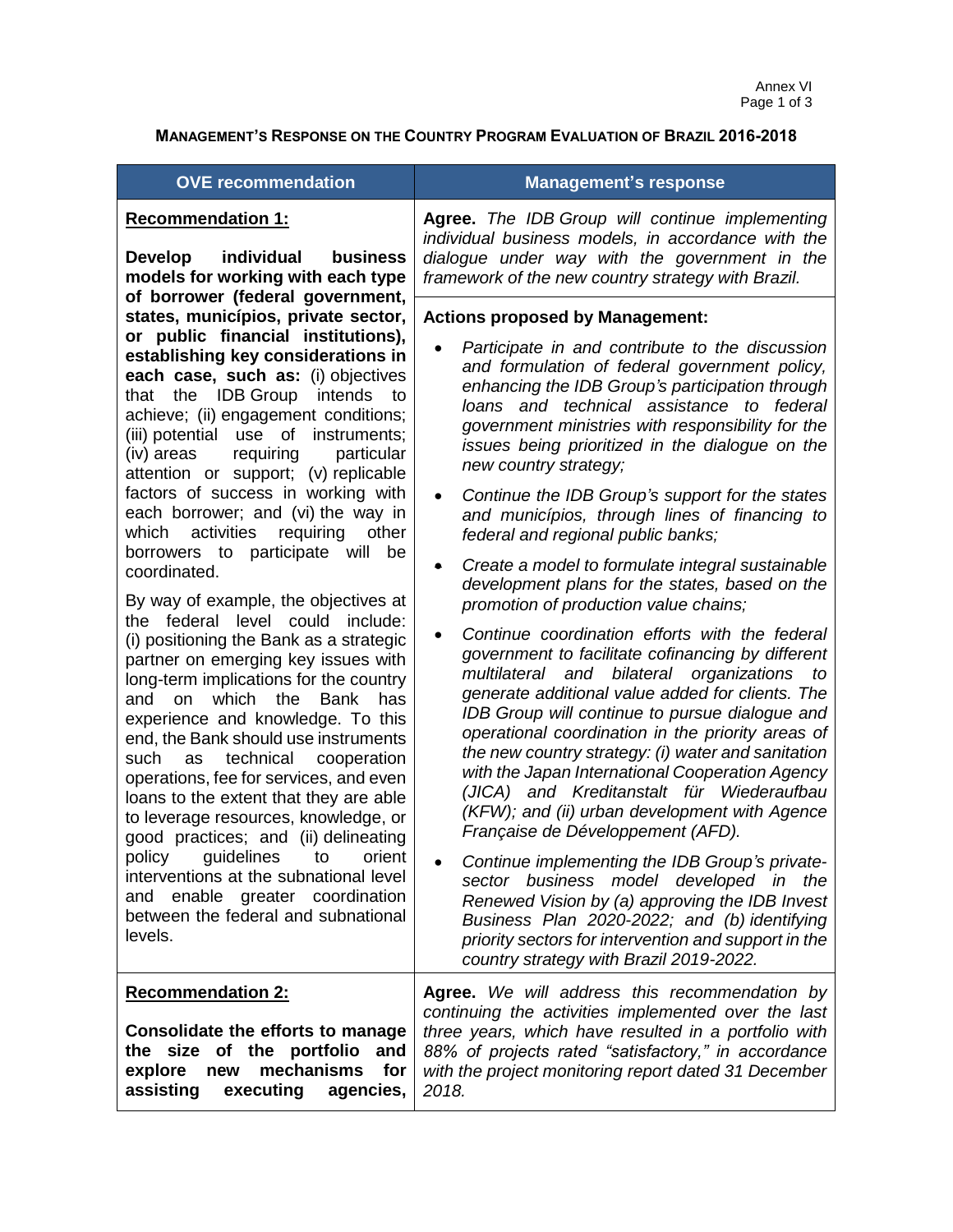$\overline{a}$ 

| institutional<br>considering their                                                                                                                                           | <b>Actions proposed by Management:</b>                                                                                                                                                                                                                                             |
|------------------------------------------------------------------------------------------------------------------------------------------------------------------------------|------------------------------------------------------------------------------------------------------------------------------------------------------------------------------------------------------------------------------------------------------------------------------------|
| capacity, with a view to improving<br>the execution of projects.                                                                                                             | Continuing the practice of conducting two<br>comprehensive portfolio reviews per year, with<br>the participation of the federal government<br>guarantor (STN and SAIN);                                                                                                            |
|                                                                                                                                                                              | Retaining the criteria agreed upon with the<br>federal government to grant extensions of the<br>last disbursement of operations; <sup>133</sup>                                                                                                                                    |
|                                                                                                                                                                              | Improving the quality and capacity of executing<br>agencies to manage projects, providing them<br>with training and good practices in planning and<br>monitoring, fiduciary (i.e. procurement and<br>financial) management, and risk management;                                   |
|                                                                                                                                                                              | Limiting the use of management firms to cases<br>$\bullet$<br>that really generate value added for the<br>executing agency; and                                                                                                                                                    |
|                                                                                                                                                                              | Continuing to strengthen management<br>capacities of our operational team.                                                                                                                                                                                                         |
|                                                                                                                                                                              |                                                                                                                                                                                                                                                                                    |
| <b>Recommendation 3:</b><br>In the context of new approvals,<br>promote a greater use of available<br>loan instruments, considering the<br>type of project and the executing | Agree. The implementation of this recommendation<br>will be governed by the guidelines being prepared for<br>the new country strategy and those the federal<br>government decides to use for financial and<br>nonfinancial instruments, particularly with subnational<br>entities. |
| agencies'<br>experience<br>and<br>capacity.                                                                                                                                  | <b>Actions proposed by Management:</b>                                                                                                                                                                                                                                             |
|                                                                                                                                                                              | Present in programming meetings with STN and<br>SAIN proposals for instruments based on type of<br>project and executing agency capacity; and<br>conduct an exhaustive analysis of the proposed<br>instrument during the eligibility review meetings;                              |
|                                                                                                                                                                              | Continue promoting the use of policy support<br>instruments for federal sector policies; based on<br>good practices implemented in the use of the<br>CCLIP line, e.g. on fiscal issues, in the use of<br>results-based loans in the agriculture sector; and                        |

<sup>&</sup>lt;sup>133</sup> Without exception, the basic criteria agreed upon for authorizing an extension of the last disbursement are: (a) "satisfactory" rating; (b) maximum extension equivalent to 150% of the original period; (c) for operations classified as "alert" or "problem" status, extensions are conditioned on cutting the resources needed to guarantee the execution of the remaining funds in the additional period granted.